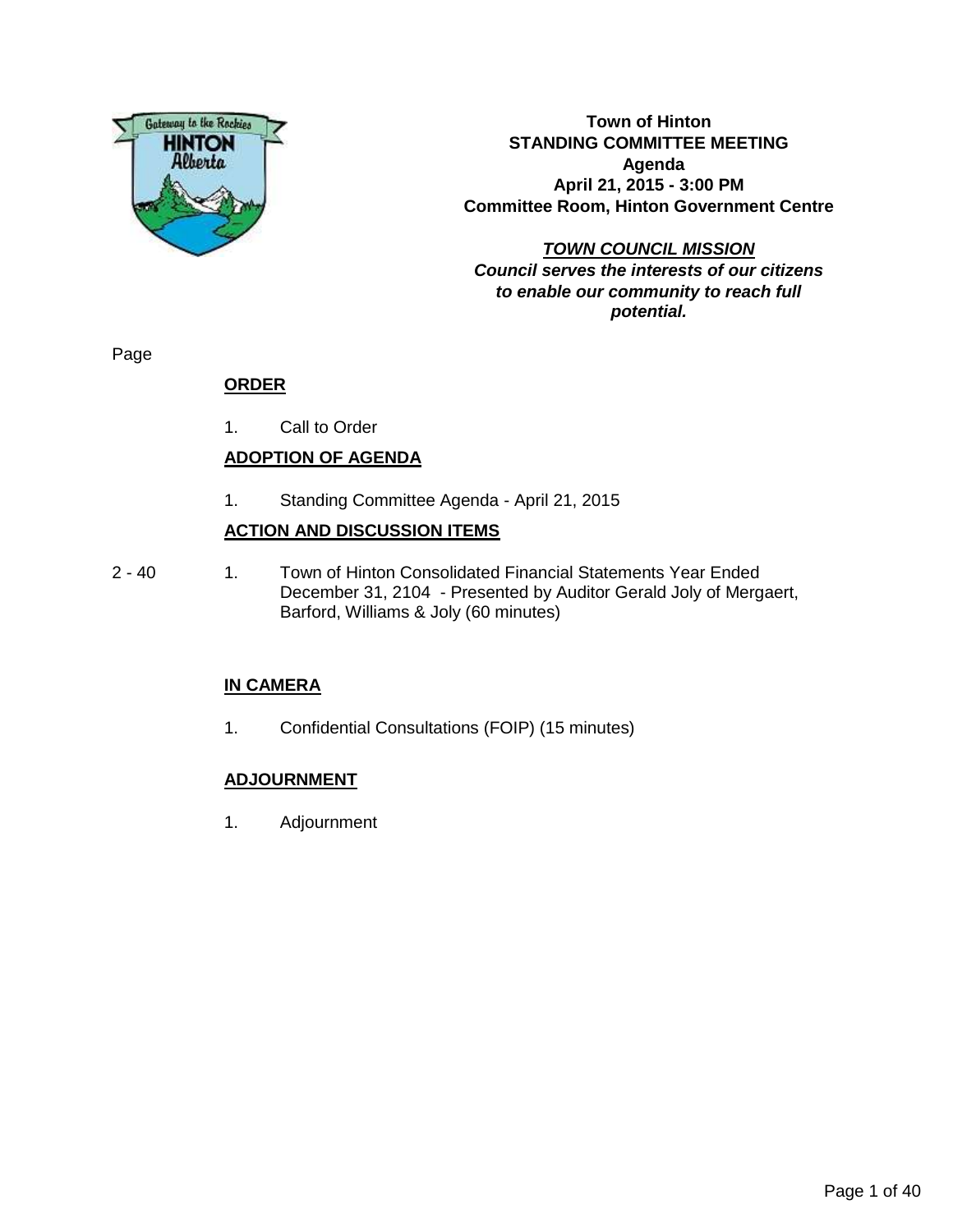## **Mergaert, Barford, Williams & Joly**

Chartered Accountants

**TOWN OF HINTON**

TOWN OF HINTON<br>Consolidated Financial Statements<br>Year Ended December 31, 2014 **Consolidated Financial Statements**

**Year Ended December 31, 2014**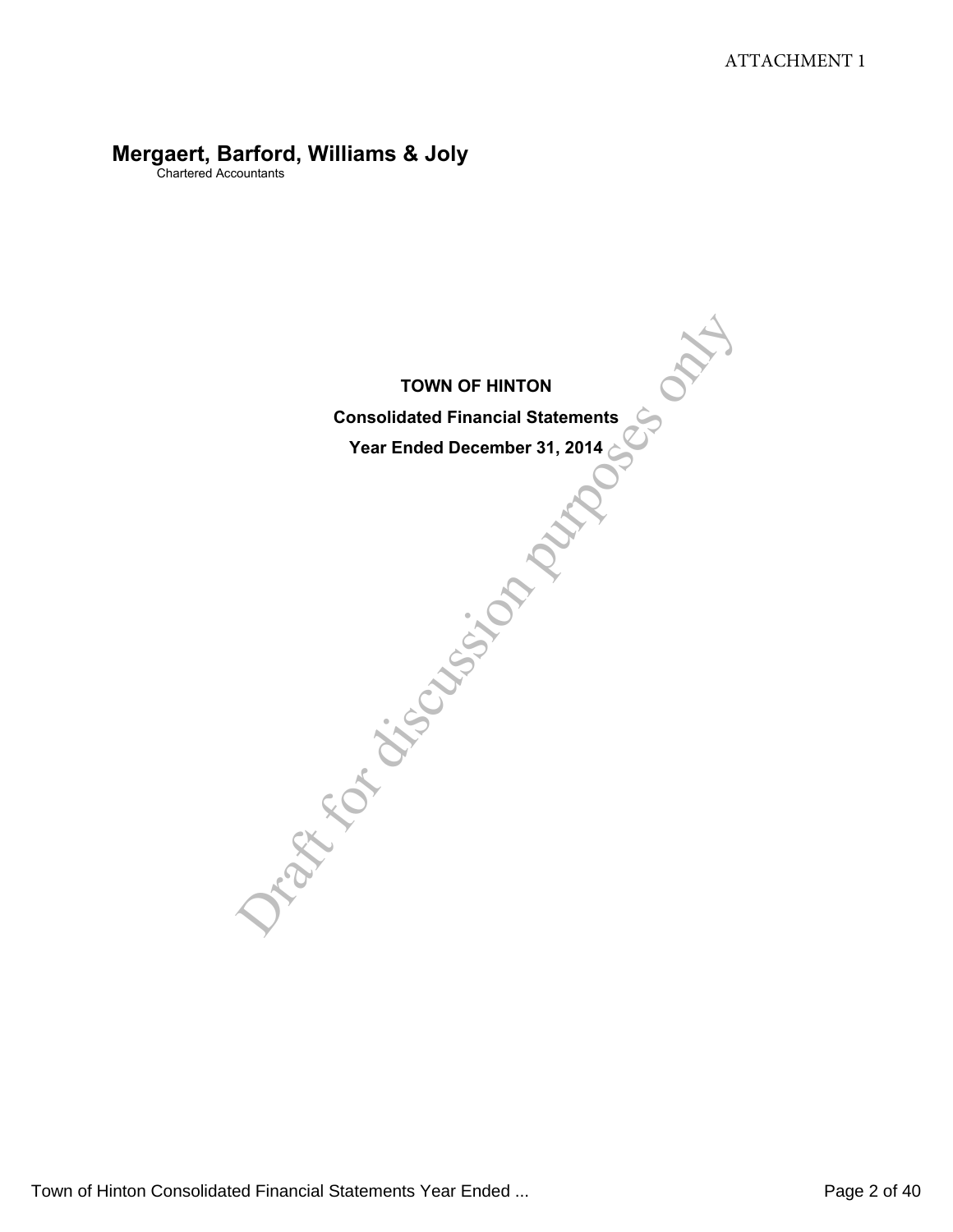| INDEPENDENT AUDITOR'S REPORT                                    |                |
|-----------------------------------------------------------------|----------------|
| FINANCIAL STATEMENTS                                            |                |
| <b>Consolidated Statement of Financial Position</b>             | $\overline{2}$ |
| <b>Consolidated Statement of Operations</b>                     | 3              |
| Consolidated Statement of Changes in Accumulated Surplus        | 4              |
| Consolidated Statement of Change in Net Financial Assets (Debt) | 5              |
| <b>Consolidated Statement of Cash Flows</b>                     | 6              |
| Consolidated Schedule of Tangible Capital Assets (Schedule 1)   | $\overline{7}$ |
| Consolidated Schedule of Property and Other Taxes (Schedule 2)  | 8              |
| Consolidated Schedule of Government Transfers (Schedule 3)      | 9              |
| Consolidated Schedule of Expenses by Object (Schedule 4)        | 10             |
| Notes to Consolidated Financial Statements                      | $11 - 22$      |
|                                                                 |                |

Page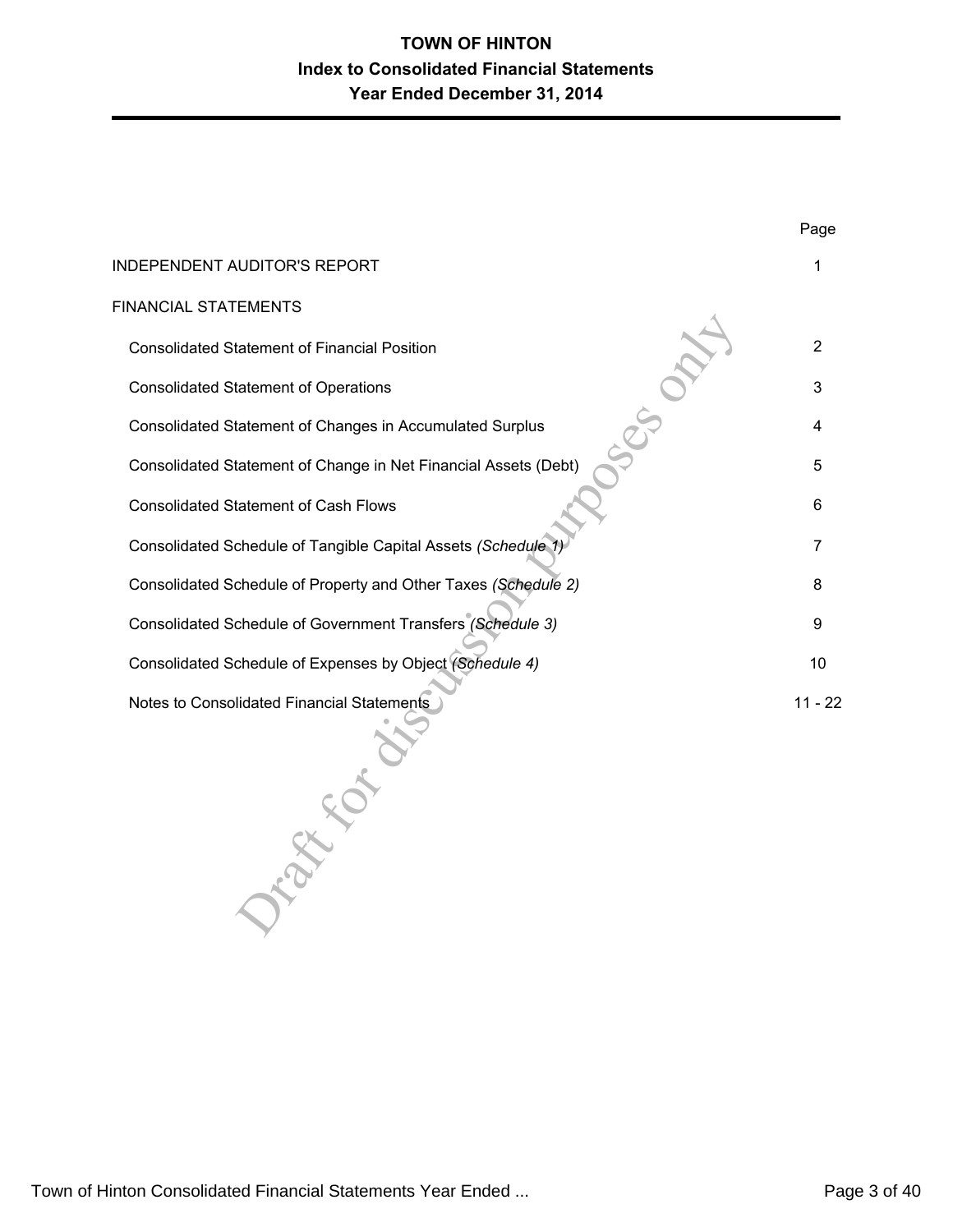## **Mergaert, Barford, Williams & Joly**

Chartered Accountants

#### **INDEPENDENT AUDITOR'S REPORT**

#### To the Councillors of Town of Hinton

We have audited the accompanying consolidated financial statements of Town of Hinton, which comprise the consolidated statement of financial position as at December 31, 2014 and the consolidated statements of operations, changes in accumulated surplus, changes in net financial assets (debt) and cash flows for the year then ended, and a summary of significant accounting policies and other explanatory information.

Management's Responsibility for the Consolidated Financial Statements Management is responsible for the preparation and fair presentation of these consolidated financial statements in accordance with Canadian public sector accounting standards, and for such internal control as management determines is necessary to enable the preparation of consolidated financial statements that are free from material misstatement, whether due to fraud or error.

#### Auditor's Responsibility

Our responsibility is to express an opinion on these consolidated financial statements based on our audit. We conducted our audit in accordance with Canadian generally accepted auditing standards. Those standards require that we comply with ethical requirements and plan and perform the audit to obtain reasonable assurance about whether the consolidated financial statements are free from material misstatement.

esponsibility for the Consolidated Financial Statements<br>esponsibility for the preparation and fair presentation of these consolid<br>ordance with Canadian public sector accounting standards, and for such in<br>determines is nece An audit involves performing procedures to obtain audit evidence about the amounts and disclosures in the consolidated financial statements. The procedures selected depend on the auditor's judgment, including the assessment of the risks of material misstatement of the consolidated financial statements, whether due to fraud or error. In making those risk assessments, the auditor considers internal control relevant to the entity's preparation and fair presentation of the consolidated financial statements in order to design audit procedures that are appropriate in the circumstances, but not for the purpose of expressing an opinion on the effectiveness of the entity's internal control. An audit also includes evaluating the appropriateness of accounting policies used and the reasonableness of accounting estimates made by management, as well as evaluating the overall presentation of the consolidated financial statements.

We believe that the audit evidence we have obtained is sufficient and appropriate to provide a basis for our audit opinion.

#### Opinion

In our opinion, the consolidated financial statements present fairly, in all material respects, the financial position of Town of Hinton as at December 31, 2014, and the results of its operations, changes in accumulated surplus, changes in net financial assets (debt) and its cash flows for the year then ended in accordance with Canadian public sector accounting standards.

Edson, Alberta

April 21, 2015 CHARTERED ACCOUNTANTS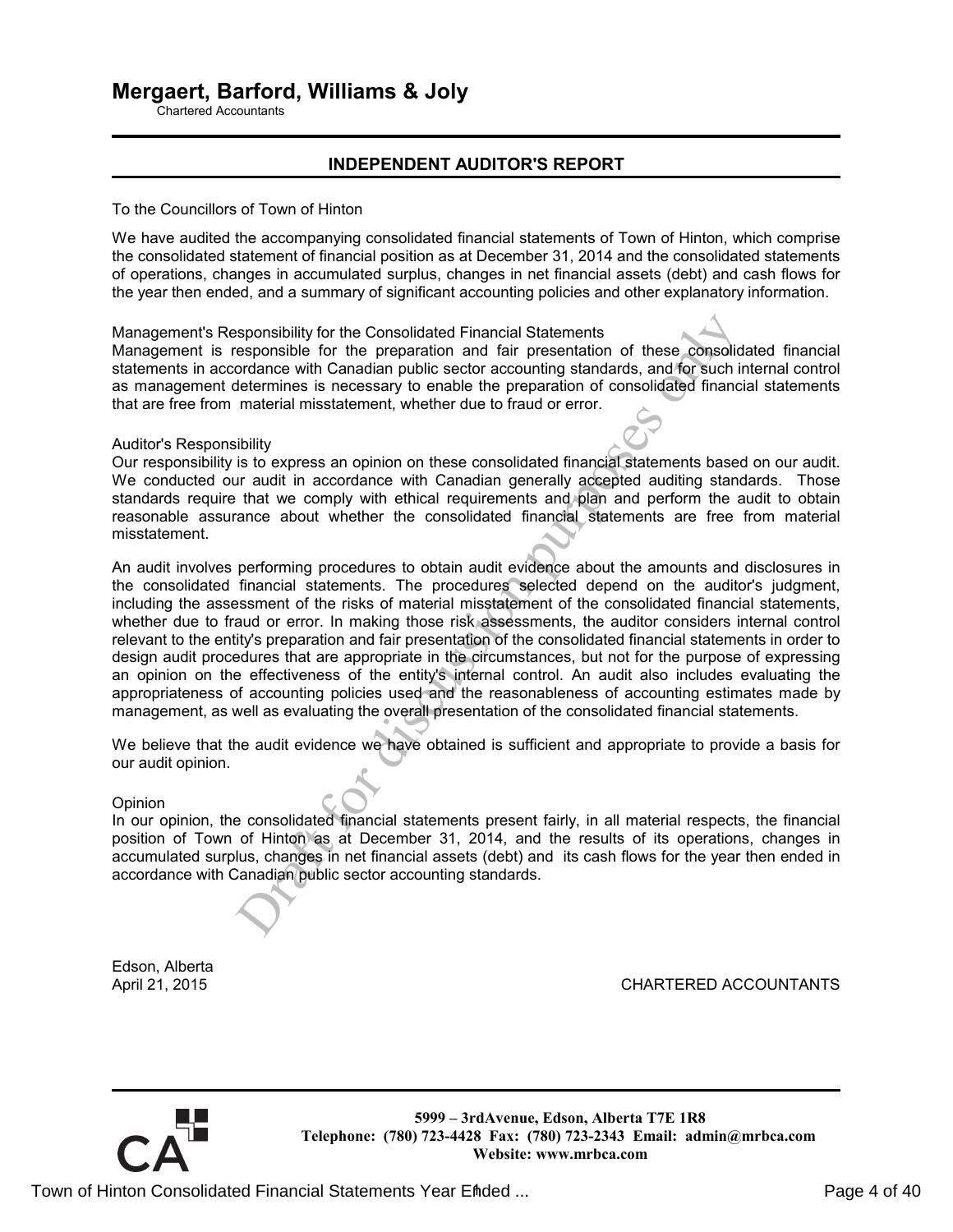## **TOWN OF HINTON Consolidated Statement of Financial Position**

**December 31, 2014**

| <b>FINANCIAL ASSETS</b><br>9,140,256<br>\$13,319,387<br>Cash and temporary investments (Note 2)<br>S<br>Receivables<br>Taxes and grants in place of taxes (Note 3)<br>800,044<br>765,777<br>Trade and other receivables (Note 4)<br>4,572,667<br>2,574,933 |
|------------------------------------------------------------------------------------------------------------------------------------------------------------------------------------------------------------------------------------------------------------|
|                                                                                                                                                                                                                                                            |
|                                                                                                                                                                                                                                                            |
|                                                                                                                                                                                                                                                            |
|                                                                                                                                                                                                                                                            |
| Land held for resale<br>1,545,524<br>1,982,595                                                                                                                                                                                                             |
| 16,024,224<br>18,676,959                                                                                                                                                                                                                                   |
| <b>LIABILITIES</b>                                                                                                                                                                                                                                         |
|                                                                                                                                                                                                                                                            |
| 3,531,795<br>3,300,410<br>Accounts payable and accrued liabilities                                                                                                                                                                                         |
| 1,025,431<br>Deposit liabilities<br>1,165,642                                                                                                                                                                                                              |
| Deferred revenue (Note 6)<br>3,161,255<br>5,287,916                                                                                                                                                                                                        |
| Landfill closure and post-closure liability<br>317,557                                                                                                                                                                                                     |
| Due to West Yellowhead Regional Waste Management                                                                                                                                                                                                           |
| Authority (Note 7)<br>949,428<br>185,650                                                                                                                                                                                                                   |
| Long term debt (Note 8)<br>13,520,636<br>15,602,045                                                                                                                                                                                                        |
| 22,188,545<br>25,859,220                                                                                                                                                                                                                                   |
|                                                                                                                                                                                                                                                            |
| <b>NET FINANCIAL DEBT</b><br>(6, 164, 321)<br>(7, 182, 261)                                                                                                                                                                                                |
| <b>NON-FINANCIAL ASSETS</b>                                                                                                                                                                                                                                |
| Prepaid expenses<br>3,947<br>4,870                                                                                                                                                                                                                         |
| Inventory for consumption<br>482,912<br>559,865                                                                                                                                                                                                            |
| Long term investments (Note 10)<br>1,874,293<br>2,824,446                                                                                                                                                                                                  |
| Tangible capital assets<br>147,797,837<br>143, 153, 418                                                                                                                                                                                                    |
| 151,186,095<br>145,515,493                                                                                                                                                                                                                                 |
| <b>ACCUMULATED SURPLUS</b> (Note 12)<br>\$145,021,774<br>\$138,333,232                                                                                                                                                                                     |
|                                                                                                                                                                                                                                                            |
|                                                                                                                                                                                                                                                            |
|                                                                                                                                                                                                                                                            |
|                                                                                                                                                                                                                                                            |
| CONTINGENT LIABILITY (Note 16)                                                                                                                                                                                                                             |
|                                                                                                                                                                                                                                                            |
|                                                                                                                                                                                                                                                            |

#### **APPROVED BY**

\_\_\_\_\_\_\_\_\_\_\_\_\_\_\_\_\_\_\_\_\_\_\_\_\_\_\_\_\_ *Member of Council*

\_\_\_\_\_\_\_\_\_\_\_\_\_\_\_\_\_\_\_\_\_\_\_\_\_\_\_\_\_ *Authorized Signing Officer*

See notes to financial statements **Mergaert, Barford, Mergaert, Barford,** 

Town of Hinton Consolidated Financial Statements Year Ended ... 2 Chartered Accountan<sup>g</sup>age 5 of 40

**Williams & Joly**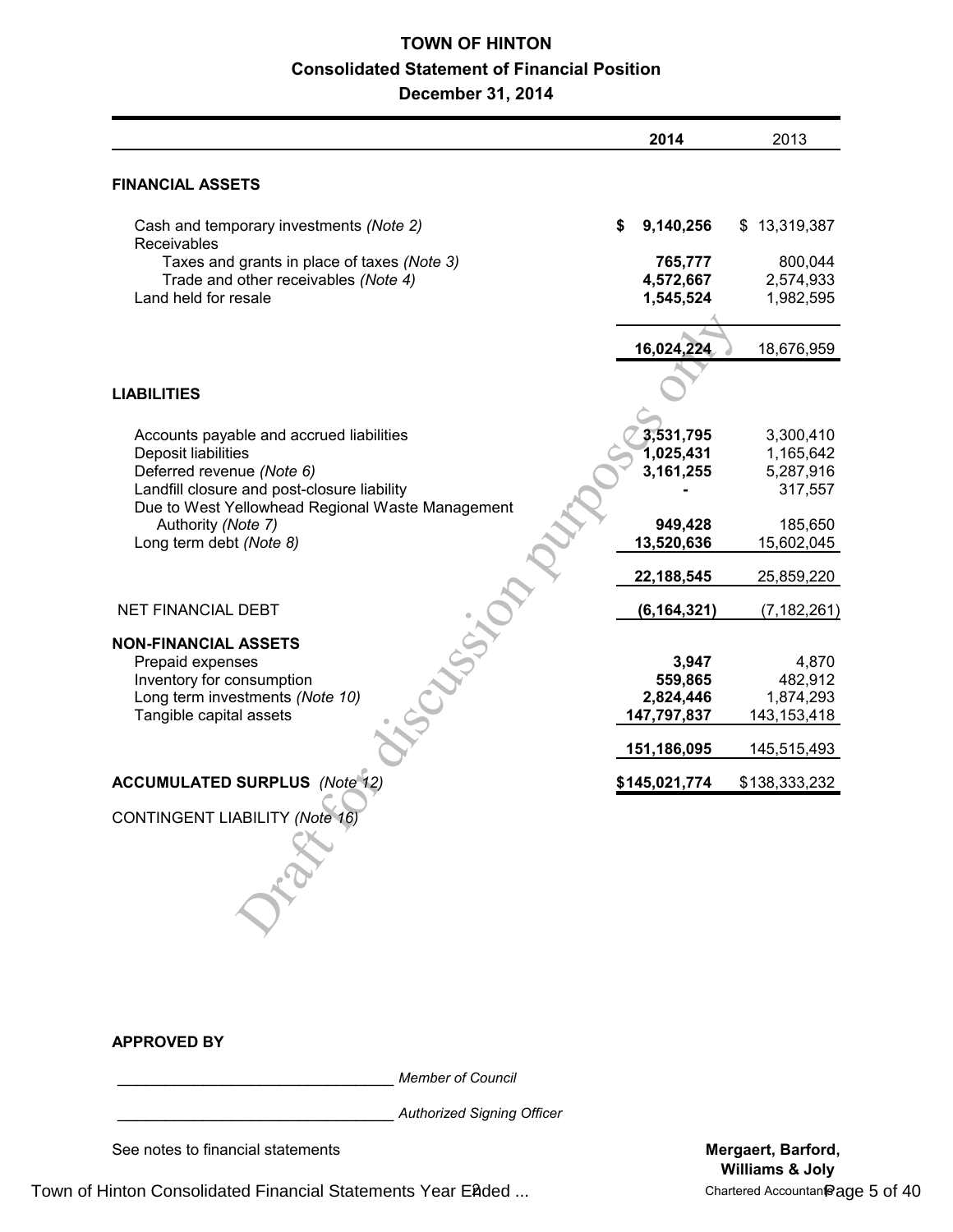## **TOWN OF HINTON Consolidated Statement of Operations Year Ended December 31, 2014**

|                                                               | (Unaudited)<br><b>Budget</b> | 2014          | 2013          |
|---------------------------------------------------------------|------------------------------|---------------|---------------|
| <b>REVENUE</b>                                                |                              |               |               |
| Net municipal taxes (Schedule 2)                              | \$11,413,096                 | \$11,360,221  | \$11,050,799  |
| Government transfers for operating (Schedule 3)               | 3,318,858                    | 3,523,834     | 2,722,898     |
| User fees and sales of goods                                  | 5,717,010                    | 5,852,933     | 5,525,214     |
| <b>Fines</b>                                                  | 1,535,000                    | 1,880,362     | 1,599,824     |
| Rentals                                                       | 514,950                      | 724,985       | 524,462       |
| <b>Franchise fees</b>                                         | 1,087,119                    | 1,246,497     | 1,099,955     |
| Investment income                                             | 95,000                       | 197,231       | 120,018       |
| Licenses and permits                                          | 128,000                      | 131,682       | 126,474       |
| Development levies                                            |                              | 499,744       | 111,710       |
| Penalties and costs on taxes                                  | 180,000                      | 236,013       | 220,737       |
| Other                                                         | 2,500                        | 87,249        | 35,335        |
| West Yellowhead Regional Waste Management<br>Authority        |                              |               | 446,580       |
| Gain (loss) on disposal of tangible capital assets            | 43,982                       | (68, 220)     | 94,322        |
|                                                               |                              |               |               |
|                                                               | 24,035,515                   | 25,672,531    | 23,678,328    |
| <b>EXPENSES</b>                                               |                              |               |               |
| Legislative                                                   | 566,060                      | 472,885       | 420,790       |
| Administration                                                | 2,826,208                    | 2,775,622     | 2,832,846     |
| Protective services                                           | 4,547,954                    | 4,658,004     | 4,414,796     |
| Roads, streets, and equipment                                 | 4,771,325                    | 4,902,183     | 4,973,273     |
| Water, wastewater and waste management                        | 3,208,678                    | 3,210,696     | 3,080,609     |
| Family and community support                                  | 1,353,027                    | 1,310,826     | 1,351,006     |
| Planning and development                                      | 1,650,836                    | 1,733,630     | 1,464,819     |
| Recreation and parks                                          | 4,644,211                    | 4,535,799     | 4,619,299     |
| Culture                                                       | 935,102                      | 993,688       | 910,096       |
| West Yellowhead Regional Waste Management                     |                              |               |               |
| Authority                                                     |                              |               | 493,702       |
|                                                               |                              |               |               |
|                                                               | 24,503,401                   | 24,593,333    | 24,561,236    |
| <b>EXCESS (SHORTFALL) OF REVENUE OVER</b>                     |                              |               |               |
| <b>EXPENSES FROM OPERATIONS</b>                               | (467, 886)                   | 1,079,198     | (882,908)     |
|                                                               |                              |               |               |
| <b>OTHER INCOME</b>                                           |                              |               |               |
| Government transfers for capital (Schedule 3)                 |                              | 5,852,986     | 2,745,905     |
| Contributed tangible capital assets                           |                              | 388,452       | 1,254,114     |
| Equity income from investment in WYRWMA                       |                              | 174,542       |               |
|                                                               |                              |               |               |
|                                                               |                              | 6,415,980     | 4,000,019     |
|                                                               |                              |               |               |
| <b>EXCESS (DEFICIENCY) OF REVENUE OVER</b><br><b>EXPENSES</b> |                              |               |               |
|                                                               | (467, 886)                   | 7,495,178     | 3,117,111     |
| ACCUMULATED SURPLUS, BEGINNING OF                             |                              |               |               |
| <b>YEAR</b>                                                   | 138,333,232                  | 138,333,232   | 135,216,121   |
| Adjustment for change in accounting treatment                 |                              |               |               |
| for the Authority (Note 17)                                   |                              | (806, 636)    |               |
|                                                               |                              |               |               |
| <b>ACCUMULATED SURPLUS, END OF YEAR</b>                       |                              |               |               |
| (Note 12)                                                     | \$137,865,346                | \$145,021,774 | \$138,333,232 |

See notes to financial statements **Mergaert, Barford, Mergaert, Barford, Mergaert**, **Barford**,

Town of Hinton Consolidated Financial Statements Year Ended ...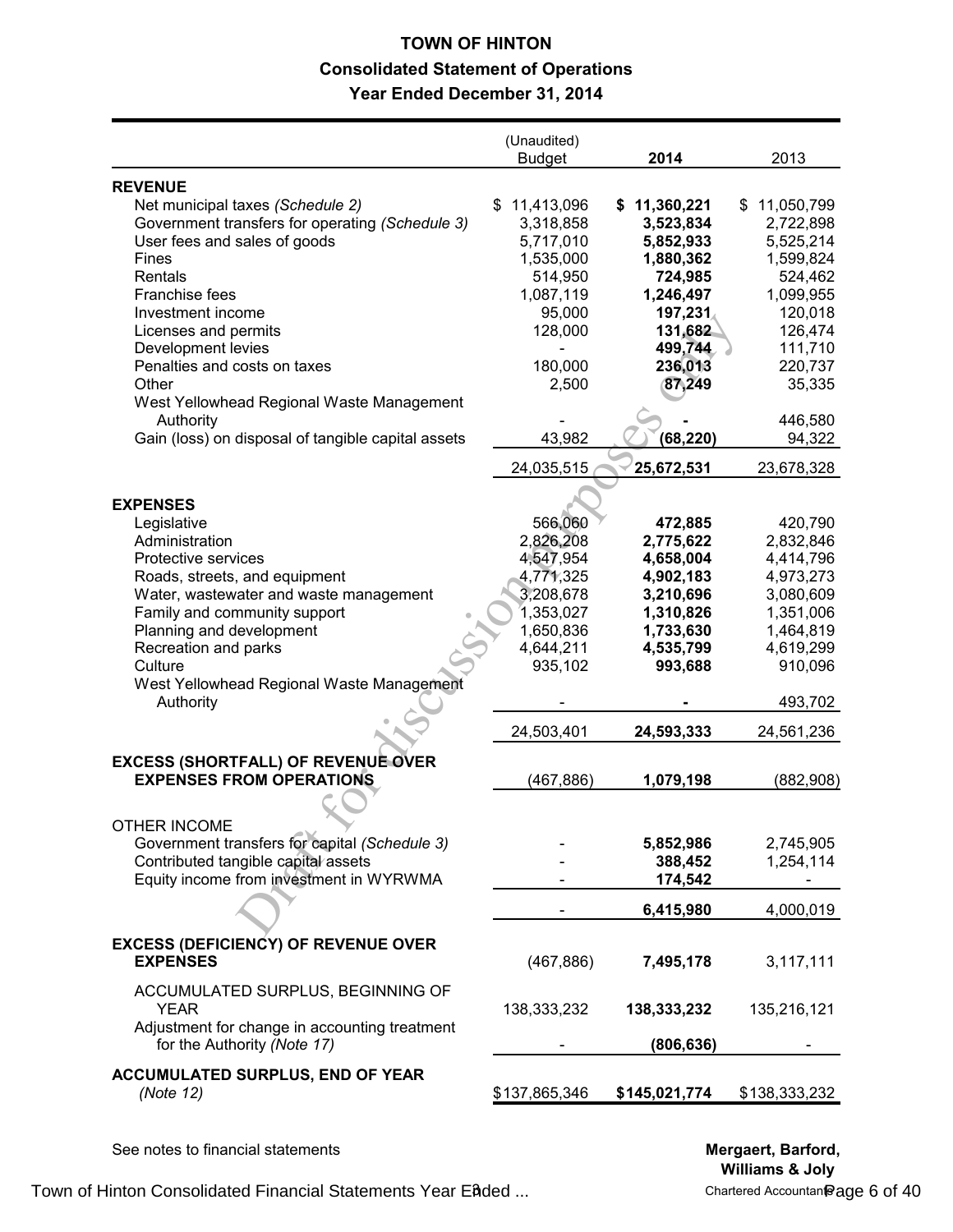## **TOWN OF HINTON Consolidated Statement of Changes in Accumulated Surplus Year Ended December 31, 2014**

|                                                                                          | Unrestricted<br>Surplus | Restricted<br>Surplus | Equity in<br><b>TCA</b>     | 2014          | 2013          |
|------------------------------------------------------------------------------------------|-------------------------|-----------------------|-----------------------------|---------------|---------------|
| <b>BALANCE -</b><br><b>BEGINNING OF</b><br><b>PERIOD</b>                                 | \$<br>1,262,080         | \$<br>9,519,779       | \$127,551,373 \$138,333,232 |               | \$135,216,121 |
| Excess of revenue<br>over expenses                                                       | 7,495,178               |                       |                             | 7,495,178     | 3,117,111     |
| Adjustment for<br>change in<br>accounting<br>treatment for the<br>Authority<br>(Note 17) |                         | 569,813               | (1,376,449)                 | (806, 636)    |               |
| <b>Unrestricted funds</b><br>designated for<br>future use                                | (2,348,490)             | 2,348,490             |                             |               |               |
| <b>Transfer</b><br>unrestricted<br>funds to equity in<br>investments                     | (1,874,293)             | 1,874,293             |                             |               |               |
| <b>Restricted funds</b><br>used for tangible<br>capital assets                           |                         | (3,809,803)           | 3,809,803                   |               |               |
| Contributed tangible<br>capital assets                                                   | (388, 452)              |                       | 388,452                     |               |               |
| Current year funds<br>used for tangible<br>capital assets                                | (6, 293, 798)           |                       | 6,293,798                   |               |               |
| Disposal of tangible<br>capital assets                                                   | 115,220                 |                       | (115, 220)                  |               |               |
| Annual amortization<br>expense                                                           | 4,355,965               |                       | (4,355,965)                 |               |               |
| Long term debt<br>repaid                                                                 | (2,081,409)             |                       | 2,081,409                   |               |               |
| <b>BALANCE - END OF</b><br><b>PERIOD</b>                                                 | \$<br>242,001           |                       | \$10,502,572 \$134,277,201  | \$145,021,774 | \$138,333,232 |

See notes to financial statements **Mergaert, Barford, Mergaert, Barford,** 

**Williams & Joly**<br>Chartered Accountan Page 7 of 40

Town of Hinton Consolidated Financial Statements Year Ended ...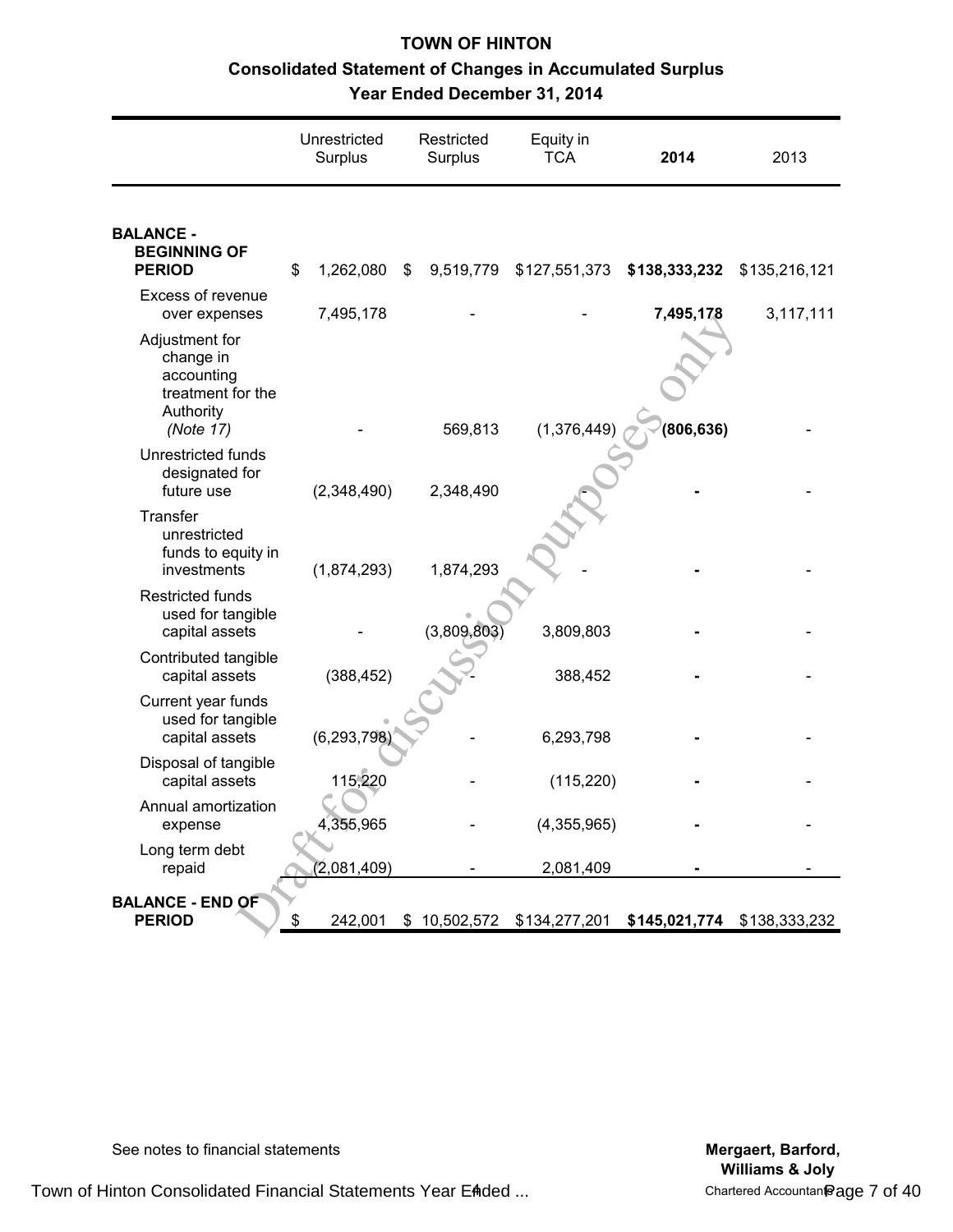## **TOWN OF HINTON Consolidated Statement of Change in Net Financial Assets (Debt) Year Ended December 31, 2014**

|                                                                                                                                                                                                                                                                                                                                                                              | 2014                                                                                      | 2013                                                            |
|------------------------------------------------------------------------------------------------------------------------------------------------------------------------------------------------------------------------------------------------------------------------------------------------------------------------------------------------------------------------------|-------------------------------------------------------------------------------------------|-----------------------------------------------------------------|
| <b>NET EXCESS OF REVENUE OVER EXPENSES</b>                                                                                                                                                                                                                                                                                                                                   | \$<br>7,495,178                                                                           | \$<br>3,117,111                                                 |
| Acquisition of tangible capital assets<br>Contributed tangible capital assets<br>Amortization of tangible capital assets<br>Proceeds on disposal of tangible capital assets<br>(Gain) loss on disposal of tangible capital assets<br>Equity income from investment in WYRWMA<br>Adjustment to remove the 51% consolidated current assets and<br>liabilities of the Authority | (10, 103, 602)<br>(388, 452)<br>4,355,965<br>47,000<br>68,220<br>(174, 542)<br>(205, 798) | (4,986,040)<br>(1,254,114)<br>4,528,820<br>478,993<br>(94, 322) |
| Change in prepaid assets<br>Change in inventory for consumption                                                                                                                                                                                                                                                                                                              | (6,401,209)<br>924<br>(76, 953)                                                           | (1,326,663)<br>(2,924)<br>(15, 154)                             |
|                                                                                                                                                                                                                                                                                                                                                                              | (76, 029)                                                                                 | (18,078)                                                        |
| <b>DECREASE IN NET DEBT</b>                                                                                                                                                                                                                                                                                                                                                  | 1,017,940                                                                                 | 1,772,370                                                       |
| NET FINANCIAL ASSETS (DEBT) - BEGINNING OF YEAR                                                                                                                                                                                                                                                                                                                              | (7, 182, 261)                                                                             | (8,954,631)                                                     |
| NET FINANCIAL ASSETS (DEBT) - END OF YEAR                                                                                                                                                                                                                                                                                                                                    | (6, 164, 321)                                                                             | \$<br>(7, 182, 261)                                             |
| $\sim$                                                                                                                                                                                                                                                                                                                                                                       |                                                                                           |                                                                 |

See notes to financial statements **Mergaert, Barford, Mergaert, Barford,** 

**Williams & Joly**

Town of Hinton Consolidated Financial Statements Year Ended ... Some Theorem Chartered Accountant Page 8 of 40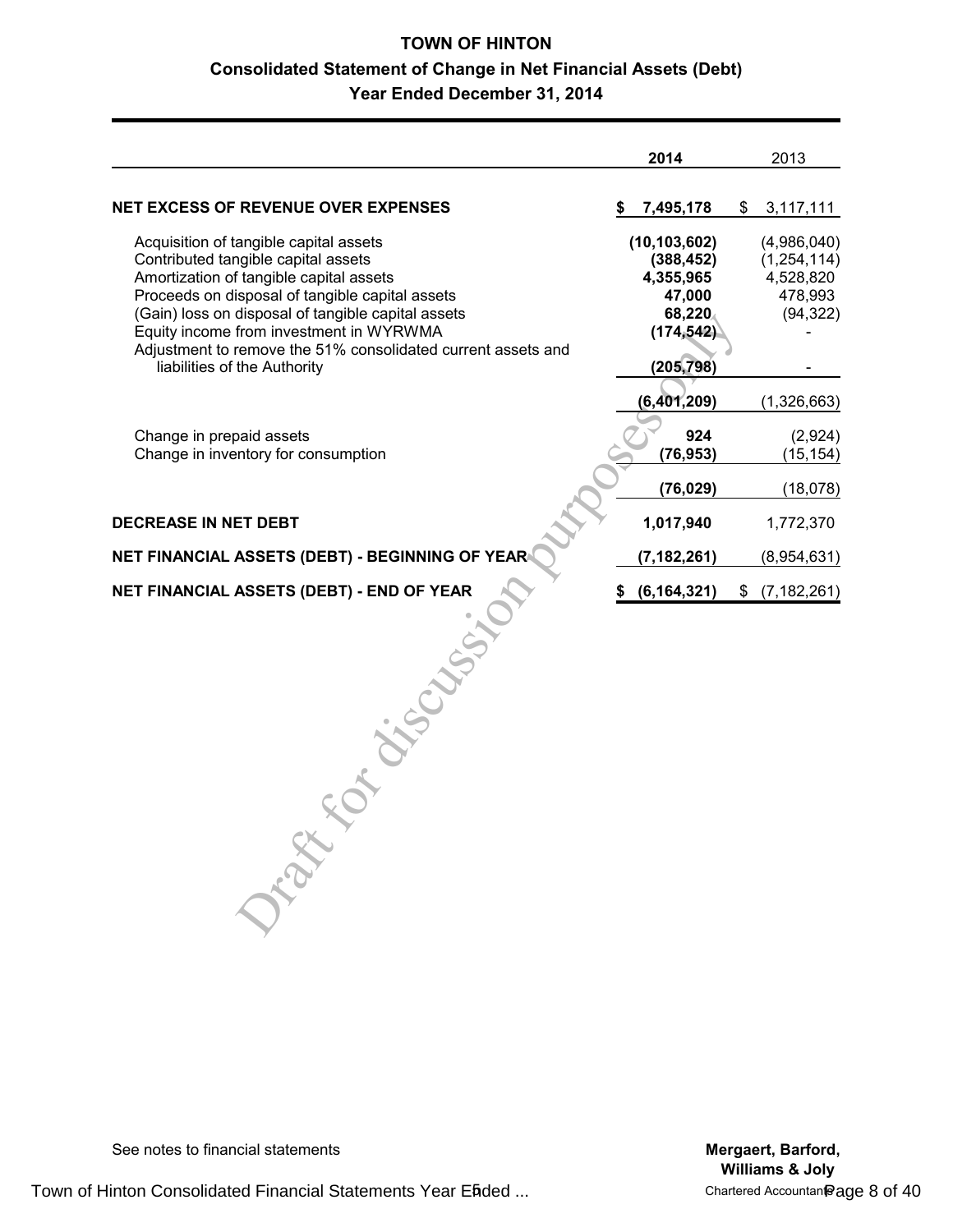## **TOWN OF HINTON Consolidated Statement of Cash Flows Year Ended December 31, 2014**

|                                                                                              | 2014            | 2013            |
|----------------------------------------------------------------------------------------------|-----------------|-----------------|
| <b>OPERATING ACTIVITIES</b>                                                                  |                 |                 |
| Excess of revenue over expenses                                                              | \$<br>7,495,178 | 3,117,111<br>\$ |
| Items not affecting cash:                                                                    |                 |                 |
| Amortization of tangible capital assets                                                      | 4,355,965       | 4,528,820       |
| (Gain) loss on disposal of tangible capital assets                                           | 68,220          | (94, 322)       |
| Contributed tangible capital assets                                                          | (388, 452)      | (1, 254, 114)   |
| Equity income from investment in WYRWMA                                                      | (174, 542)      |                 |
| Adjustment to remove the 51% consolidated current assets and                                 |                 |                 |
| liabilities of the Authority (Note 17)                                                       | (205, 798)      |                 |
|                                                                                              |                 |                 |
|                                                                                              | 11,150,571      | 6,297,495       |
|                                                                                              |                 |                 |
| Changes in non-cash working capital:                                                         |                 |                 |
| Taxes and grants in place of taxes                                                           | 34,267          | 23,052          |
| Trade and other receivables                                                                  | (1, 997, 734)   | (241,067)       |
| Land held for resale                                                                         | 437,071         | (256, 172)      |
| Prepaid expenses                                                                             | 923             | (2,924)         |
| Inventory for consumption                                                                    | (76, 953)       | (15, 155)       |
| Accounts payable and accrued liabilities<br>Due to West Yellowhead Regional Waste Management | 231,386         | 352,038         |
| Authority                                                                                    | 763,778         | 226,400         |
| Deposit liabilities                                                                          | (140, 211)      | 128,338         |
| Deferred revenue                                                                             | (2, 126, 661)   | (195, 175)      |
| Landfill closure and post-closure liability                                                  | (317, 557)      | 31,422          |
|                                                                                              |                 |                 |
|                                                                                              | (3, 191, 691)   | 50,757          |
| Cash flow from operating activities                                                          | 7,958,880       | 6,348,252       |
| <b>INVESTING ACTIVITIES</b>                                                                  |                 |                 |
| Acquisition of tangible capital assets.                                                      | (10, 103, 602)  | (4,986,040)     |
| Proceeds on disposal of tangible capital assets                                              | 47,000          | 478,993         |
|                                                                                              |                 |                 |
| Cash flow used by investing activities                                                       | (10,056,602)    | (4,507,047)     |
| <b>FINANCING ACTIVITY</b>                                                                    |                 |                 |
| Repayment of long term debt                                                                  | (2,081,409)     | (2,081,766)     |
|                                                                                              |                 |                 |
| <b>DECREASE IN CASH FLOW</b>                                                                 | (4, 179, 131)   | (240, 561)      |
| Cash - beginning of year                                                                     | 13,319,387      | 13,559,948      |
|                                                                                              |                 |                 |
| CASH - END OF YEAR (Note 2)                                                                  | 9,140,256       | \$13,319,387    |

See notes to financial statements **Mergaert, Barford, Mergaert, Barford, Mergaert**, **Barford**,

**Williams & Joly**<br>Chartered Accountan Page 9 of 40

Town of Hinton Consolidated Financial Statements Year Ended ...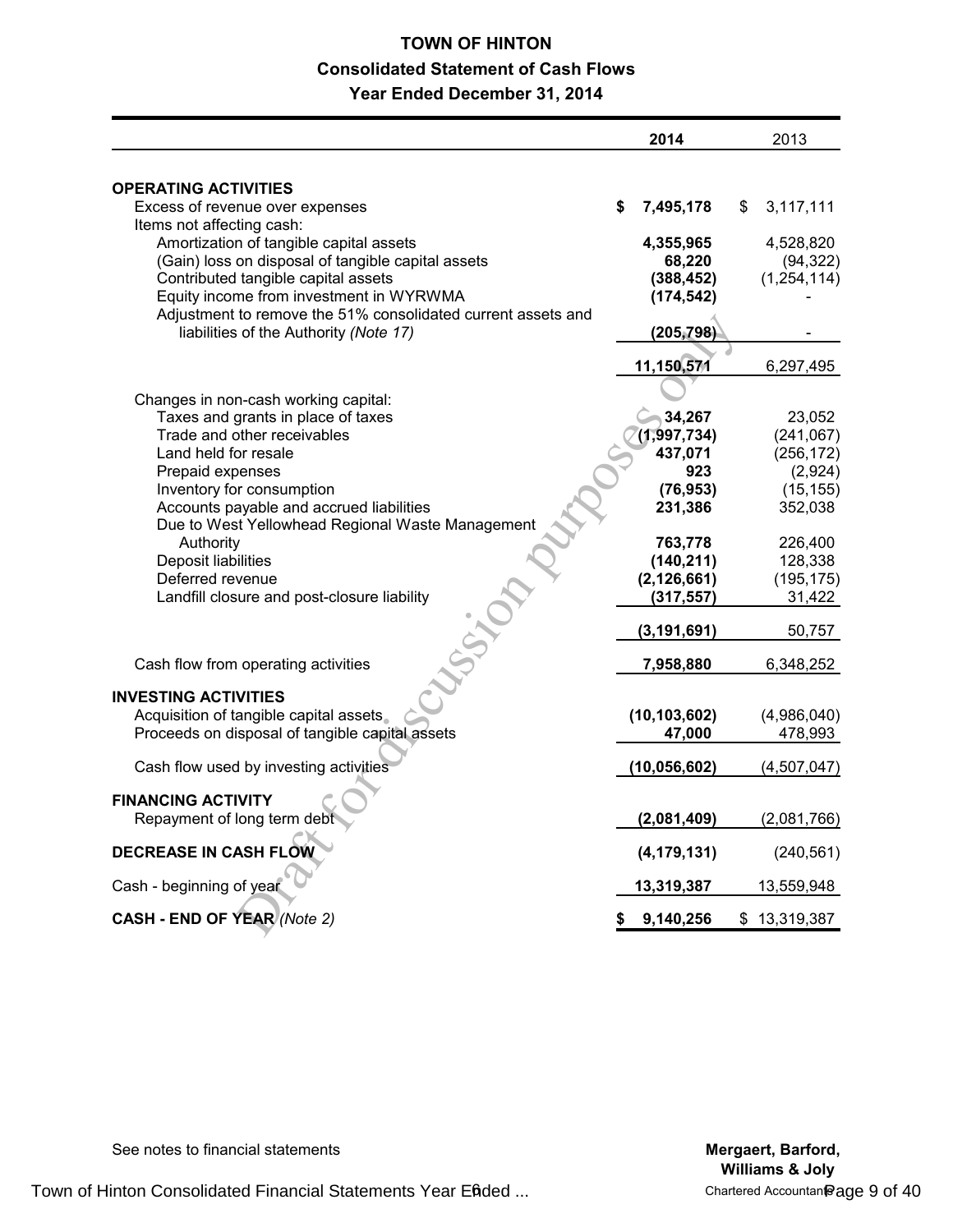#### **Consolidated Schedule of Tangible Capital Assets** *(Schedule 1)*

**Year Ended December 31, 2014**

Land Land Buildings Engineered Machinery and Vehicles **2014** 2013 Improvements Structures Equipment **COST** BALANCE, BEGINNING OF YEAR \$ 18,153,548 \$ 14,686,273 \$ 39,101,524 \$129,526,364 \$ 8,272,432 \$ 3,030,780 **\$212,770,921** \$206,942,863 Acquisition of tangible capital assets - 388,616 134,791 4,219,717 117,241 160,853 **5,021,218** 2,337,012 Construction in progress - (174,469) (4,960) 5,650,264 - - **5,470,835** 3,903,145 Disposal of tangible capital assets - - - - - (214,609) **(214,609)** (412,099) Adjustment to remove the 51% consolidated assets of the Authority *(Note 17)* - (1,476,198) (62,795) (545,722) (144,936) - **(2,229,651)** - BALANCE, END OF YEAR \$ 18,153,548 \$ 13,424,222 \$ 39,168,560 \$138,850,623 \$ 8,244,737 \$ 2,977,024 **\$220,818,714** \$212,770,921 **ACCUMULATED AMORTIZATION** BALANCE, BEGINNING OF YEAR \$ - \$ 6,278,265 \$ 11,358,992 \$ 45,330,666 \$ 5,082,522 \$ 1,567,058 **\$ 69,617,503** \$ 65,116,107 Annual amortization - 526,682 1,075,513 2,136,758 495,383 121,629 **4,355,965** 4,528,820 Accumulated amortization on disposals - - - - - (99,388) **(99,388)** (27,424) Adjustment to remove the 51% consolidated assets of the Authority *(Note 17)* - (693,059) (36,185) (62,264) (61,695) - **(853,203)** - BALANCE, END OF YEAR \$ - \$ 6,111,888 \$ 12,398,320 \$ 47,405,160 \$ 5,516,210 \$ 1,589,299 **\$ 73,020,877** \$ 69,617,503 **NET BOOK VALUE OF TANGIBLE CAPITAL ASSETS** \$ 18,153,548 \$ 7,312,334 \$ 26,770,240 \$ 91,445,463 \$ 2,728,527 \$ 1,387,725 **\$147,797,837** \$143,153,418 2013 NET BOOK VALUE OF TANGIBLE CAPITAL ASSETS \$ 18,153,548 \$ 8,408,008 \$ 27,742,532 \$ 84,195,698 \$ 3,189,910 \$ 1,463,722 \$143,153,418

See notes to financial statements **Mergaert, Barford, Mergaert, Barford,**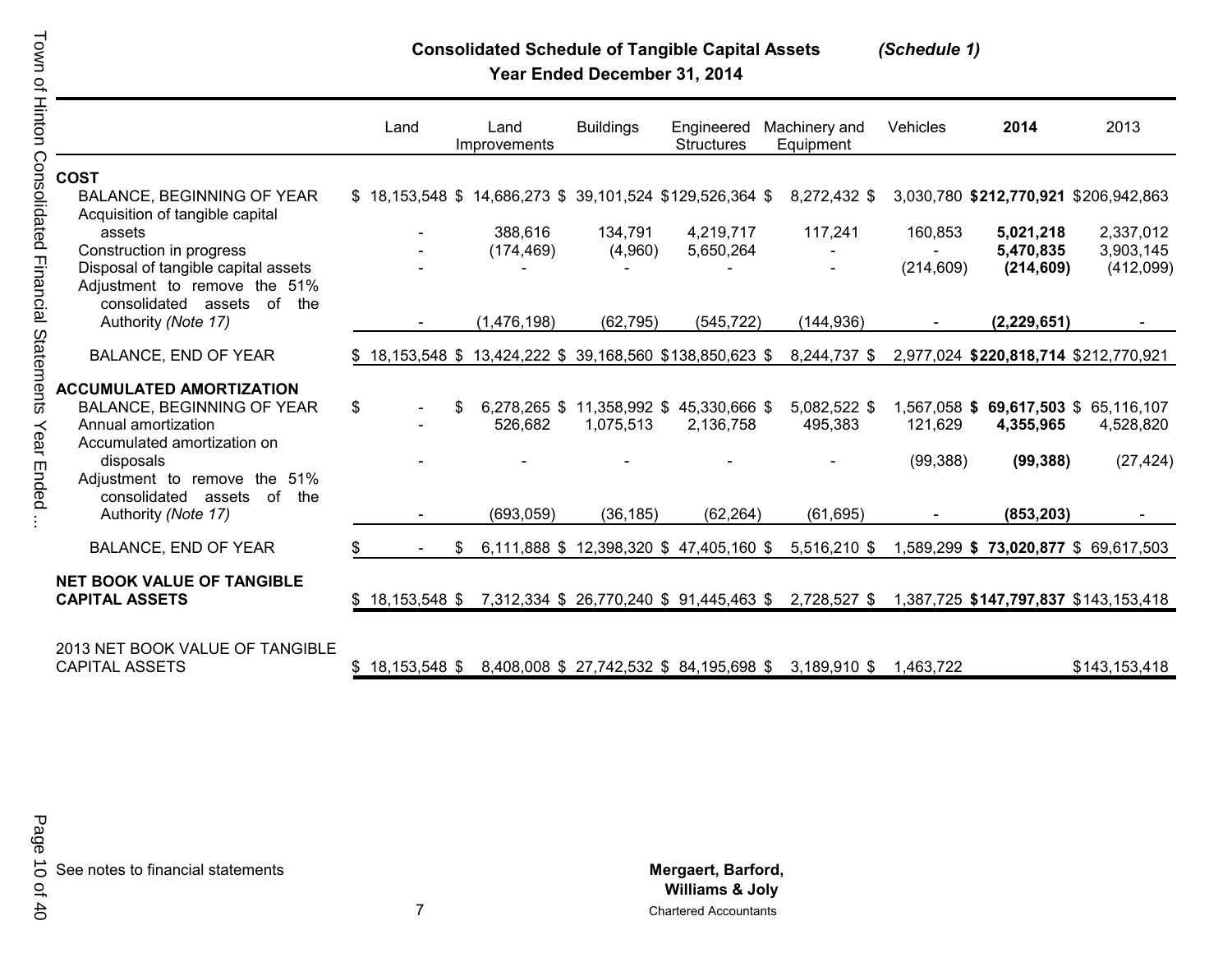## **TOWN OF HINTON Consolidated Schedule of Property and Other Taxes** *(Schedule 2)* **Year Ended December 31, 2014**

|                                                                                                                          | 2014                        | 2013                        |
|--------------------------------------------------------------------------------------------------------------------------|-----------------------------|-----------------------------|
| <b>TAXATION</b><br>Real property taxes                                                                                   | \$15,443,439                | 15,067,443<br>S.            |
| Linear property taxes<br>Government grants in place of property taxes<br>Special assessments and local improvement taxes | 295,235<br>85,196<br>19,820 | 298,350<br>77,806<br>49,188 |
|                                                                                                                          | 15,843,690                  | 15,492,787                  |
| <b>REQUISITIONS</b><br><b>Education requisition</b><br><b>Evergreens Seniors Foundation</b>                              | 4,256,695<br>226,774        | 4,207,635<br>234.353        |
|                                                                                                                          | 4,483,469                   | 4,441,988                   |
| <b>NET MUNICIPAL TAXES</b>                                                                                               | \$11,360,221                | 11,050,799<br>S.            |

See notes to financial statements **Mergaert, Barford, Mergaert, Barford,** 

Town of Hinton Consolidated Financial Statements Year Ended ... Chartered Accountants Page 11 of 40

**Williams & Joly**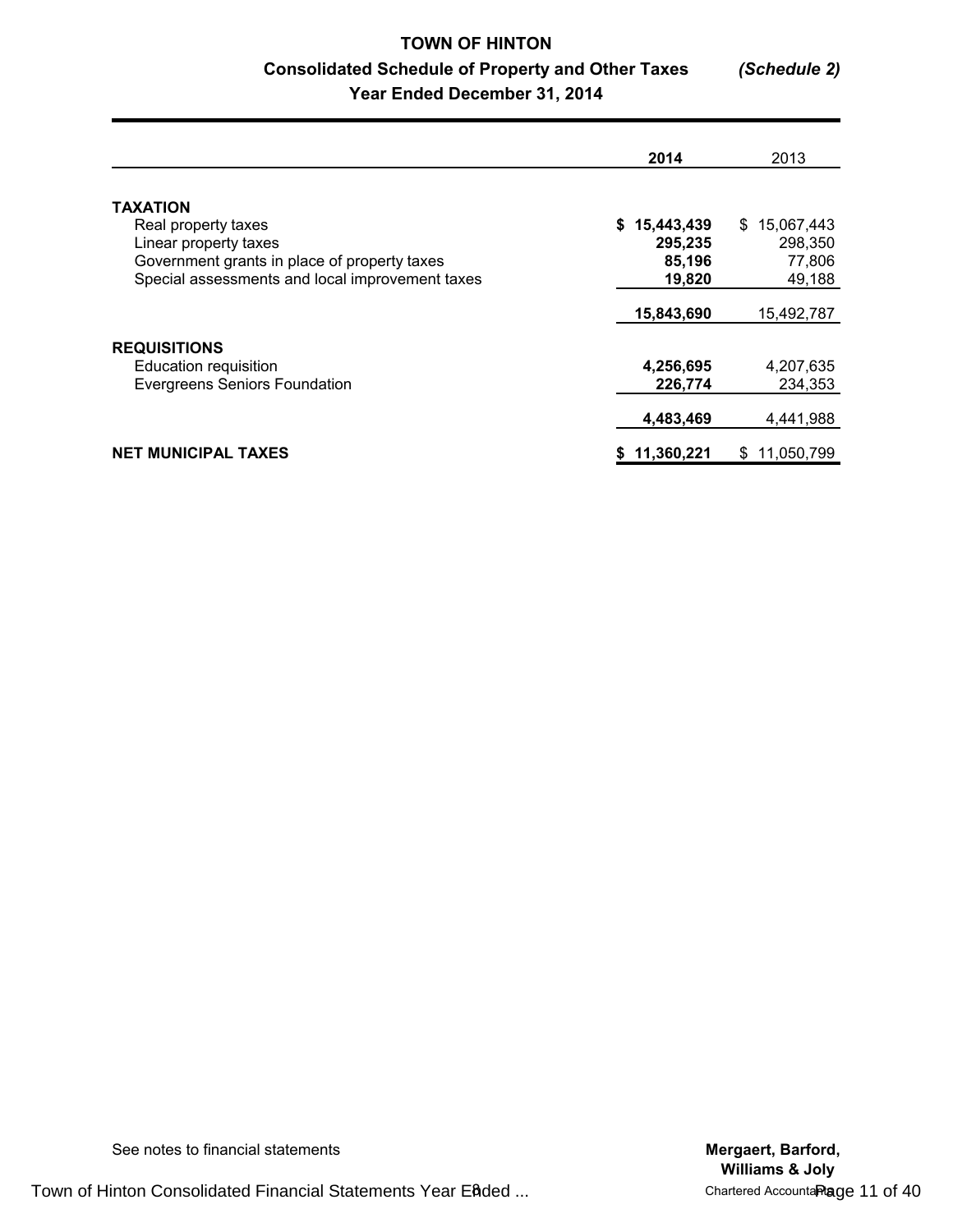## **TOWN OF HINTON Consolidated Schedule of Government Transfers** *(Schedule 3)* **Year Ended December 31, 2014**

|                                                                                                                           | 2014                   | 2013                     |
|---------------------------------------------------------------------------------------------------------------------------|------------------------|--------------------------|
| <b>TRANSFERS FOR OPERATING</b><br>Federal government conditional transfers<br>Provincial government conditional transfers | \$<br>1,263,011        | \$<br>2,190<br>1,284,635 |
| Local government transfers                                                                                                | 2,260,823<br>3,523,834 | 1,436,073<br>2,722,898   |
| <b>TRANSFERS FOR CAPITAL</b><br>Federal government conditional transfers<br>Provincial government conditional transfer    | 836,340<br>5,002,041   | 87,618<br>2,549,670      |
| Local government transfers                                                                                                | 14,605<br>5,852,986    | 108,617<br>2,745,905     |
| <b>TOTAL GOVERNMENT TRANSFERS</b>                                                                                         | 9,376,820              | 5,468,803<br>S           |

See notes to financial statements **Mergaert, Barford, Mergaert, Barford,** 

Town of Hinton Consolidated Financial Statements Year Ended ... Chartered Accountants Page 12 of 40

**Williams & Joly**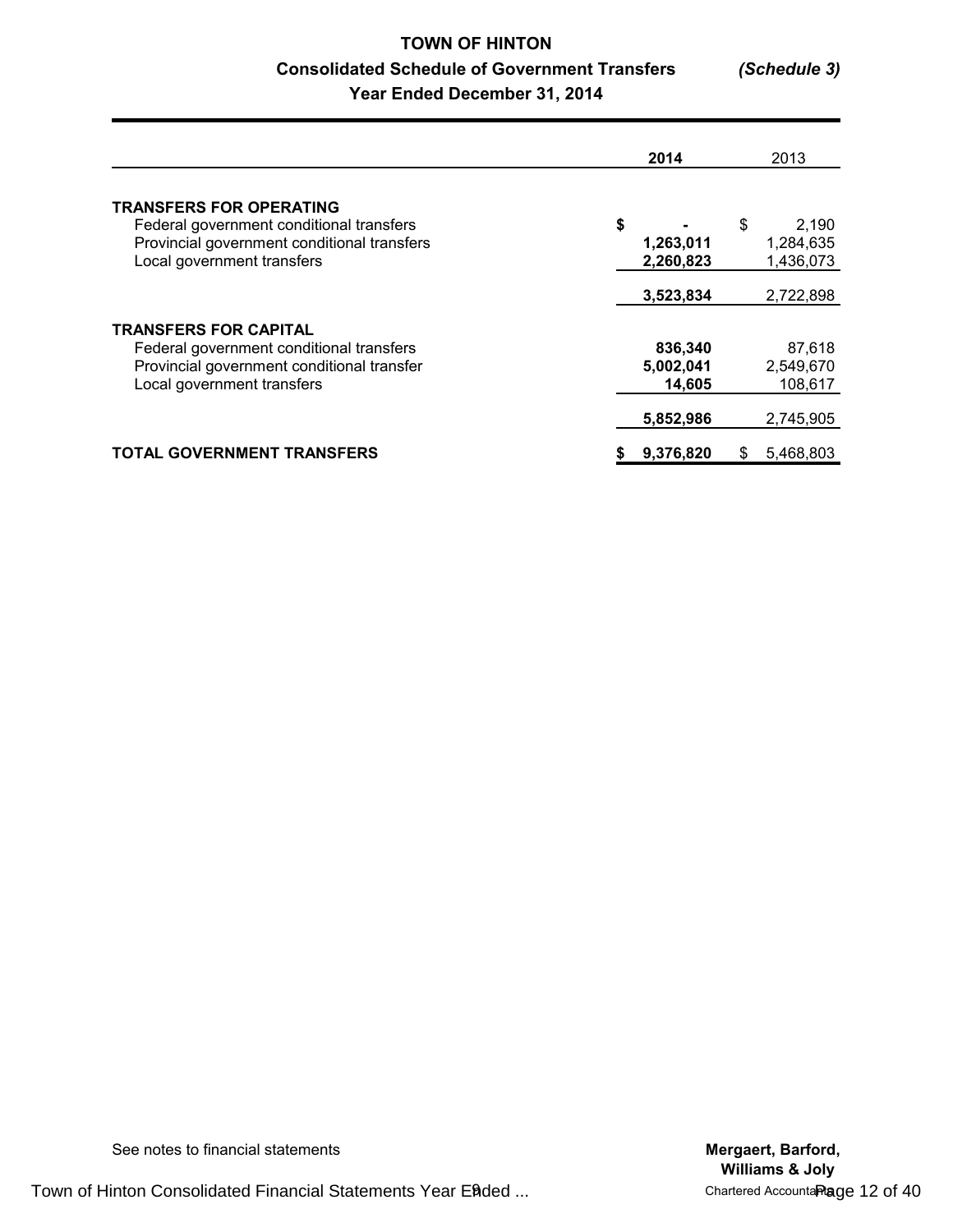## **TOWN OF HINTON Consolidated Schedule of Expenses by Object** *(Schedule 4)* **Year Ended December 31, 2014**

|                                            | <b>Budget</b><br>(Unaudited) | 2014           | 2013             |
|--------------------------------------------|------------------------------|----------------|------------------|
|                                            |                              |                |                  |
| <b>EXPENSES</b>                            |                              |                |                  |
| Salaries, wages and benefits               | 10,130,657<br>S              | 9,859,292<br>S | 9,786,258<br>\$. |
| Contracted and general services            | 5,571,603                    | 6,109,687      | 5,310,127        |
| Materials, goods, supplies and utilities   | 3,337,808                    | 3,189,110      | 3,496,308        |
| Provision for (recovery of) allowances     | 1,500                        | 7,774          | 246              |
| Transfers to other governments             | 277,462                      | 299,640        | 213,204          |
| Transfers to local boards and agencies     | 87,100                       | 94,374         | 90,620           |
| Transfers to individuals and organizations | 62,200                       | 62,547         | 58,907           |
| Bank charges and short-term interest       | 4,700                        | 4,412          | 4,205            |
| Interest on capital long-term debt         | 630,371                      | 610,532        | 698,688          |
| West Yellowhead Regional Waste Management  |                              |                |                  |
| Authority                                  |                              |                | 373,853          |
| Amortization of tangible capital assets    | 4,400,000                    | 4,355,965      | 4,528,820        |
|                                            | 24,503,401                   | \$24,593,333   | \$24,561,236     |

See notes to financial statements **Mergaert, Barford, Mergaert, Barford,** 

Town of Hinton Consolidated Financial Statements Year ENded ... The Chartered Accountant and Page 13 of 40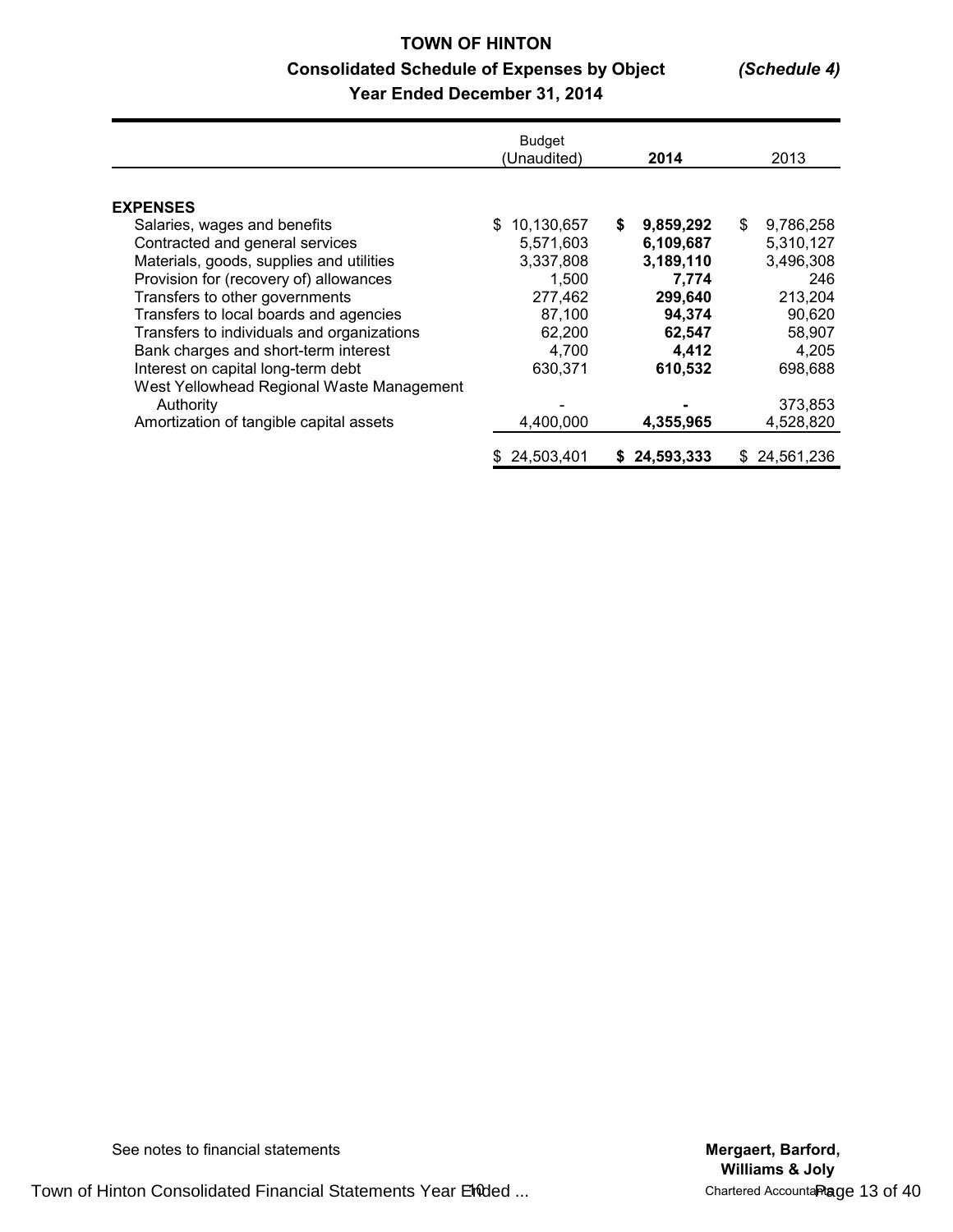#### 1. SUMMARY OF SIGNIFICANT ACCOUNTING POLICIES

The consolidated financial statements of the Town of Hinton are the representations of management prepared in accordance with generally accepted accounting principles for local governments established by the Public Sector Accounting Board of the Canadian Institute of Chartered Accountants. Significant aspects of the accounting polices adopted by the town are as follows:

#### Reporting Entity

The consolidated financial statements reflect the assets, liabilities, revenues and expenditures, changes in accumulated surplus and change in financial position of the reporting entity. This entity is comprised of the municipal operations plus all of the organizations that are owned or controlled by the town and are, therefore, accountable to the town council for the administration of their financial affairs and resources. Included with the municipality are the following:

#### Town of Hinton Municipal Library

Town of Hinton Family and Community Support Services

The schedule of taxes levied also includes requisitions for education, health, social and other external organizations that are not part of the municipal reporting entity.

The statements exclude trust assets that are administered for the benefit of external parties. Interdepartmental and organizational transactions and balances are eliminated.

#### Basis of Accounting

The financial statements are prepared using the accrual basis of accounting. The accrual basis of accounting records revenue as it is earned and measurable. Expenses are recognized as they are incurred and measurable based upon receipt of goods or services and/or the legal obligation to pay.

Funds from external parties and earnings thereon restricted by agreement or legislation are accounted for as deferred revenue until used for the purpose specified.

Government transfers, contributions and other amounts are received from third parties pursuant to legislation, regulation or agreement and may only be used for certain programs, in the completion of specific work, or for the purchase of tangible capital assets. In addition, certain user charges and fees are collected for which the related services have yet to be performed. Revenue is recognized in the period when the related expenses are incurred, services performed or the tangible capital assets are acquired.

#### Measurement uncertainty

The preparation of financial statements in conformity with Canadian public sector accounting standards requires management to make estimates and assumptions that affect the reported amount of assets and liabilities and disclosure of contingent assets and liabilities at the date of the financial statements, and the reported amounts of revenue and expenditure during the period. Where measurement uncertainty exists, the financial statements have been prepared within reasonable limits of materiality. Actual results could differ from those estimates.

*(continues)*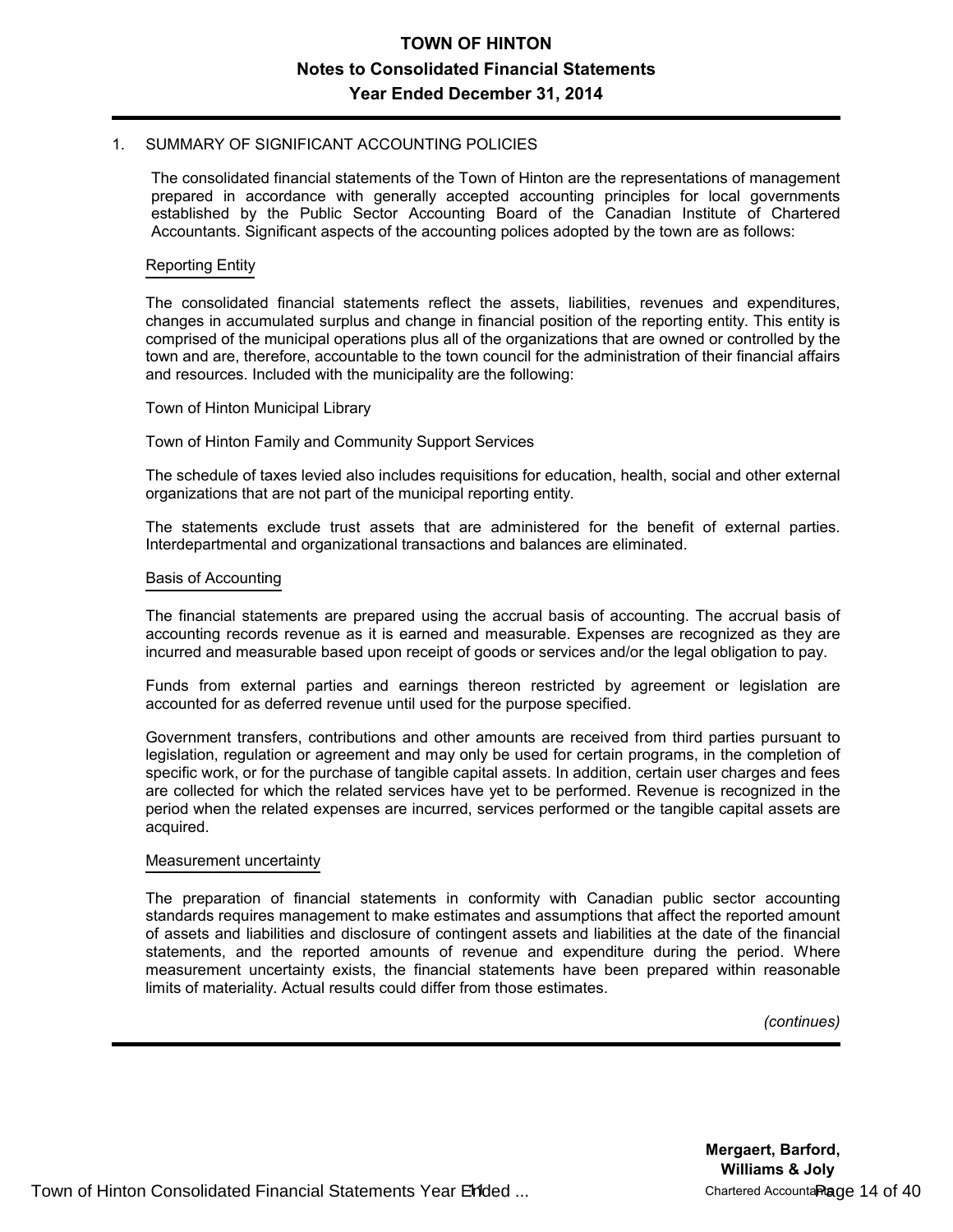#### 1. SUMMARY OF SIGNIFICANT ACCOUNTING POLICIES *(continued)*

#### Cash and temporary investments

Cash includes balances with banks and temporary investments are short-term deposits with original maturities of one year or less.

#### Investments

Investments are recorded at amortized cost. Investment premiums and discounts are amortized on the net present value basis over the term of the respective investments. When there has been a loss in value that is other than a temporary decline, the respective investment is written down to recognize the loss.

#### Requisition Over-levy and Under-levy

Over-levies and under-levies arise from the difference between the actual property tax levy made to cover each requisition and the actual amount requisitioned.

If the actual levy exceeds the requisition, the over-levy is accrued as a liability and property tax revenue is reduced. Where the actual levy is less than the requisition amount, the under-levy is accrued as a receivable and as property tax revenue.

Requisition tax rates in the subsequent year are adjusted for any over-levies or under-levies of the prior year.

#### Land held for Resale

Land held for resale is recorded at the lower of cost or net realizable value. Cost includes costs for land acquisition and improvements required to prepare the land for servicing such as clearing, stripping and leveling charges. Related development costs incurred to provide infrastructure such as water and wastewater services, roads, sidewalks and street lighting are recorded as physical assets under the respective function.

#### Tax Revenue

Tax revenues are recognized when the tax has been authorized by bylaw and the taxable event has occurred.

Requisitions operate as a flow through and are excluded from municipal revenue.

#### Landfill Closure and Post-Closure Liability

Pursuant to the Alberta Environmental Protection and Enhancement Act, the town is required to fund the closure of its landfill site and provide for post-closure care of the facility. Closure and post-closure activities include the final clay cover, landscaping, as well as surface and ground water monitoring, leachate control, and visual inspection. The requirement is being provided for over the estimated remaining life of the landfill site based on usage. The Town's waste disposal site is provided by the West Yellowhead Waste Management Authority which records this liability.

*(continues)*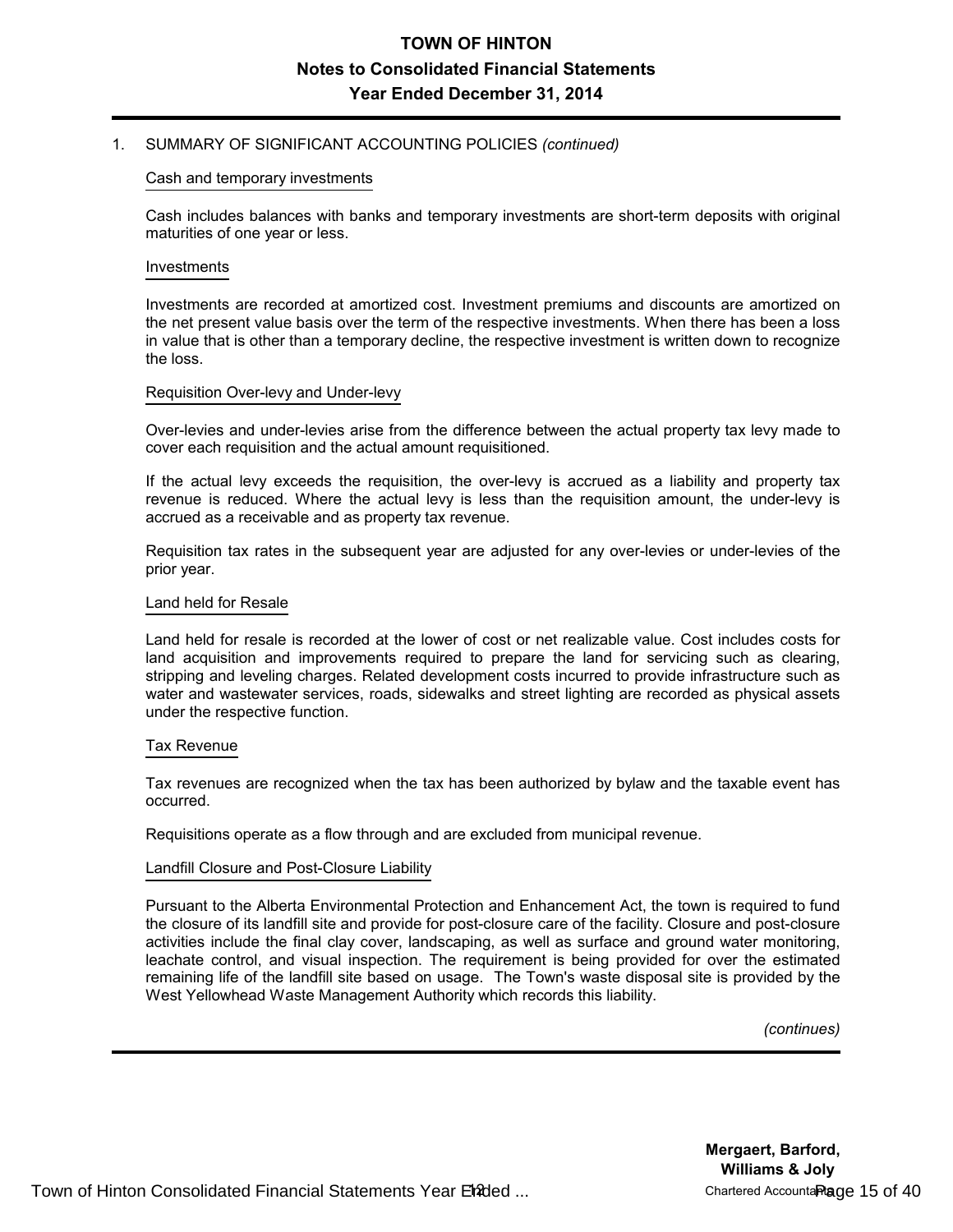#### 1. SUMMARY OF SIGNIFICANT ACCOUNTING POLICIES *(continued)*

#### Government Transfers

Government transfers are the transfer of assets from senior levels of government that are not the result of an exchange transaction, are not expected to be repaid in the future, or the result of a direct financial return.

Government transfers are recognized in the financial statements as revenue in the period in which events giving rise to the transfer occur, providing the transfers are authorized, any eligibility criteria have been met, and reasonable estimates of the amounts can be determined.

#### Non-Financial Assets

Non-financial assets are not available to discharge existing liabilities and are held for use in the provision of services. They have useful lives extending beyond the current year and are not intended for sale in the normal course of operations. The change in non-financial assets during the year, together with the excess of revenues over expenses, provides the consolidated Change in Net Financial Assets (Debt) for the year.

1. Contributions of Tangible Capital Assets

Tangible capital assets received as contributions are recorded at fair value at the date of receipt and also are recorded as revenue.

2. Leases

Leases are classified as capital or operating leases. Leases which transfer substantially all of the benefits and risks incidental to ownership of property are accounted for as capital leases. All other leases are accounted for as operating leases and the related lease payments are charged to expenses as incurred.

#### 3. Inventory for consumption

Inventories held for consumption are recorded at the lower of cost and replacement cost. Cost is determined by the first-in, first-out method.

4. Cultural and Historical Tangible Capital Assets

Works of art for display are not recorded as tangible capital assets but are disclosed.

*(continues)*

Town of Hinton Consolidated Financial Statements Year Ended ... The Chartered Accountants are 16 of 40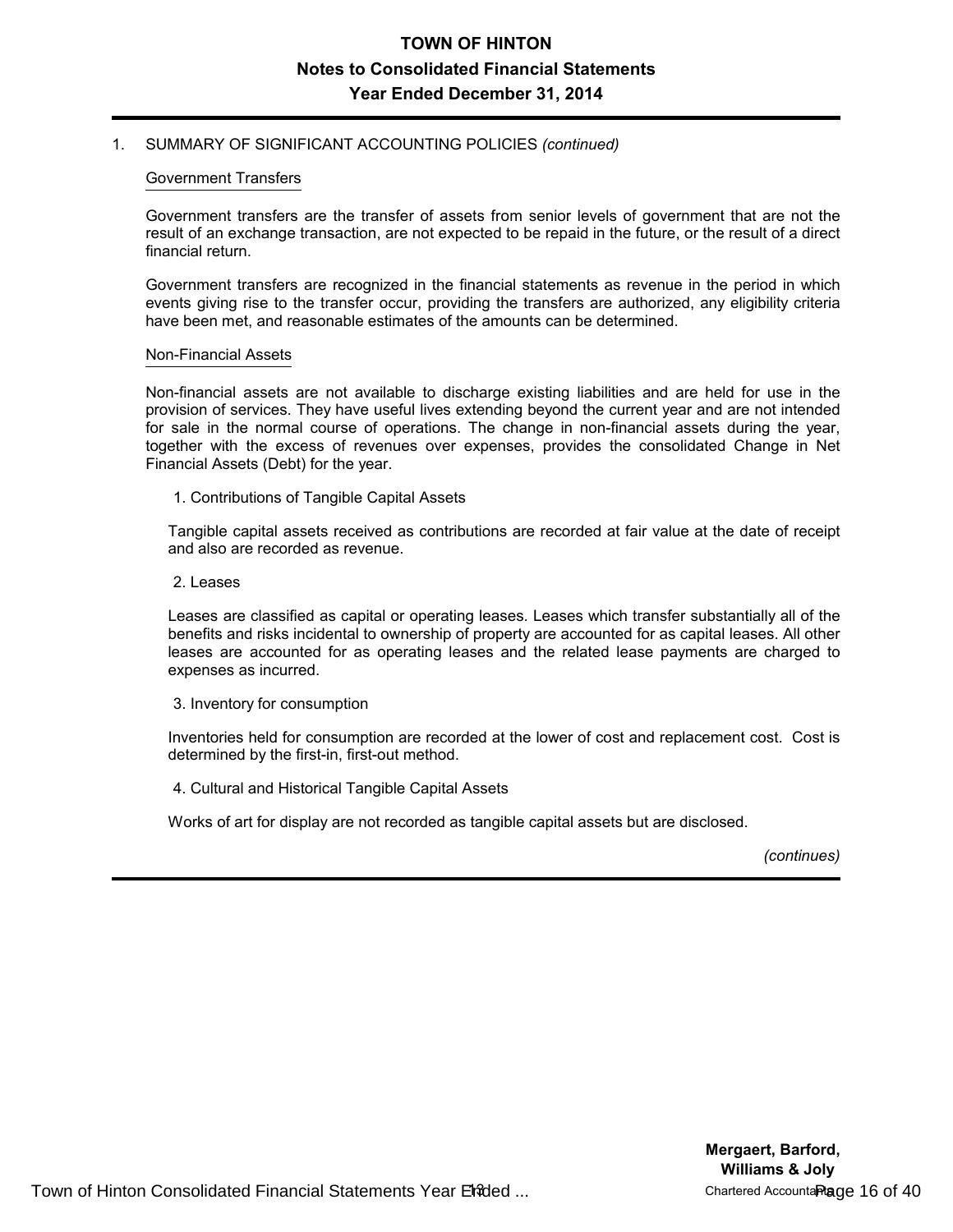#### 1. SUMMARY OF SIGNIFICANT ACCOUNTING POLICIES *(continued)*

#### Tangible capital assets

Tangible capital assets are stated at cost less accumulated amortization. Tangible capital assets are amortized over their estimated useful lives at the following rates and methods:

| Land                           |                | non-amortizable      |
|--------------------------------|----------------|----------------------|
| Land improvements              | 15 - 50 years  | straight-line method |
| <b>Buildings</b>               | 50 years       | straight-line method |
| Engineered structures:         |                |                      |
| Roadway system                 | 10 - 70 years  | straight-line method |
| Water distribution system      | 45 - 100 years | straight-line method |
| Wastewater treatment<br>system | 45 - 100 years | straight-line method |
| Storm system                   | 75 - 100 years | straight-line method |
| Machinery and equipment        | 5 - 25 years   | straight-line method |
| <b>Vehicles</b>                | $5 - 25$ years | straight-line method |

#### 2. CASH AND TEMPORARY INVESTMENTS

|                               |    | 2014                 | 2013                      |
|-------------------------------|----|----------------------|---------------------------|
| Cash<br>Temporary investments |    | 319,466<br>8,820,790 | \$1,123,639<br>12,195,748 |
|                               | S. | 9,140,256            | \$13,319,387              |

Temporary investments are short-term deposits with original maturities of one year or less.

Included in cash and temporary investments is a restricted amount of \$3,150,557 (2013 - \$5,274,544) received from various government grants and held exclusively for the completion of approved projects (Note 5).

#### 3. TAXES AND GRANTS IN PLACE OF TAXES RECEIVABLE

|    |                                                              |    | 2014                   |    | 2013                   |
|----|--------------------------------------------------------------|----|------------------------|----|------------------------|
|    | Current taxes and grants in place of taxes<br>Tax arrears    | \$ | 337,910<br>427,867     | \$ | 433,845<br>366,199     |
|    |                                                              |    | 765,777                | S  | 800,044                |
|    |                                                              |    |                        |    |                        |
| 4. | TRADE AND OTHER RECEIVABLES                                  |    |                        |    |                        |
|    |                                                              |    | 2014                   |    | 2013                   |
|    | Trade accounts receivable<br>Allowance for doubtful accounts | S  | 4,606,181<br>(33, 514) | \$ | 2,609,780<br>(34, 847) |
|    |                                                              | S  | 4,572,667              | S  | 2,574,933              |
|    |                                                              |    |                        |    |                        |

Town of Hinton Consolidated Financial Statements Year Ended ... The Statement Chartered Accountants Page 17 of 40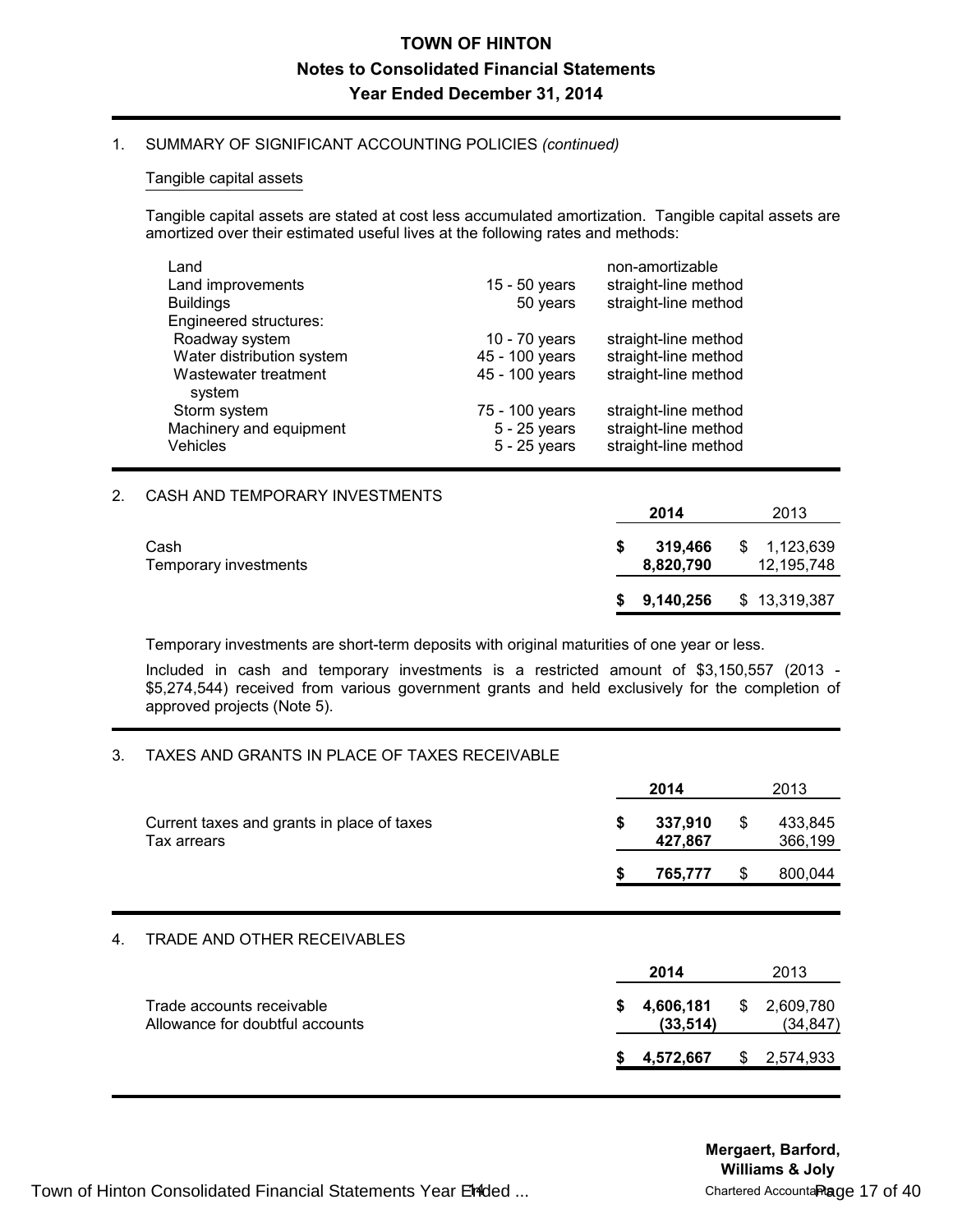#### 5. BANK INDEBTEDNESS

The Alberta Treasury Branches revolving loan is authorized to a limit of \$1,900,000 of which \$ nil was used at December 31, 2014 (2013 - \$ nil). The account bears interest at prime, is due on demand and secured by a general security agreement.

#### 6. DEFERRED REVENUE

|                                                                                                                                                                 | 2014                                                 |    | 2013                                           |
|-----------------------------------------------------------------------------------------------------------------------------------------------------------------|------------------------------------------------------|----|------------------------------------------------|
| Prepaid local improvement charges<br>Parent Link West network grant<br>Municipal Policing Assistance grant<br>New Police Officer grant<br>Early childhood grant | \$<br>10,698<br>21,356<br>69,280<br>25,000<br>46,813 | \$ | 13,372<br>24.794<br>69,280<br>25,000<br>16,556 |
| Subtotal operating                                                                                                                                              | 173,147                                              |    | 149,002                                        |
| <b>Green Municipal Fund</b><br>Government of Alberta Municipal Housing and Capital                                                                              |                                                      |    | 836.340                                        |
| Enhancement                                                                                                                                                     | 412,093                                              |    | 407,488                                        |
| <b>Municipal Sustainability Initiative</b>                                                                                                                      | 1,544,229                                            |    | 1,864,103                                      |
| <b>Basic Municipal Transportation Grant</b>                                                                                                                     |                                                      |    | 1,013,540                                      |
| CFEP grant for performing arts centre                                                                                                                           | 1,031,786                                            |    | 1,017,443                                      |
|                                                                                                                                                                 | 3,161,255                                            | S  | 5,287,916                                      |

#### 7. DUE TO WEST YELLOWHEAD REGIONAL WASTE MANAGEMENT AUTHORITY

The amounts due to the West Yellowhead Regional Waste Management Authority are unsecured, non-interest bearing with no set terms of repayment.

During the year, the town of Hinton paid \$240,517 (2013 - \$210,000) to the Authority for landfill use and charged the Authority \$72,500 (2013 - \$74,500) in management fees. The transactions were measured at the exchange amount.

Town of Hinton Consolidated Financial Statements Year Elfded ... The Statement Chartered Accountants age 18 of 40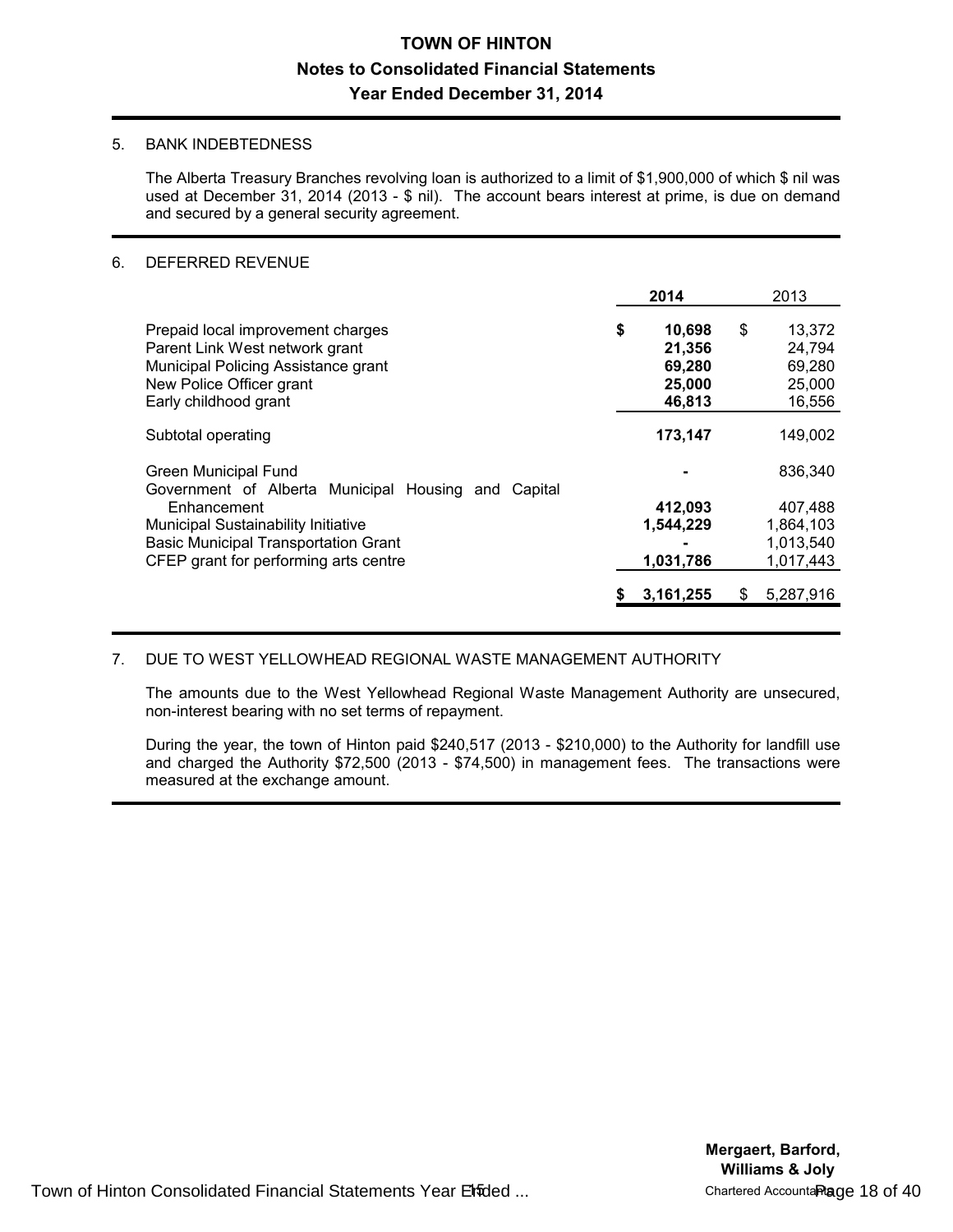#### 8. LONG-TERM DEBT

|                                           | 2014                    | 2013                    |
|-------------------------------------------|-------------------------|-------------------------|
| Tax supported debt<br>Self supported debt | \$13,386,604<br>134.032 | \$15,456,149<br>145,896 |
|                                           | \$13,520,636            | 15,602,045<br>S.        |

Principal and interest payments are due as follows:

|            | Principal    |   | Interest  |    | Total      |
|------------|--------------|---|-----------|----|------------|
|            |              |   |           |    |            |
| 2015       | 2.165.259    | S | 543.999   |    | 2.709.258  |
| 2016       | 2,252,719    |   | 456,539   |    | 2,709,258  |
| 2017       | 2,343,953    |   | 365,305   |    | 2,709,258  |
| 2018       | 2,439,134    |   | 270.124   |    | 2,709,258  |
| 2019       | 1,287,677    |   | 178,279   |    | 1,465,956  |
| Thereafter | 3.031.894    |   | 399,563   |    | 3,431,457  |
|            |              |   |           |    |            |
|            | \$13,520,636 | S | 2,213,809 | S. | 15,734,445 |

Debenture debt is repayable to the Alberta Capital Financing Authority and bears interest at rates ranging from 2.226% to 6.625% per annum and matures in periods 2019 through 2025. Long term debt is issued on the credit and security of the town at large.

Self supported debt includes the amounts due to the Canada Mortgage and Housing Corporation that bear interest at rates of 8.25% and 1.67%, mature January 2022 and December 2026, and are repayable in blended annual instalments of \$13,203 and blended monthly instalments of \$508 respectively. Long term debt is issued on the credit and security of the town at large.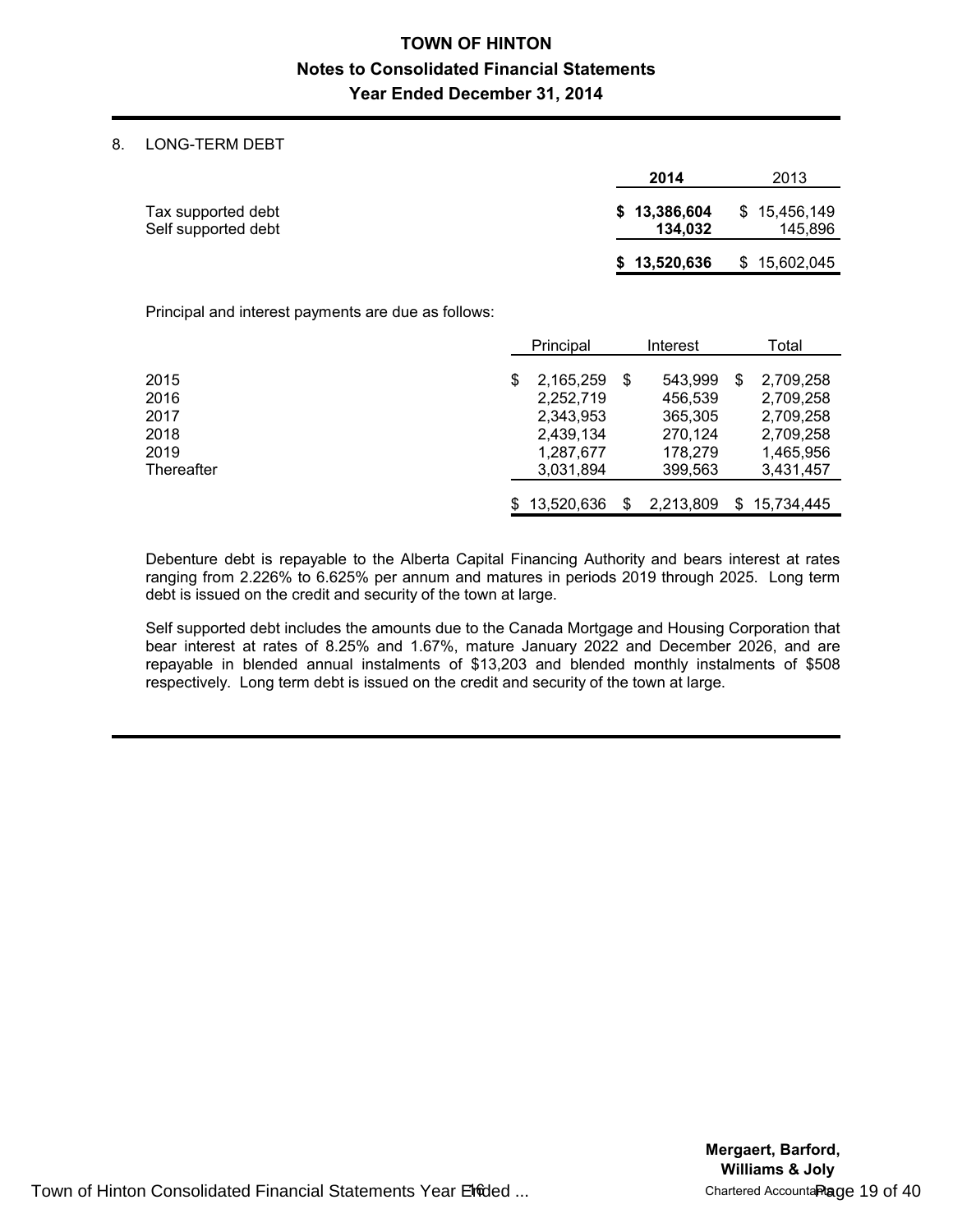#### 9. DEBT LIMITS

Section 276(2) of the Municipal Government Act requires that debt and debt limits as defined by Alberta Regulation 255/00 for the Town of Hinton be disclosed as follows:

|                                                                                 | 2014                                          | 2013                                         |
|---------------------------------------------------------------------------------|-----------------------------------------------|----------------------------------------------|
| Total debt limit<br>Total debt<br>Total debt guaranteed for other organizations | \$38,792,515<br>(13,520,636)<br>(1, 292, 292) | \$ 35,680,416<br>(15,602,045)<br>(1,318,991) |
| Amount of debt limit unused                                                     | \$23,979,587                                  | 18,759,380<br>S.                             |
| Debt servicing limit<br>Debt servicing                                          | 6,465,419<br>S<br>(2,709,258)                 | 5,946,736<br>S<br>(2,709,259)                |
| Amount of debt servicing limit unused                                           | 3,756,161                                     | 3,237,477<br>\$                              |

The debt limit is calculated at 1.5 times revenue of the municipality (as defined in Alberta Regulations 255/00) and the debt service limit is calculated at 0.25 times such revenue. Incurring debt beyond these limitations requires approval by the Minister of Municipal Affairs. These thresholds are guidelines used by Alberta Municipal Affairs to identify municipalities which could be at financial risk if further debt is acquired. The calculation taken alone does not represent the financial stability of the municipality. Rather, the financial statements must be interpreted as a whole.

| 10. LONG TERM INVESTMENTS                                                                                   | 2014      | 2013      |
|-------------------------------------------------------------------------------------------------------------|-----------|-----------|
|                                                                                                             |           |           |
| Investment in GP Highway Maintenance storage facility                                                       | 671,429   | 671.429   |
| Investment in Happy Creek Estates low income housing<br>Equity investment in West Yellowhead Regional Waste | 1,202,864 | 1,202,864 |
| <b>Management Authority</b>                                                                                 | 950,153   |           |
|                                                                                                             | 2,824,446 | 1,874,293 |
|                                                                                                             |           |           |

The Town's share of the GP Highway Maintenance storage facility and the Happy Creek Estates low income housing investments are recorded at cost.

The Town of Hinton, Yellowhead County, Town of Edson, and Municipality of Jasper are all members of the West Yellowhead Regional Waste Management Authority which was established to construct, maintain, control and manage a regional solid waste disposal system. The members share in joint ownership, management, and liability for the waste management system. The voting structure assigns 25% of the vote to each member of the authority. The parties have agreed to share any annual net operating deficits according to the ratio of tonnes hauled and deposited by the members to the authority.

The Town's share of the West Yellowhead Regional Waste Management Authority investment is recorded by the modified equity method.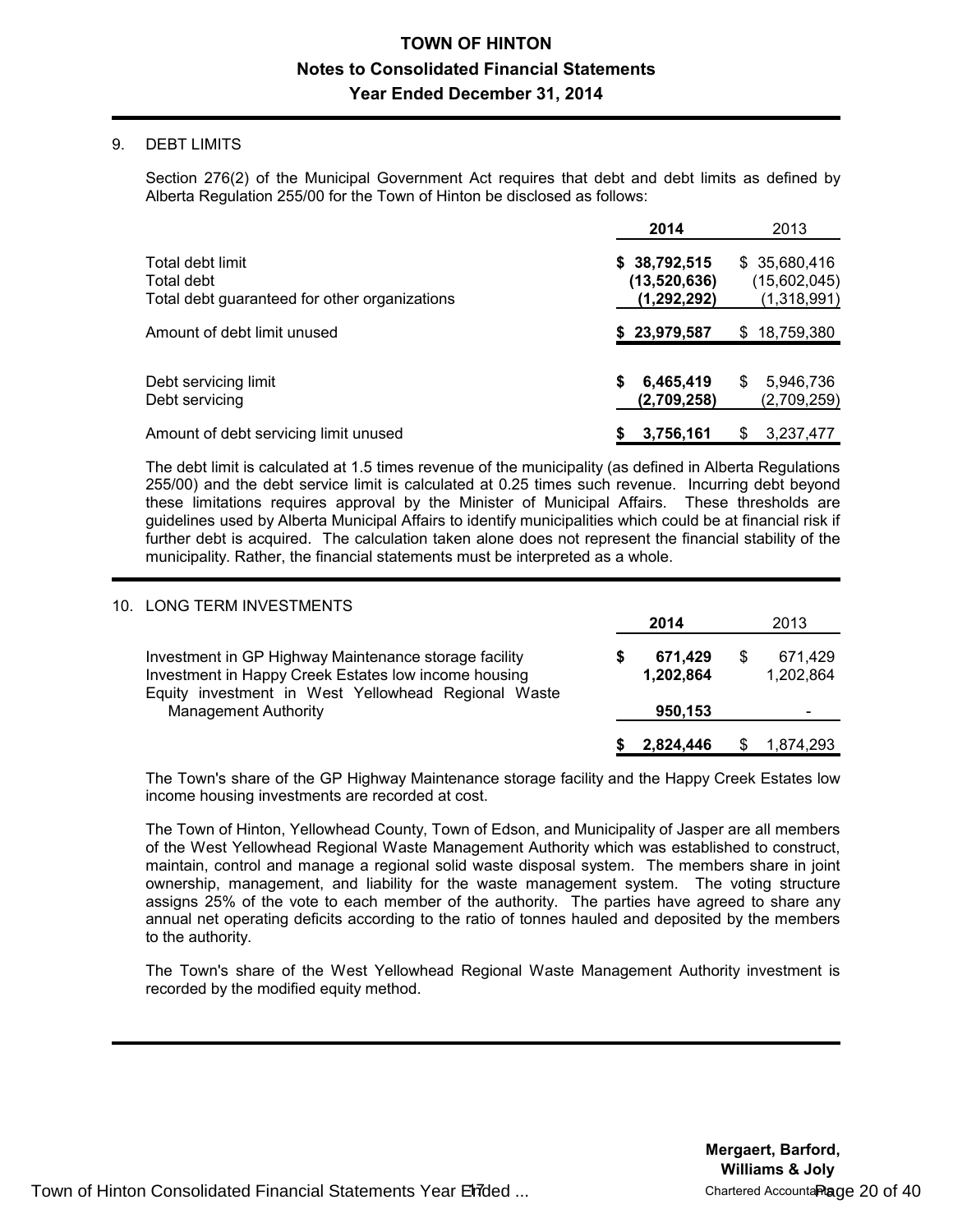#### 11. EQUITY IN TANGIBLE CAPITAL ASSETS

| 2014                                          | 2013                                            |
|-----------------------------------------------|-------------------------------------------------|
| \$220,818,714<br>(73,020,877)<br>(13,520,636) | \$212,770.921<br>(69, 617, 503)<br>(15,602,045) |
| \$134,277,201                                 | \$127,551,373                                   |
|                                               |                                                 |

#### 12. ACCUMULATED SURPLUS

Accumulated surplus consists of restricted and unrestricted amounts and equity in tangible capital assets as follows:

|                                                     | 2014          | 2013            |
|-----------------------------------------------------|---------------|-----------------|
| Unrestricted                                        | \$<br>242,001 | \$<br>1,262,080 |
| Family and community support services               | 18,408        | 18,408          |
| Library                                             | 43,516        | 43,516          |
| Operating - periodic project requests               | 207,000       |                 |
| Other operating                                     | 208,053       | 187,714         |
| Automated traffic enforcement                       | 1,108,061     | 765,905         |
| Cemetery perpetual care                             | 50,509        | 50,509          |
| <b>Equipment and fleet</b>                          | 1,169,162     | 1,092,168       |
| Facilities and components                           | 63,672        | 450,548         |
| Fire department                                     | 523,828       | 501,755         |
| Future land development                             | (345, 599)    | 3,208           |
| Information technology                              | 101,636       | 81,675          |
| Infrastructure major facility                       | 386,800       | 666,800         |
| Land sales                                          |               | 1,168,495       |
| Municipal reserve                                   | 719,954       | 603,737         |
| New infrastructure                                  | 1,036,570     | 550,055         |
| Offsite levy fund                                   | 1,891,456     | 1,373,240       |
| Parks and trails infrastructure                     | 438,148       | 461,358         |
| Performing arts theatre                             | 148,138       | 148,138         |
| Roads and sidewalks                                 | (607, 589)    | 907,459         |
| Water and sewer                                     | 359,219       | 96,769          |
| Other capital                                       | 157,184       | 142,524         |
| West Yellowhead Regional Waste Management Authority |               |                 |
| (51% consolidated)                                  |               | 205,798         |
| Equity in investments                               | 2,824,446     |                 |
| Subtotal restricted and unrestricted surpluses      | 10,744,573    | 10,781,859      |
| Equity in tangible capital assets                   | 134,277,201   | 127,551,373     |
|                                                     |               |                 |
|                                                     | \$145,021,774 | \$138,333,232   |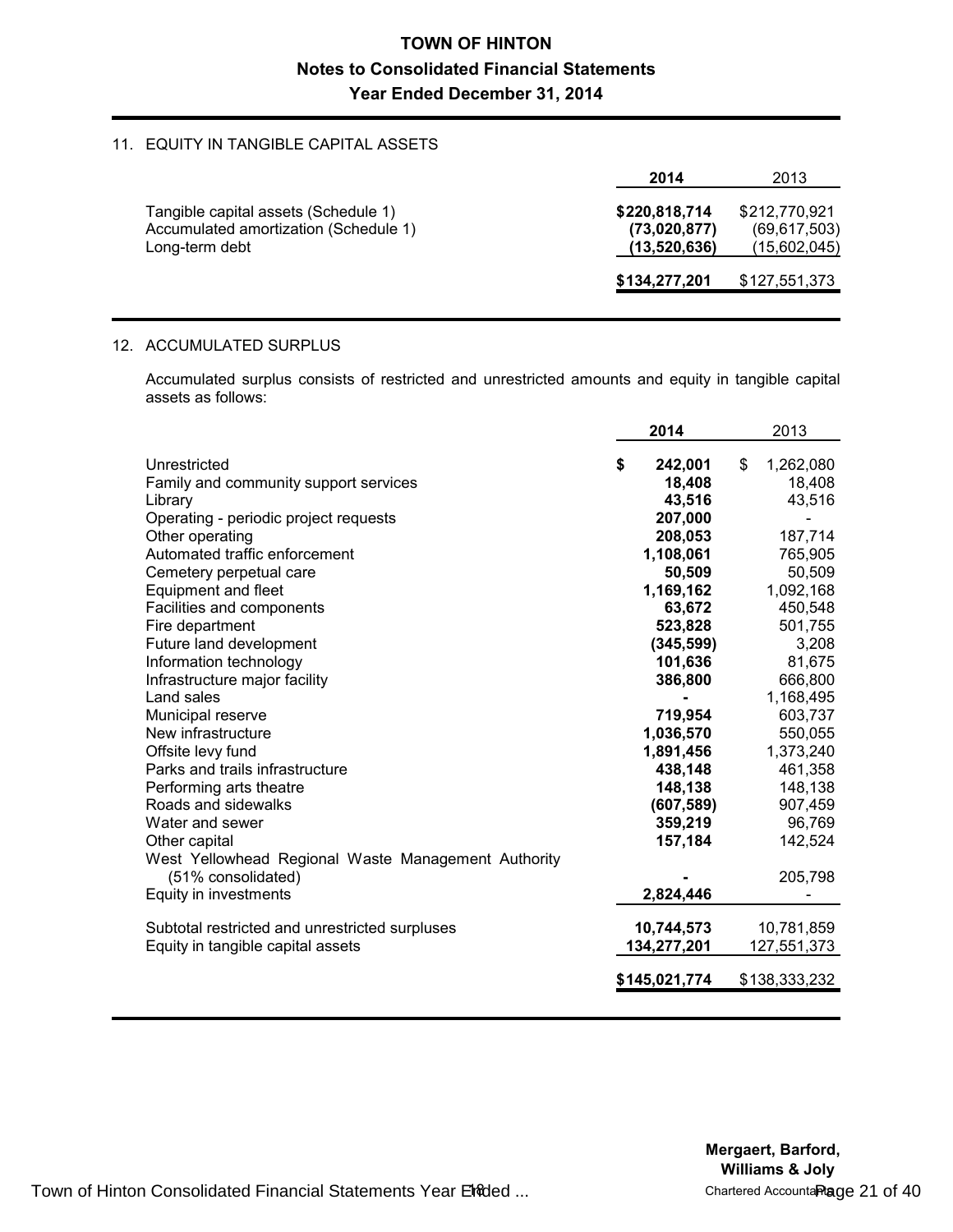#### 13. SALARY AND BENEFITS DISCLOSURE

Disclosure of salaries and benefits for municipal officials, the chief administrative officer (CAO) and designated officers as required by Alberta Regulation 313/2000 is as follows:

|                                                                                                                                                                                                                                                           | Salary                                                   | <b>Benefits</b>                                | 2014                                                     | 2013                                                                                        |
|-----------------------------------------------------------------------------------------------------------------------------------------------------------------------------------------------------------------------------------------------------------|----------------------------------------------------------|------------------------------------------------|----------------------------------------------------------|---------------------------------------------------------------------------------------------|
| Mayor I. Duncan<br>Mayor R. Mackin                                                                                                                                                                                                                        | \$<br>53,249                                             | \$<br>2,292                                    | \$<br>55,541                                             | \$<br>41,479<br>11,411                                                                      |
| Councillor G. Barrow<br>Councillor B. Bulger<br>Councillor J. Callihoo<br>Councillor D. Currie<br>Councillor L. Johnston-MacKay<br>Councillor J. Macridis<br>Councillor R. Maguhn<br>Councillor M. Michaels<br>Councillor S. Taylor<br>Councilor M. Young | 28,822<br>28,661<br>25,255<br>31.667<br>27.969<br>27,417 | 1,161<br>1,155<br>994<br>1.291<br>1,120<br>109 | 29,983<br>29,816<br>26,249<br>32,958<br>29,089<br>27,526 | 5,363<br>23,230<br>7,205<br>33,042<br>30,515<br>26,723<br>23,829<br>8,772<br>7,522<br>6,726 |
| Chief Administrative Officer 1<br><b>Chief Administrative Officer 2</b>                                                                                                                                                                                   | 111,041<br>52.057                                        | 26,839<br>8.705                                | 137,880<br>60,762                                        | 195,697                                                                                     |

Salary includes regular base pay, bonuses, overtime, lump sum payments, gross honoraria and any other direct cash remuneration.

Benefits include the employer's share of all employee benefits and contributions or payments made on behalf of employees including pension, health care, dental coverage, vision coverage, group life insurance, accidental disability and dismemberment insurance, long and short-term disability plans, professional memberships and tuition.

#### 14. LOCAL AUTHORITIES PENSION PLAN

Employees of the town participate in the Local Authorities Pension Plan (LAPP), which is one of the plans covered by the Alberta Public Sector Pension Plans Act. The Plan serves about 231,000 members and 418 employers. The LAPP is financed by employer and employee contributions and investment earnings of the LAPP Fund.

Contributions for current service are recorded as expenditures in the year in which they become due.

The town is required to make current service contributions to the LAPP of 11.39% of pensionable earnings up to the year's maximum pensionable earnings under the Canada Pension Plan, and 15.84% of pensionable earnings above this amount. Employees of the town are required to make current service contributions of 10.39% of pensionable salary up to the year's maximum pensionable salary and 14.84% on pensionable salary above this amount.

Total current service contributions by the Town of Hinton to the LAPP in 2014 were \$732,194 (2013 - \$734,811). Total current service contributions by the employees of the Town of Hinton to the LAPP in 2013 were \$673,432 (2013 - \$670,518).

As at December 31, 2013, the Plan disclosed an actuarial deficiency of \$4.86 billion.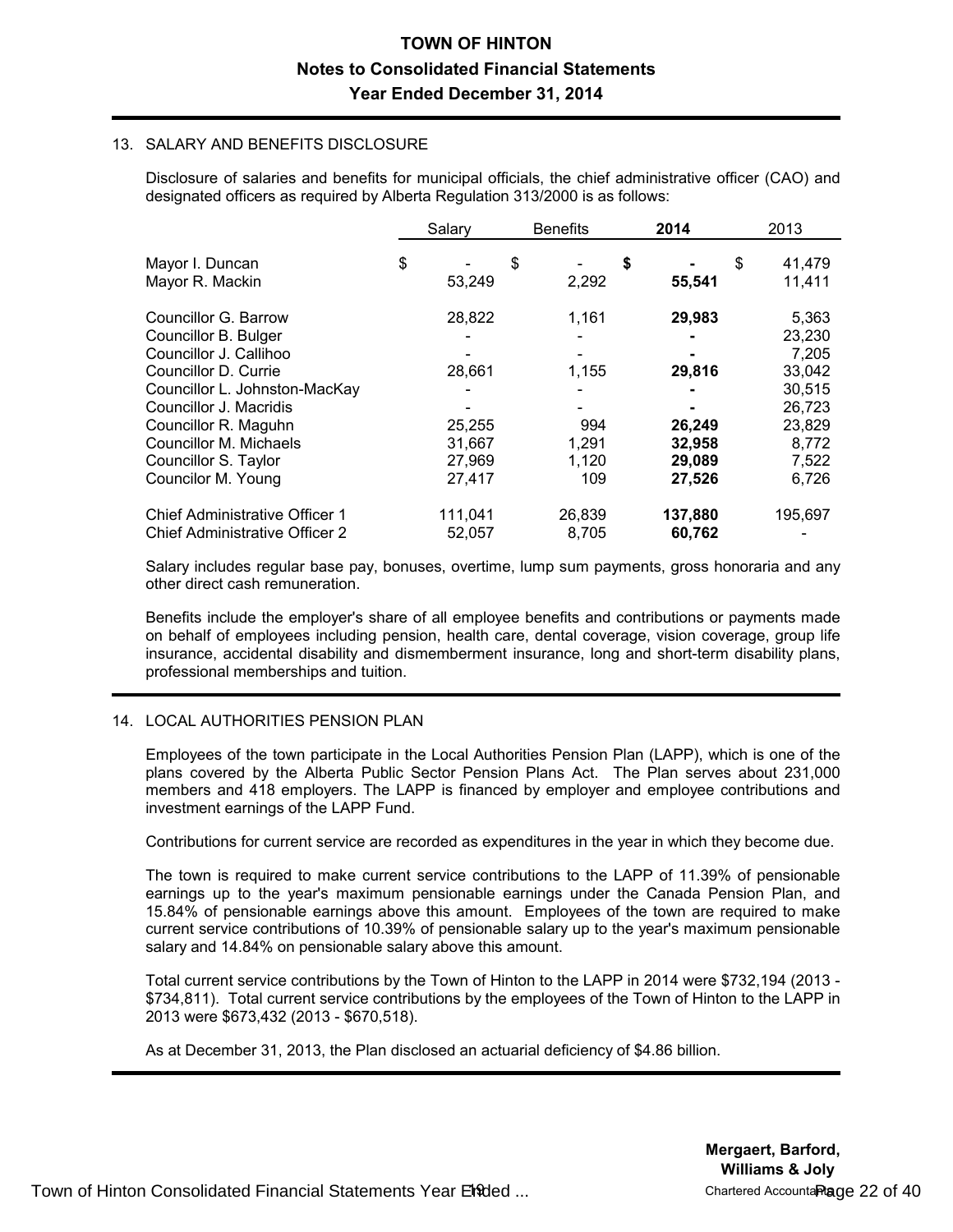#### 15. FINANCIAL INSTRUMENTS

Credit Risk

Credit risk arises from the potential that a counter party will fail to perform its obligations. The municipality is exposed to credit risk from customers. An allowance for doubtful accounts is established based upon factors surrounding the credit risk of specific accounts, historical trends and other information. The municipality has a significant number of customers which minimizes The municipality has a significant number of customers which minimizes concentration of credit risk.

#### Fair Value

The municipality's carrying value of cash and temporary investments, receivables, accounts payable and accrued liabilities, and deposit liabilities approximates its fair value due to the immediate or short term maturity of these instruments.

The fair value of the amount due from (to) West Yellowhead Regional Waste Management Authority is less than carrying value because the amounts are non-interest bearing. However, because the amounts due to West Yellowhead Regional Waste Management Authority have no fixed repayment terms, the fair value and the exposure to related risk cannot be determined with any degree of certainty, and the amounts are therefore reported at their carrying value.

The carrying value of the long term debt approximates the fair value as the interest rates are consistent with the current rates offered to the municipality for debt with similar terms.

#### Interest Rate

Interest rate risk is the risk that the value of a financial instrument might be adversely affected by a change in the interest rates. In seeking to minimize the risks from interest rate fluctuations, the municipality manages exposure through its normal operating and financing activities. The municipality is exposed to interest rate risk primarily through its floating interest rate on bank balances.

#### 16. CONTINGENT LIABILITY

The Town of Hinton is a member of the Alberta Local Authorities Reciprocal Insurance Exchange and MUNIX. Under the terms of membership, the Town of Hinton could become liable for its proportionate share of any claim losses in excess of the funds held by the exchange. Any liability incurred would be accounted for as a current transaction in the year the losses are determined.

The Town of Hinton is a member of the West Yellowhead Regional Waste Management Authority and has agreed to share joint liability for the system. No liability exists currently and any liability incurred would be accounted for as a current transaction in the year they are determined.

The Town of Hinton has guaranteed a loan for the Hinton Golfing Society to construct a new Club House and consolidate an existing loan. At December 31, 2014, the outstanding balance was \$1,281,444 (2013 - \$1,453,393). The loan is guaranteed to a maximum of \$1,136,000 with a maximum amortization of 20 years and subject to interest at prime plus 0.75%.

The Town of Hinton has guaranteed a loan for the SPCA to construct a new building. At December 31, 2014 the outstanding balance was \$156,292 (2013 - \$182,991). The loan is guaranteed to a maximum of \$350,000 with a maximum amortization of 20 years and subject to interest at prime plus 1.50%.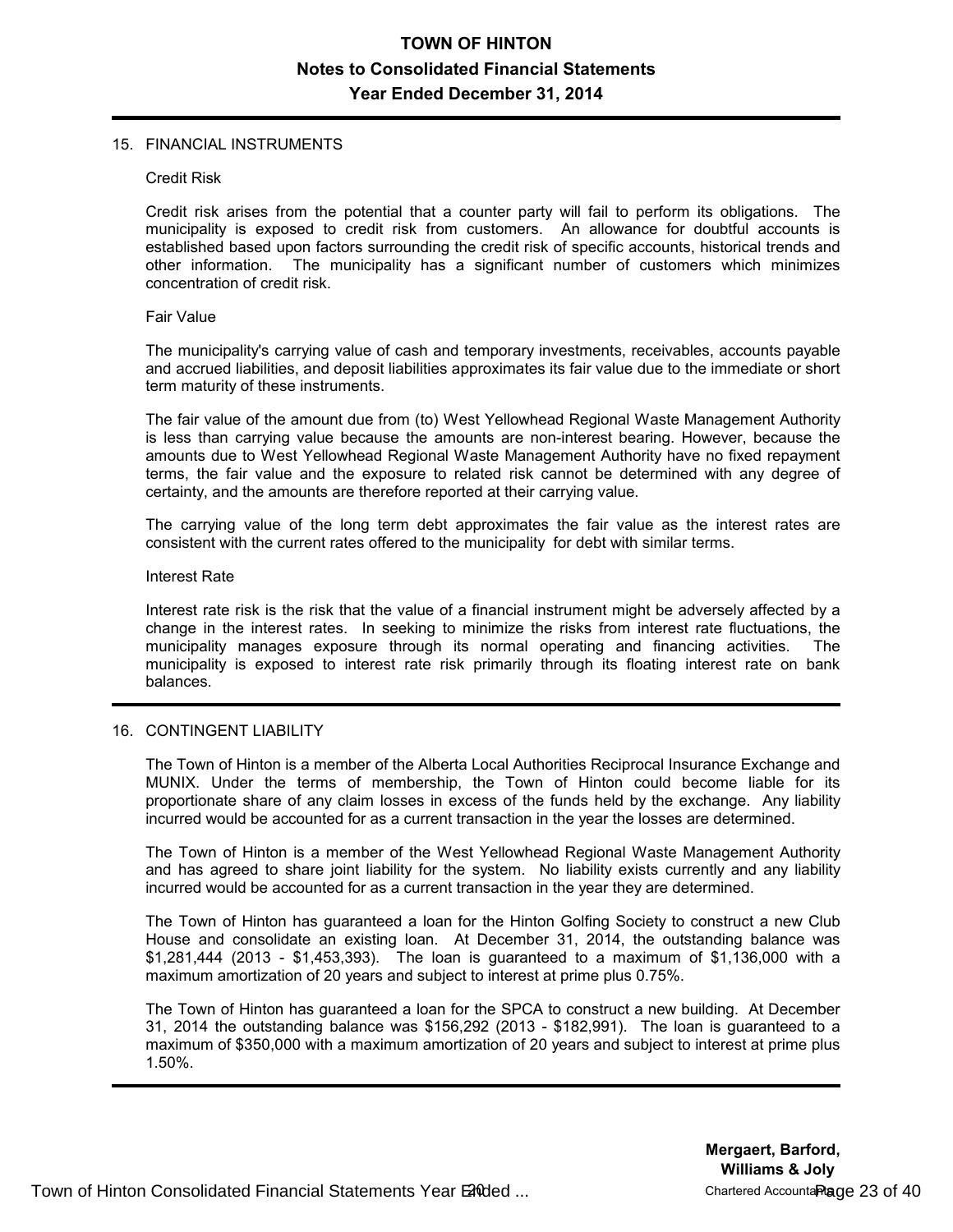#### 17. ADJUSTMENT TO ACCUMULATED SURPLUS

As of January 31, 2014, the Town of Hinton's voting structure for the West Yellowhead Regional Waste Management Authority changed from 51% to 25%. This change means the Town of Hinton no longer controls it's investment in the Authority. For accounting purposes, this investment has changed from a controlled government unit proportionately consolidated in these financial statements for 2013, to a government business enterprise accounted for by the modified equity method in 2014. According to PSAB 2510, the change in accounting treatment occurs from the date the status changes with any net investment increases or decreases accounted for as an adjustment to accumulated surplus.

**2014**

The adjustments to the financial statements at January 1, 2014 are as follows:

|                                                                                                                                                                                                                                                                                                                             | ZU14                                                              |
|-----------------------------------------------------------------------------------------------------------------------------------------------------------------------------------------------------------------------------------------------------------------------------------------------------------------------------|-------------------------------------------------------------------|
| Adjustments to opening accumulated surplus<br>Adjustment to remove the 51% consolidated surplus of<br>the Authority<br>Adjustment to remove the 51% consolidated equity in<br>tangible capital assets of the Authority<br>To record the surplus adjustment for the equity<br>investment in the Authority at January 1, 2014 | \$<br>(205, 798)<br>(1,376,449)<br>775,611<br>(806, 636)<br>S     |
| <b>Adjustments to assets</b><br>Adjustment to remove the 51% consolidated current<br>assets of the Authority<br>Adjustment to remove the 51% consolidated tangible<br>capital assets of the Authority<br>To record the equity investment in the Authority at<br>January 1, 2014                                             | \$<br>(573, 140)<br>(1,376,448)<br>775,611<br>(1, 173, 977)<br>S. |
| <b>Adjustments to liabilities</b><br>Adjustment to remove the 51% consolidated liabilities of<br>the Authority                                                                                                                                                                                                              | (367,341                                                          |

Town of Hinton Consolidated Financial Statements Year Ended ... 21 Chartered Accountants Page 24 of 40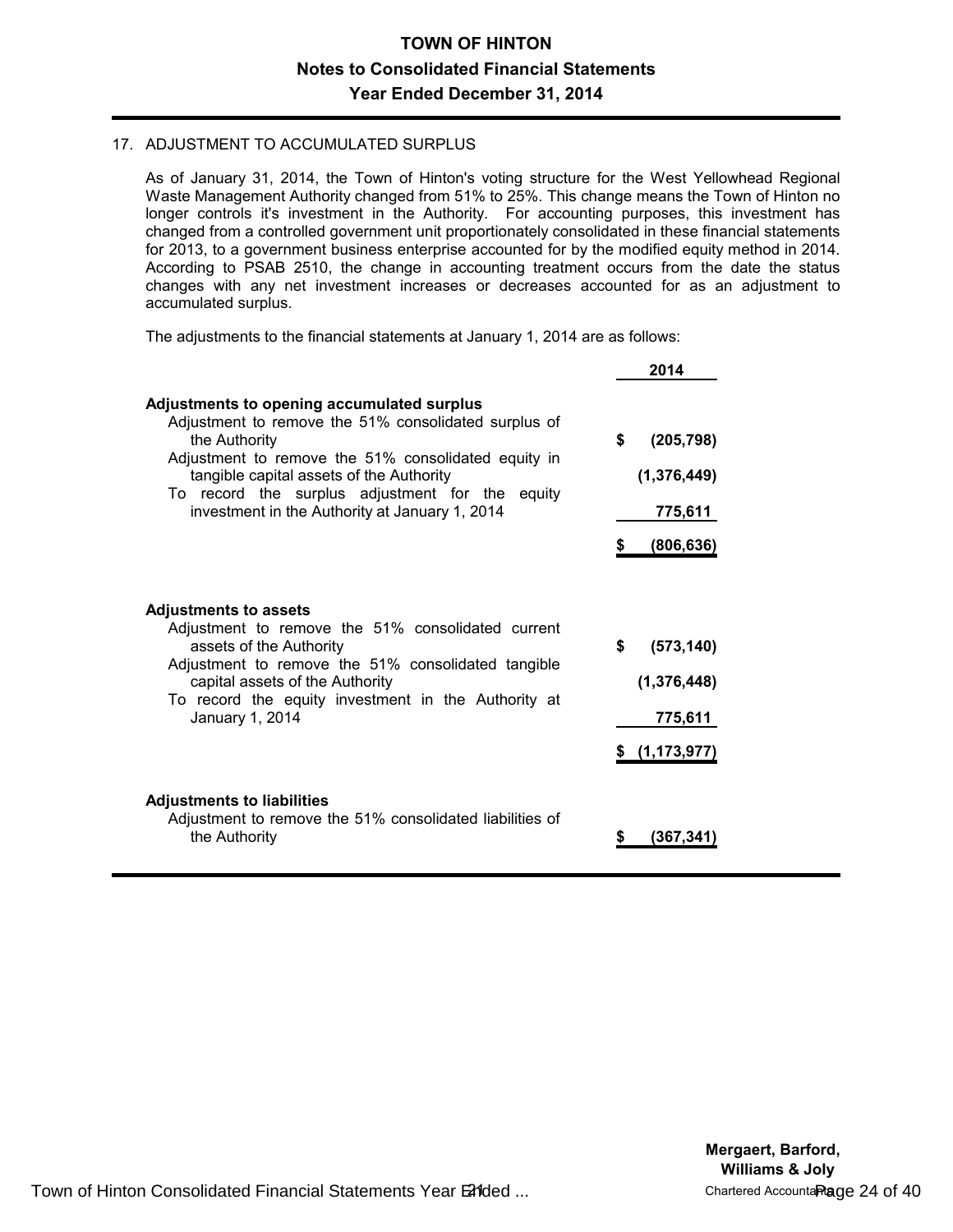#### 18. RECONCILIATION OF OPERATING RESULTS TO CASH BASED BUDGETING

The 2014 budget was prepared based on a cash basis which tracked all municipal activities including capital projects, debenture repayments and proceeds, and reserve transfers for future use. The reconciliation below to encompass these items is provided for information purposes only to provide users with supplementary comparative information. It should not be used as a replacement for the consolidated statement of financial activities and accumulated surplus and users should note that this information may not be appropriate for their purposes.

|                                                                                                                                                                                                                                                   | Unaudited                  |   |                                                             |    |                                                                      |
|---------------------------------------------------------------------------------------------------------------------------------------------------------------------------------------------------------------------------------------------------|----------------------------|---|-------------------------------------------------------------|----|----------------------------------------------------------------------|
|                                                                                                                                                                                                                                                   | <b>Budget</b>              |   | 2014                                                        |    | 2013                                                                 |
| Excess of revenue over expenditures, per financial<br>statements                                                                                                                                                                                  | \$<br>$(467,886)$ \$       |   | 7,495,178                                                   | \$ | 3,117,111                                                            |
| Add back:<br>Amortization expense (non-consolidated)                                                                                                                                                                                              | 4,400,000                  |   | 4,355,965                                                   |    | 4,408,971                                                            |
| Deduct:<br>Government transfers for capital<br>Contributed tangible capital assets<br>Development levies for capital<br>Other capital revenues<br>Gain/loss on disposal of tangible capital assets<br>Net effect of 51% consolidation of the West | (10,000)<br>(43,982)       |   | (5,852,986)<br>(388,452)<br>(499,744)<br>(9, 288)<br>68,220 |    | (2,745,905)<br>(1, 254, 114)<br>(111, 710)<br>(62, 919)<br>(94, 322) |
| Yellowhead Regional Waste Management<br>Authority<br>Principal payments of capital debt<br>Net transfers (to) from reserves                                                                                                                       | (2,081,539)<br>(1,796,593) | 5 | (2,081,409)<br>(2,348,490)<br>738,994                       | S  | (59,978)<br>(2,081,766)<br>(1,020,623)<br>94,745                     |

#### 19. APPROVAL OF FINANCIAL STATEMENTS

Council and Management have approved these financial statements.

#### 20. COMPARATIVE FIGURES

Some of the comparative figures have been reclassified to conform to the current year's presentation.

Town of Hinton Consolidated Financial Statements Year Ended ... 22 Chartered Accountants age 25 of 40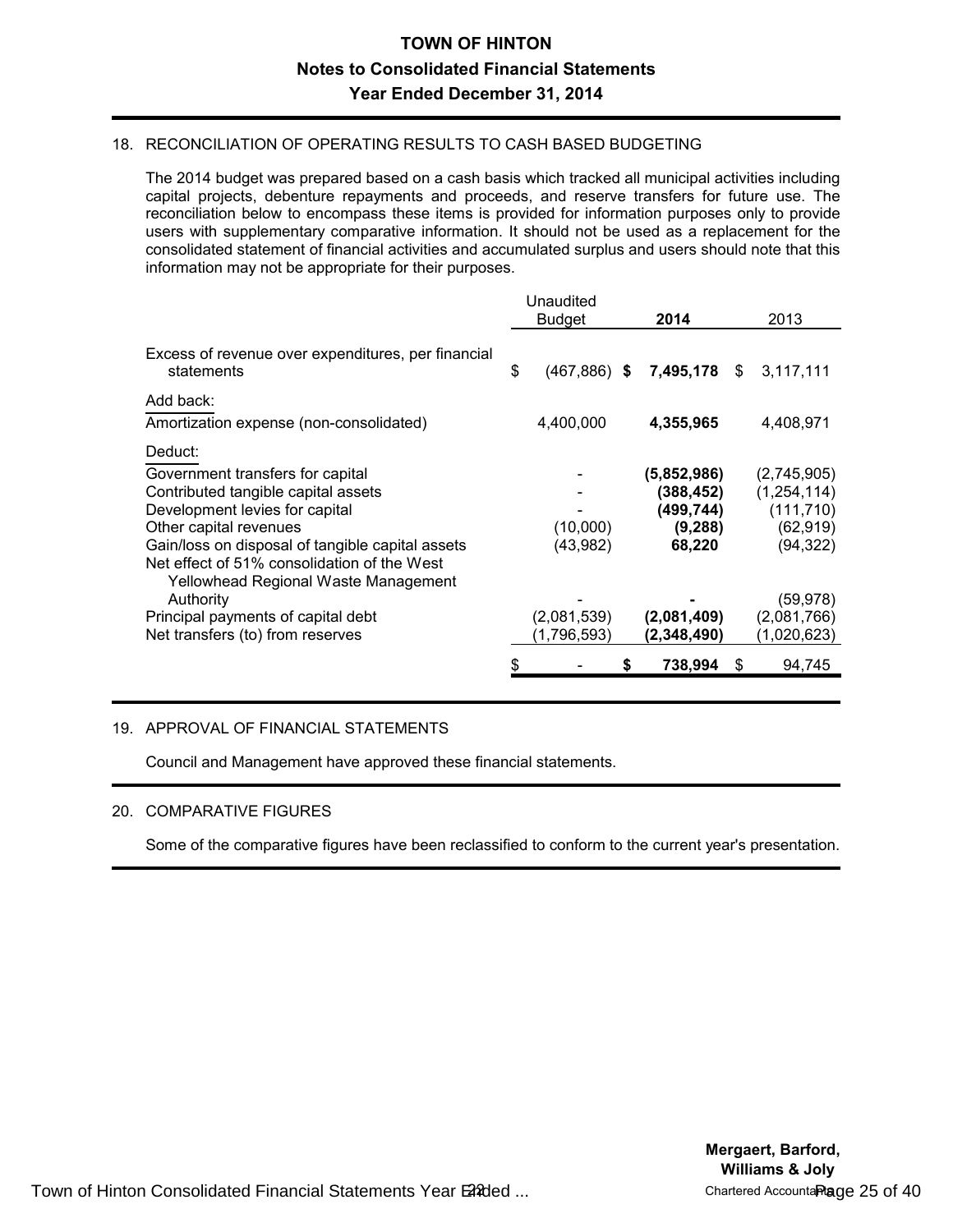ATTACHMENT 2

# *A Quick Guide to Municipal Financial Statements*

## *MUNICIPAL AFFAIRS June 2010*

## Government of Alberta ■

**Municipal Affairs** 

Town of Hinton Consolidated Financial Statements Year Ended ... Page 26 of 40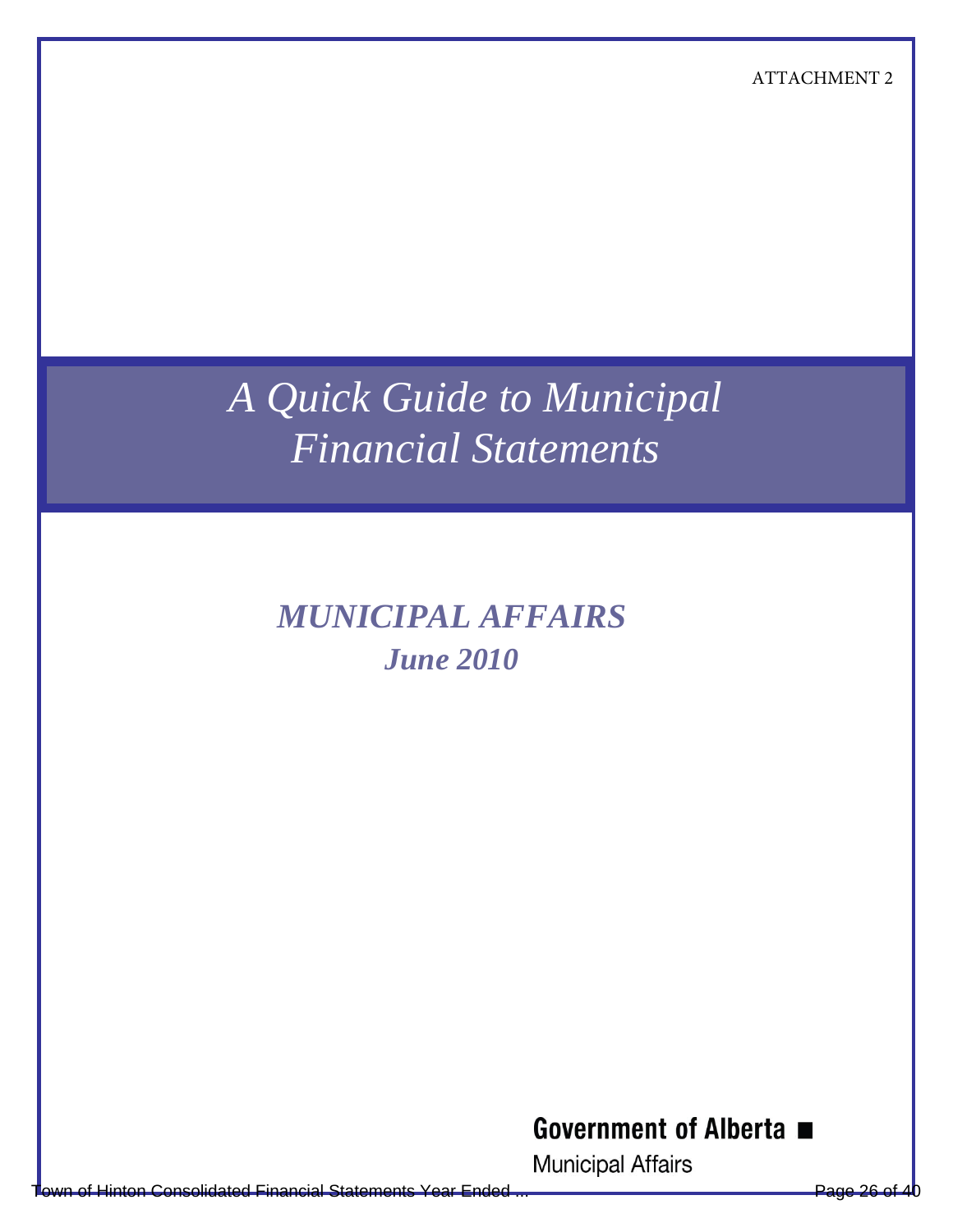Alberta Municipal Affairs (2010) *A Quick Guide to Municipal Financial Statements* Edmonton: Alberta Municipal Affairs

For more information contact:

Advisory Resources and Capacity Building Local Government Services Alberta Municipal Affairs 17<sup>th</sup> Floor, Commerce Place 10155 – 102 Street Edmonton, Alberta T5J 4L4 CANADA

Telephone: 780-427-2225

Toll Free: 310-0000 (in Alberta only)

Fax: 780-420-1016

Website: www.municipalaffairs.gov.ab.ca

ISBN 978-0-7785-8004-1 (print) ISBN 978-0-7785-8005-8 (internet)

> *This is an interpretation only. For specific advice consult with an accounting professional or legal counsel.*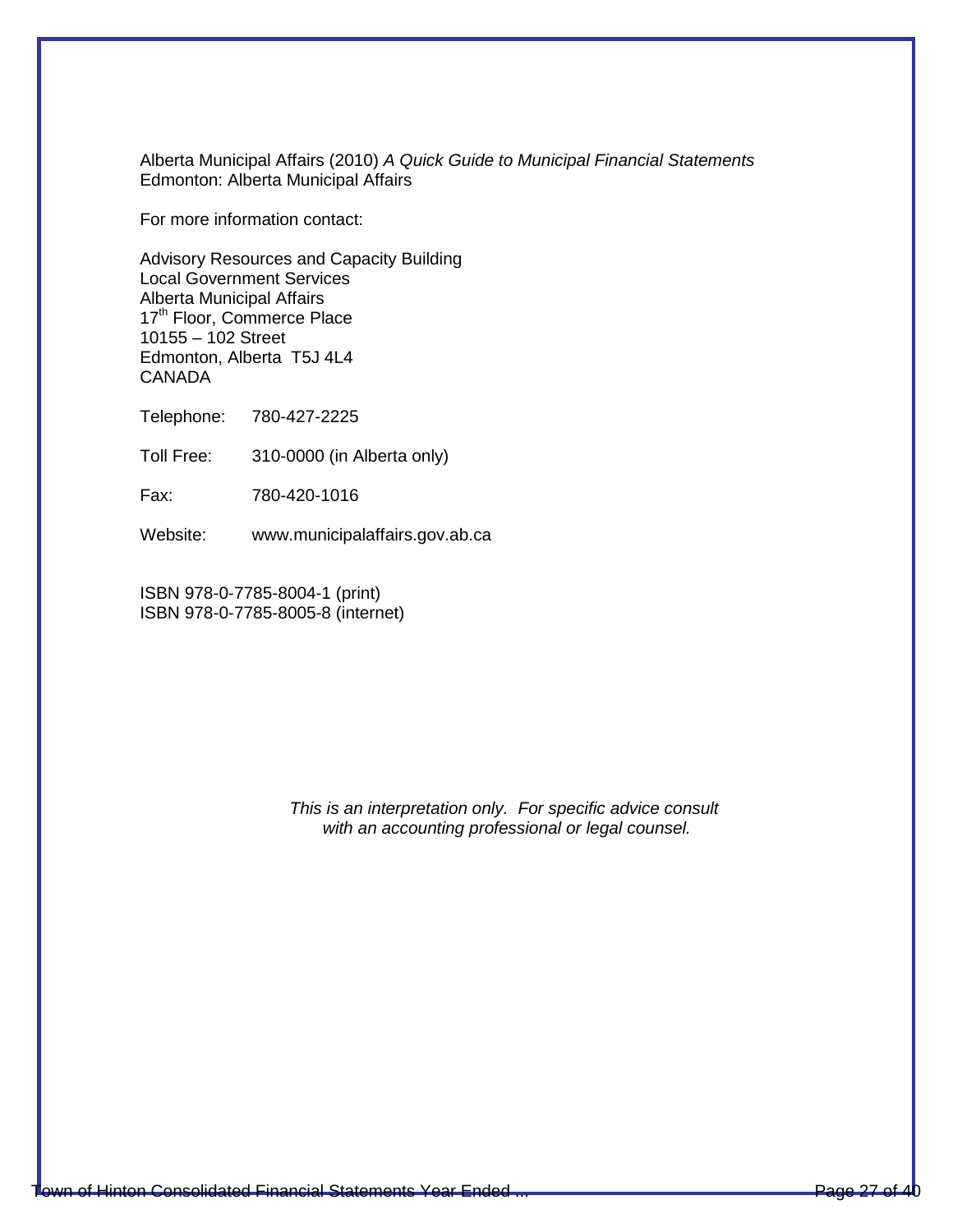#### **Introduction**

This guide has been prepared by Alberta Municipal Affairs and is intended to provide examples and explanations of the typical information contained in a municipality's annual audited financial statements. It will be of interest to municipal officials and other stakeholders who would like to interpret the information provided in the annual financial statements.

Financial statements are intended to report on financial condition as at December  $31<sup>st</sup>$  each year, to ensure accountability and transparency, and to assist municipalities with long-term and strategic planning. Financial statements are an important tool for a municipal council and administration to use to report to the taxpayers on the municipal services provided with the resources at their disposal.

#### **Legislative Requirements and Reporting Standards**

The *Municipal Government Act* (MGA) requires that every Alberta municipality complete annual audited financial statements, a copy of which must be submitted to Municipal Affairs, by May 1 of each year. The financial statements must be prepared in accordance with generally accepted accounting principles for municipal governments in Canada.

Requirements for municipal financial reporting are standardized across Canada and are based on the *Public Sector Accounting Handbook*. As of 2009, municipal financial statements are to be prepared using the net financial assets (debt) model and must include reporting of tangible capital assets. This new approach provides a more complete picture of a municipality's financial condition.

Financial statements provide information on a municipality's financial position in terms of its assets and liabilities, its net debt, its accumulated surplus or deficit, and its tangible capital assets and other non-financial assets. Financial statements also provide a meaningful summary of the sources, allocation and consumption of municipal economic resources, how the activities of the period have affected the municipality's net debt, how municipal activities were financed, and how cash requirements were met. Each indicator gives the readers of the financial statements information about the status of the municipality's finances.

Financial statements must include a statement of financial position, a statement of operations, a statement of change in net debt and a statement of cash flow. Additional supplementary information is provided in schedules and notes to the financial statements.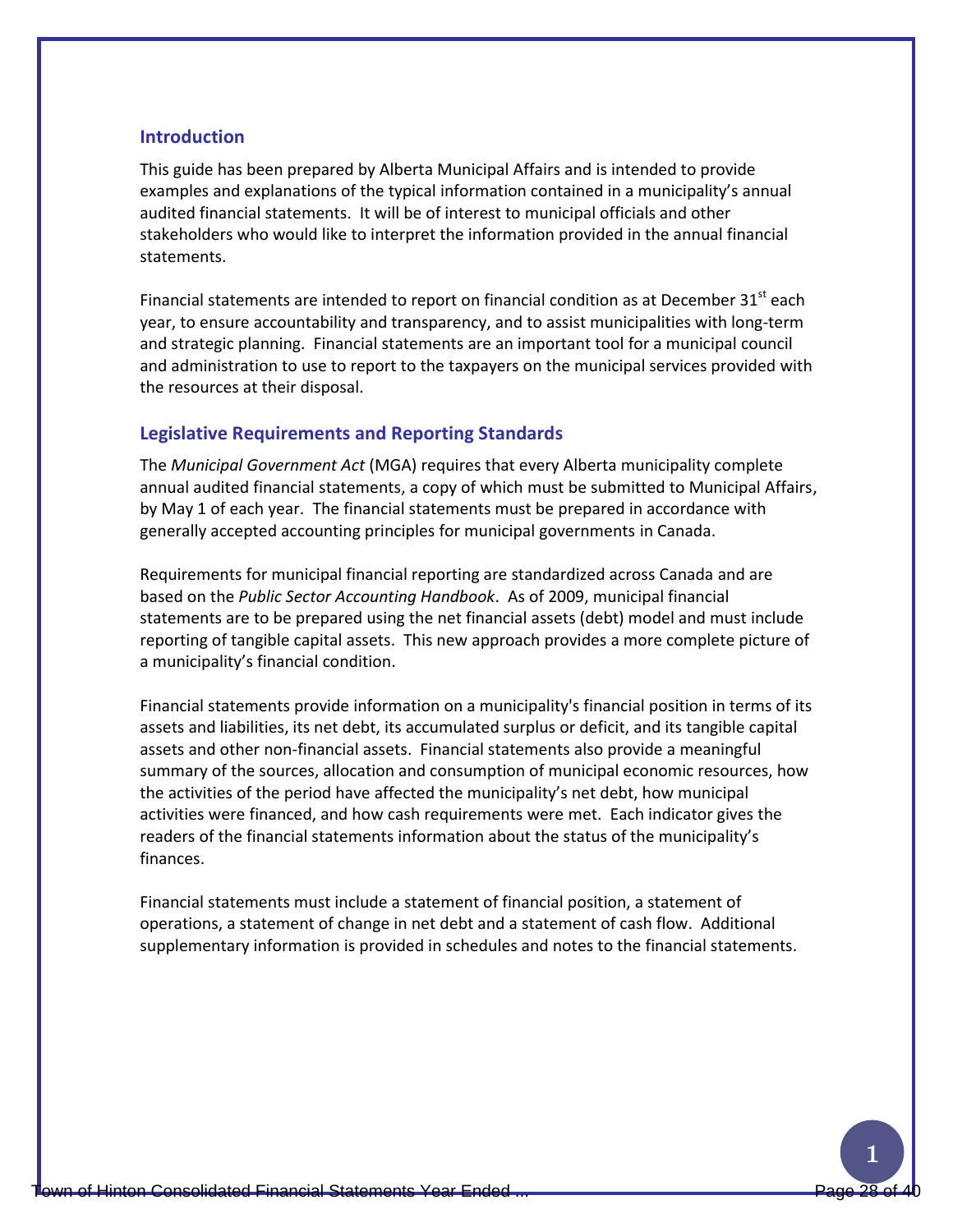#### **The Quick Guide to Municipal Financial Statements**

A sample of each of the four required municipal financial statements is presented along with explanatory notes and helpful tips. A checklist to assist the readers of the financial statement with analysis and evaluation of the financial statements can be found near the end of this guide. A glossary of terms is also included.

Financial statements must be prepared by municipalities on an annual basis in accordance with provisions set out in the *Municipal Government Act* and its associated Regulations.

There are four main components to the financial statements of a municipality:

The **Statement of Financial Position** is a required statement that reports on:

- $\bullet$  assets what the municipality owns or controls;
- $\bullet$  liabilities what the municipality owes; and
- accumulated surplus what remains after the assets have been used to meet the liabilities.

The **Statement of Operations** is a required statement that reports on:

- revenues;
- expenses; and
- results for a fiscal year or reporting period.

The **Statement of Change in Net Financial Assets (Debt)** is a required statement that:

- explains the difference between the annual surplus or deficit and the change in net financial assets (debt);
- reports spending to acquire tangible capital assets and inventories of supplies; and
- reports disposal of tangible capital assets and the use of inventory.

The **Statement of Cash Flow** is a required statement that:

- identifies where cash came from;
- shows how cash was used; and
- provides details on changes in cash and cash equivalents since the previous reporting period.

2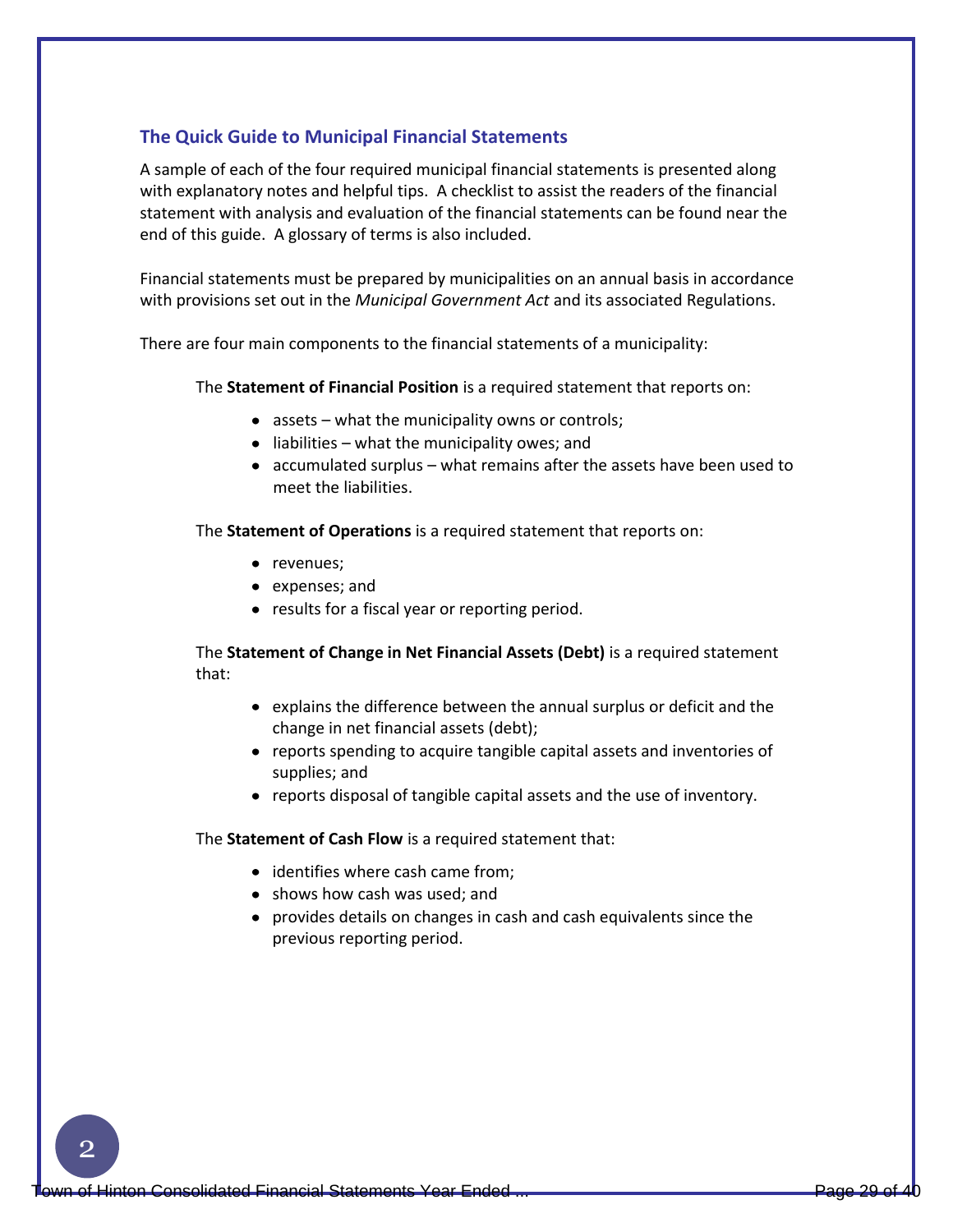### **Notes and Schedules**

**Supplementary Schedules** to municipal financial statements contain additional detailed information for the reader. Although the schedules will vary depending on the size and complexity of the municipal operation there is generally some consistency in form and content.

The **Notes to the Financial Statements** contain important information and explanations, some of which are required by legislation and regulation. The notes highlight various aspects of the financial statements and provide background information and insight on the impacts of specific values in the financial statements. In fact, many users review the notes before examining the main statements.

Typical notes to financial statements include information on:

- accounting policies;
- cash and investments;
- deferred revenue:
- employee benefit obligations;
- debt and debt limit information;
- tangible capital assets; and
- accumulated surplus.

#### **Specimen Financial Statements**

Municipal Affairs prepares a specimen financial statement each year for the fictional *Town of New Sampleford* and it forms the basis for this guide as well. It includes the four main statements, supplementary schedules and a comprehensive presentation of typical notes to the financial statements.

The complete Town of New Sampleford financial statement package is available for reference on the Ministry website at:

[www.municipalaffairs.gov.ab.ca/documents/ms/2009\\_New\\_Sampleford.pdf](http://www.municipalaffairs.gov.ab.ca/documents/ms/2009_New_Sampleford.pdf)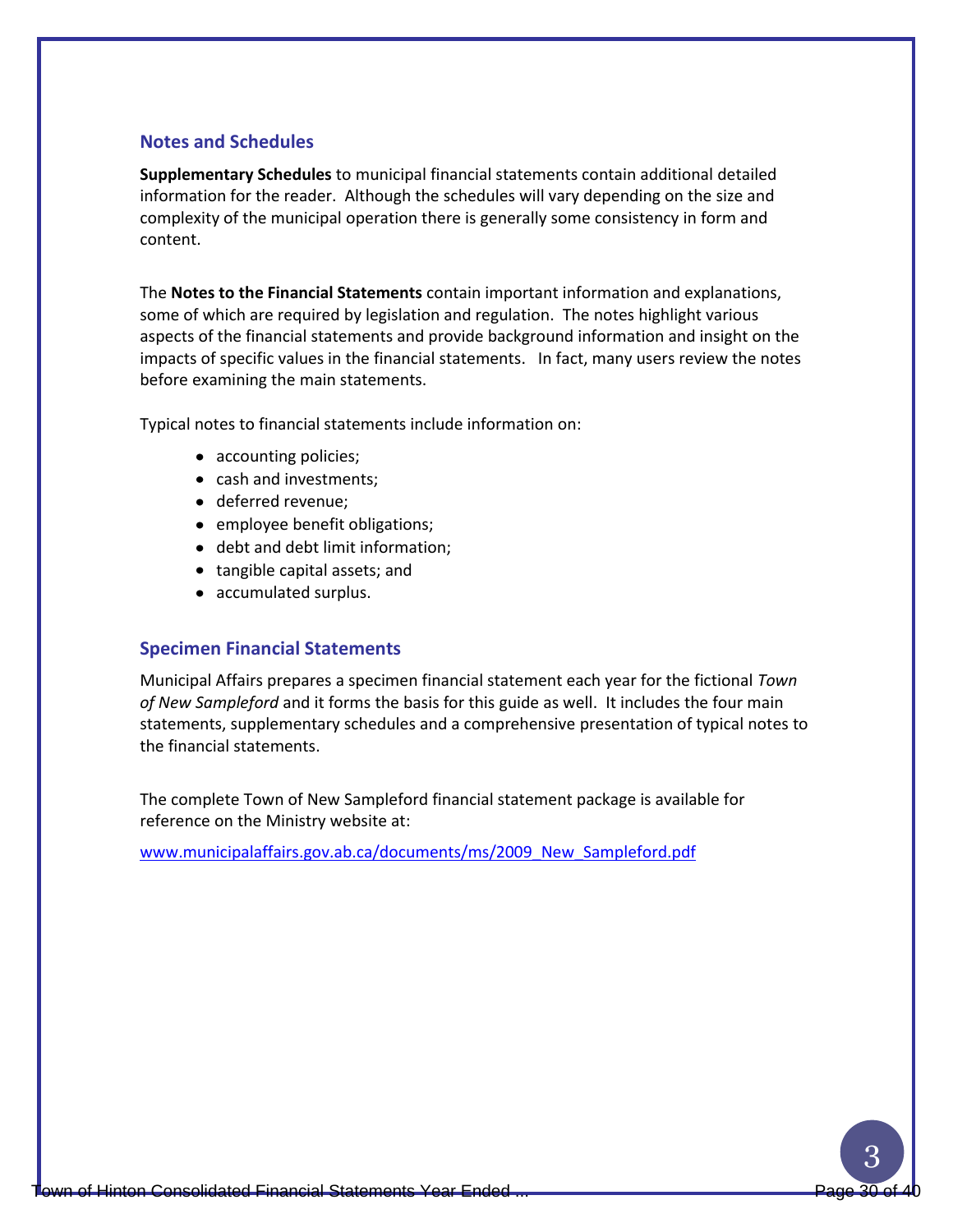#### **Town of New Sampleford Statement of Financial Position As at December 31, 2009**

|                                                                | 2009        | 2008          |
|----------------------------------------------------------------|-------------|---------------|
|                                                                | \$          | \$            |
|                                                                |             | (Restated)    |
| <b>FINANCIAL ASSETS</b><br>、1                                  |             |               |
| Cash and temporary investments (Note #)                        | 199,000     | 69,000        |
| Receivables                                                    |             |               |
| Taxes and grants in place of taxes (Note #)                    | 73,000      | 71,000        |
| Trade and other receivables                                    | 21,000      | 30,000        |
| Land for resale inventory                                      | 155,000     | 30,000        |
| Investments (Note #)                                           | 280,000     | 480,000       |
| Debt charges recoverable (Note #)                              | 10,000      | 11,000        |
|                                                                | 738,000     | 691,000       |
| <b>LIABILITIES</b>                                             |             |               |
| Temporary bank indebtedness                                    | 46,000      |               |
| Accounts payable and accrued liabilities                       | 140,000     | 163,000       |
| Deposit liabilities                                            | 8,000       | 7,000         |
| Deferred revenue (Note #)                                      | 56,000      | 23,000        |
| Employee benefit obligations (Note #)                          | 50,000      | 40,000        |
| Provision for landfill closure and post-closure costs (Note #) | 20,000      | 2,000         |
| Long-term debt (Note #)<br>З                                   | 2,900,000   | 2,701,000     |
|                                                                | 3,220,000   | 2,936,000     |
| <b>NET FINANCIAL ASSETS (DEBT)</b>                             | (2,482,000) | (2, 245, 000) |
| <b>NON-FINANCIAL ASSETS</b>                                    |             |               |
| Tangible capital assets (Note #)<br>4                          | 7,865,675   | 6,854,400     |
| Inventory for consumption                                      | 5,000       | 4,000         |
| Prepaid expenses                                               | 1,000       | 1,000         |
|                                                                | 7,871,675   | 6,859,400     |
| <b>ACCUMULATED SURPLUS (Note #)</b>                            | 5,389,675   | 4,614,400     |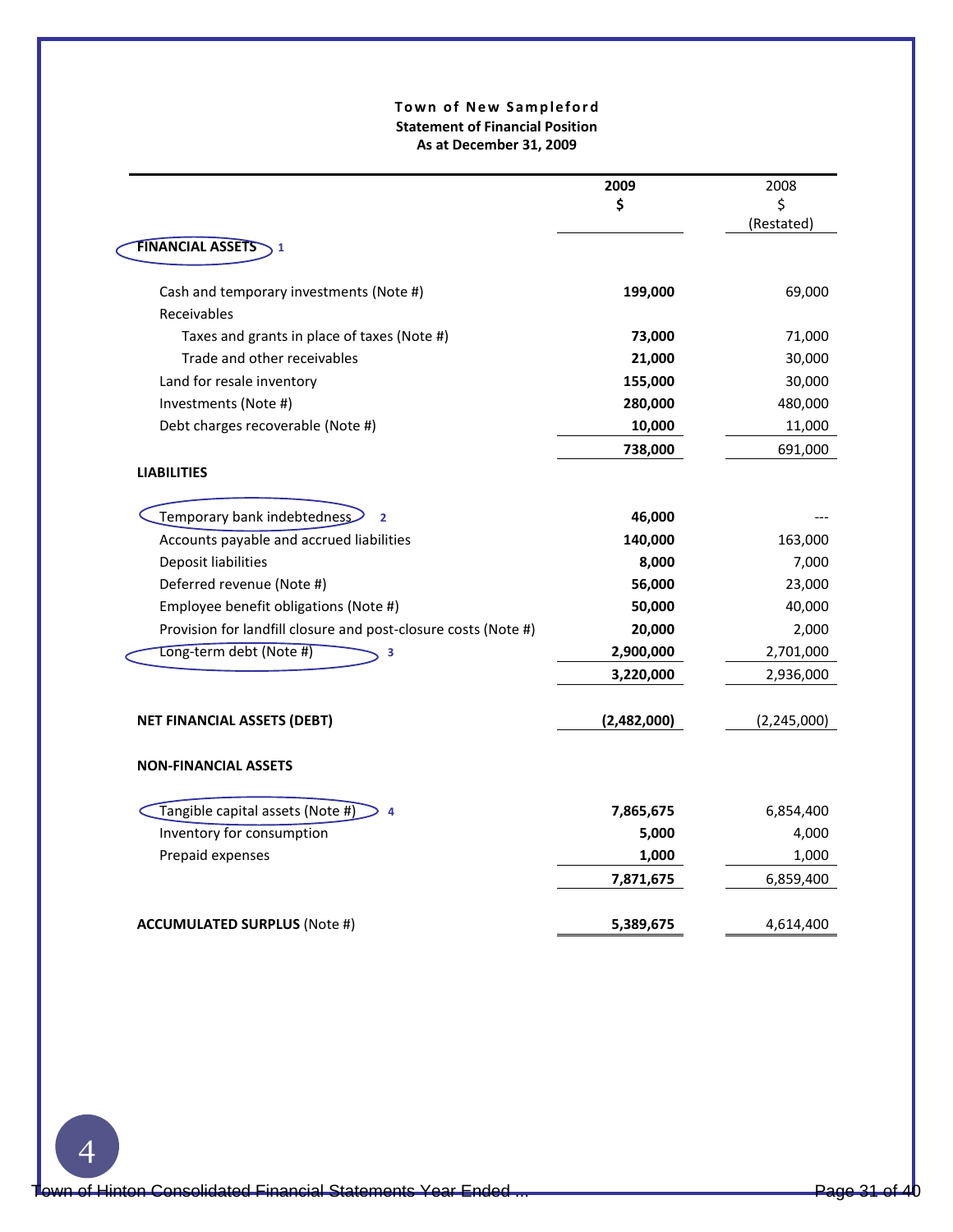### **Statement of Financial Position**

The Statement of Financial Position reports on a municipality's assets, liabilities and accumulated surplus. A review of the Statement of Financial Position should be in the context of a long-term view of the municipality's financial health, and not focus solely on how much money is currently in the bank. A reader should consider whether the municipality has the necessary assets to provide future services, and whether there are sufficient future revenues to cover existing liabilities.

A net debt position does not necessarily mean the municipality is in financial difficulty. It is important that a viable debt management plan is in place to ensure that the debt is sufficiently funded and that municipal services are not jeopardized.

> **1** Financial assets are comprised of cash or items that will eventually be turned into cash. Land for resale and long-term investments are examples of items that will eventually be turned into cash.

**2** Temporary bank indebtedness is the total of any unpaid shortterm debt (loans, lines of credit or bank overdrafts) that the municipality is required to repay within one year.

**3** The amount of long-term debt (usually for capital purposes) is recorded separately from short-term debt. The notes to the financial statements provide important information regarding future debt repayments and how much of the legislated debt limit has been used.

**4** The amount recorded for tangible capital assets is the net book value, which is the actual cost less the accumulated amortization.

 $\blacksquare$  The accumulated surplus is the primary indicator of the financial resources the municipality has available to provide future services. It consists of both cash and non-cash components. The notes to the financial statements should identify what portions of the accumulated surplus are:

- unrestricted (including cash, accounts receivable and other non-cash financial assets);
- restricted (cash that can only be used for a pre-determined purpose); and
- equity in tangible capital assets.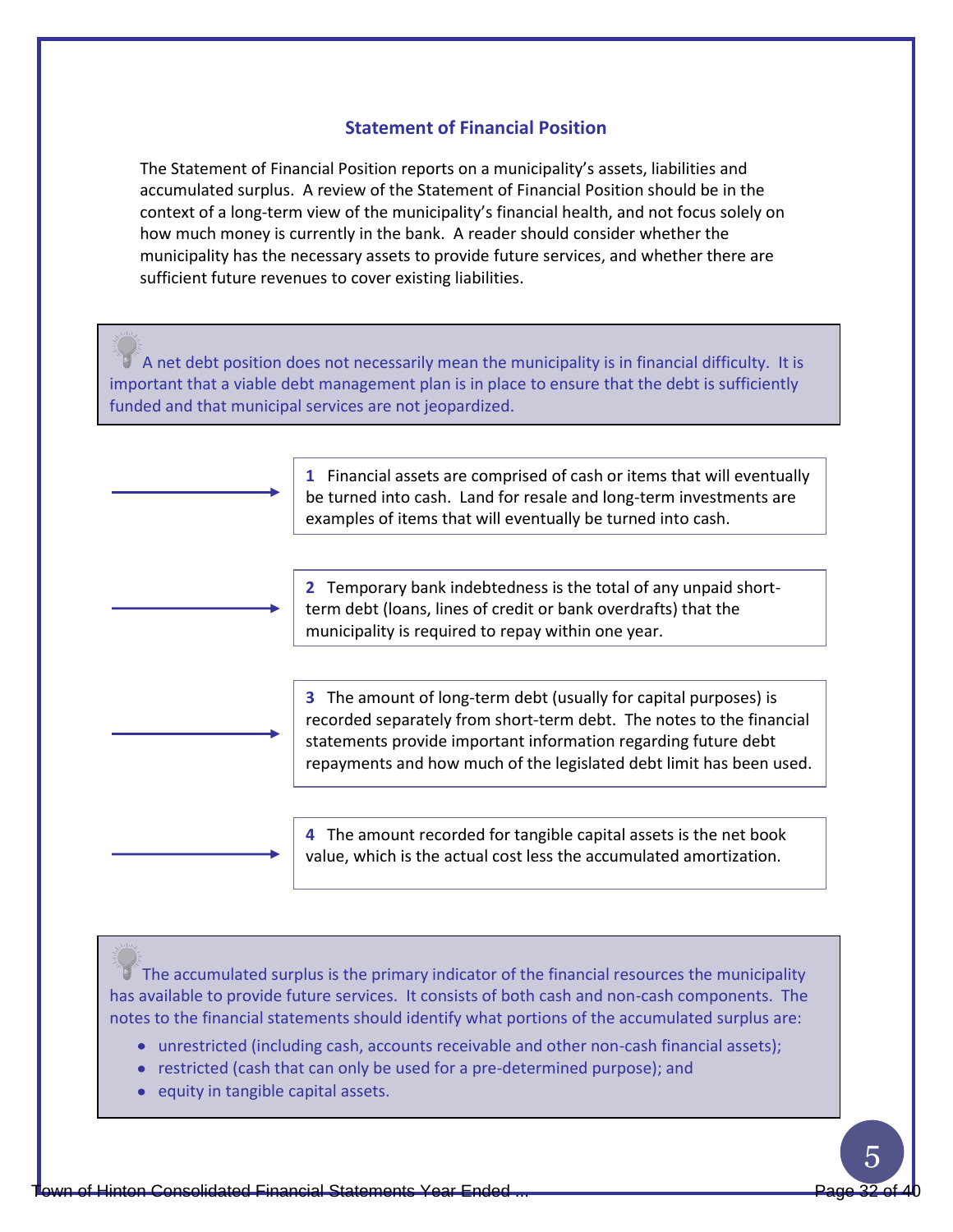| <b>REVENUE</b><br>Net municipal taxes (Schedule 2)<br>1,425,000<br>1,430,000<br>1,278,000<br>User fees and sales of goods<br>775,000<br>760,000<br>742,000<br>Government transfers for operating (Schedule 3)<br>25,000<br>27,000<br>23,000<br>1<br>Investment income<br>15,000<br>15,000<br>13,000<br>Penalties and costs of taxes<br>17,000<br>20,000<br>19,000<br>Development levies<br>15,000<br>9,000<br>25,000<br>8,000<br>8,000<br>Licenses and permits<br>10,000<br>Other<br>29,000<br>20,000<br><b>Total Revenue</b><br>2,280,000<br>2,130,000<br>2,298,000<br><b>EXPENSES</b><br>55,000<br>58,000<br>46,000<br>Legislative<br>Administration<br>165,000<br>152,000<br>163,000<br><b>Bylaws enforcement</b><br>30,000<br>29,000<br>30,000<br>Roads, streets, walks, lighting<br>950,000<br>926,000<br>977,000<br>Water supply and distribution<br>425,000<br>444,000<br>381,000<br>Wastewater treatment and disposal<br>74,000<br>75,000<br>71,000<br>Waste management<br>110,000<br>106,000<br>115,000<br>104,000<br>Family and community support<br>110,000<br>113,000<br>Land use planning, zoning and development<br>42,000<br>40,000<br>38,000<br>Subdivision land development<br>75,000<br>117,000<br>43,000<br>Parks and recreation<br>60,000<br>60,000<br>64,000<br>Culture<br>30,000<br>30,000<br>30,000<br>Amortization (illustrative only)<br>400,000<br>463,725<br>428,400<br>2<br>Loss on disposal of capital assets (illustrative only)<br>8,000<br><b>Total Expenses</b><br>2,526,000<br>2,622,725<br>2,489,400<br><b>EXCESS (SHORTFALL) OF REVENUE OVER EXPENSES - BEFORE OTHER</b><br>(246,000)<br>(324, 725)<br>(359, 400)<br><b>OTHER</b><br>Contributed assets<br>3<br>800,000<br>800,000<br>Government transfers for capital (Schedule 3)<br>300,000<br>300,000<br>268,000<br>1<br><b>EXCESS (SHORTFALL) OF REVENUE OVER EXPENSES</b><br>854,000<br>775,275<br>(91,400)<br>ACCUMULATED SURPLUS, BEGINNING OF YEAR<br>4<br>4,614,400<br>4,705,800<br>4,614,400<br><b>ACCUMULATED SURPLUS, END OF YEAR</b><br>5,468,400<br>5,389,675<br>4,614,400 | Budget \$<br>(Unaudited) | 2009\$ | 2008\$<br>(Restated) |
|-------------------------------------------------------------------------------------------------------------------------------------------------------------------------------------------------------------------------------------------------------------------------------------------------------------------------------------------------------------------------------------------------------------------------------------------------------------------------------------------------------------------------------------------------------------------------------------------------------------------------------------------------------------------------------------------------------------------------------------------------------------------------------------------------------------------------------------------------------------------------------------------------------------------------------------------------------------------------------------------------------------------------------------------------------------------------------------------------------------------------------------------------------------------------------------------------------------------------------------------------------------------------------------------------------------------------------------------------------------------------------------------------------------------------------------------------------------------------------------------------------------------------------------------------------------------------------------------------------------------------------------------------------------------------------------------------------------------------------------------------------------------------------------------------------------------------------------------------------------------------------------------------------------------------------------------------------------------------------------------------------------------------------------------------------------------------------|--------------------------|--------|----------------------|
|                                                                                                                                                                                                                                                                                                                                                                                                                                                                                                                                                                                                                                                                                                                                                                                                                                                                                                                                                                                                                                                                                                                                                                                                                                                                                                                                                                                                                                                                                                                                                                                                                                                                                                                                                                                                                                                                                                                                                                                                                                                                               |                          |        |                      |
|                                                                                                                                                                                                                                                                                                                                                                                                                                                                                                                                                                                                                                                                                                                                                                                                                                                                                                                                                                                                                                                                                                                                                                                                                                                                                                                                                                                                                                                                                                                                                                                                                                                                                                                                                                                                                                                                                                                                                                                                                                                                               |                          |        |                      |
|                                                                                                                                                                                                                                                                                                                                                                                                                                                                                                                                                                                                                                                                                                                                                                                                                                                                                                                                                                                                                                                                                                                                                                                                                                                                                                                                                                                                                                                                                                                                                                                                                                                                                                                                                                                                                                                                                                                                                                                                                                                                               |                          |        |                      |
|                                                                                                                                                                                                                                                                                                                                                                                                                                                                                                                                                                                                                                                                                                                                                                                                                                                                                                                                                                                                                                                                                                                                                                                                                                                                                                                                                                                                                                                                                                                                                                                                                                                                                                                                                                                                                                                                                                                                                                                                                                                                               |                          |        |                      |
|                                                                                                                                                                                                                                                                                                                                                                                                                                                                                                                                                                                                                                                                                                                                                                                                                                                                                                                                                                                                                                                                                                                                                                                                                                                                                                                                                                                                                                                                                                                                                                                                                                                                                                                                                                                                                                                                                                                                                                                                                                                                               |                          |        |                      |
|                                                                                                                                                                                                                                                                                                                                                                                                                                                                                                                                                                                                                                                                                                                                                                                                                                                                                                                                                                                                                                                                                                                                                                                                                                                                                                                                                                                                                                                                                                                                                                                                                                                                                                                                                                                                                                                                                                                                                                                                                                                                               |                          |        |                      |
|                                                                                                                                                                                                                                                                                                                                                                                                                                                                                                                                                                                                                                                                                                                                                                                                                                                                                                                                                                                                                                                                                                                                                                                                                                                                                                                                                                                                                                                                                                                                                                                                                                                                                                                                                                                                                                                                                                                                                                                                                                                                               |                          |        |                      |
|                                                                                                                                                                                                                                                                                                                                                                                                                                                                                                                                                                                                                                                                                                                                                                                                                                                                                                                                                                                                                                                                                                                                                                                                                                                                                                                                                                                                                                                                                                                                                                                                                                                                                                                                                                                                                                                                                                                                                                                                                                                                               |                          |        |                      |
|                                                                                                                                                                                                                                                                                                                                                                                                                                                                                                                                                                                                                                                                                                                                                                                                                                                                                                                                                                                                                                                                                                                                                                                                                                                                                                                                                                                                                                                                                                                                                                                                                                                                                                                                                                                                                                                                                                                                                                                                                                                                               |                          |        |                      |
|                                                                                                                                                                                                                                                                                                                                                                                                                                                                                                                                                                                                                                                                                                                                                                                                                                                                                                                                                                                                                                                                                                                                                                                                                                                                                                                                                                                                                                                                                                                                                                                                                                                                                                                                                                                                                                                                                                                                                                                                                                                                               |                          |        |                      |
|                                                                                                                                                                                                                                                                                                                                                                                                                                                                                                                                                                                                                                                                                                                                                                                                                                                                                                                                                                                                                                                                                                                                                                                                                                                                                                                                                                                                                                                                                                                                                                                                                                                                                                                                                                                                                                                                                                                                                                                                                                                                               |                          |        |                      |
|                                                                                                                                                                                                                                                                                                                                                                                                                                                                                                                                                                                                                                                                                                                                                                                                                                                                                                                                                                                                                                                                                                                                                                                                                                                                                                                                                                                                                                                                                                                                                                                                                                                                                                                                                                                                                                                                                                                                                                                                                                                                               |                          |        |                      |
|                                                                                                                                                                                                                                                                                                                                                                                                                                                                                                                                                                                                                                                                                                                                                                                                                                                                                                                                                                                                                                                                                                                                                                                                                                                                                                                                                                                                                                                                                                                                                                                                                                                                                                                                                                                                                                                                                                                                                                                                                                                                               |                          |        |                      |
|                                                                                                                                                                                                                                                                                                                                                                                                                                                                                                                                                                                                                                                                                                                                                                                                                                                                                                                                                                                                                                                                                                                                                                                                                                                                                                                                                                                                                                                                                                                                                                                                                                                                                                                                                                                                                                                                                                                                                                                                                                                                               |                          |        |                      |
|                                                                                                                                                                                                                                                                                                                                                                                                                                                                                                                                                                                                                                                                                                                                                                                                                                                                                                                                                                                                                                                                                                                                                                                                                                                                                                                                                                                                                                                                                                                                                                                                                                                                                                                                                                                                                                                                                                                                                                                                                                                                               |                          |        |                      |
|                                                                                                                                                                                                                                                                                                                                                                                                                                                                                                                                                                                                                                                                                                                                                                                                                                                                                                                                                                                                                                                                                                                                                                                                                                                                                                                                                                                                                                                                                                                                                                                                                                                                                                                                                                                                                                                                                                                                                                                                                                                                               |                          |        |                      |
|                                                                                                                                                                                                                                                                                                                                                                                                                                                                                                                                                                                                                                                                                                                                                                                                                                                                                                                                                                                                                                                                                                                                                                                                                                                                                                                                                                                                                                                                                                                                                                                                                                                                                                                                                                                                                                                                                                                                                                                                                                                                               |                          |        |                      |
|                                                                                                                                                                                                                                                                                                                                                                                                                                                                                                                                                                                                                                                                                                                                                                                                                                                                                                                                                                                                                                                                                                                                                                                                                                                                                                                                                                                                                                                                                                                                                                                                                                                                                                                                                                                                                                                                                                                                                                                                                                                                               |                          |        |                      |
|                                                                                                                                                                                                                                                                                                                                                                                                                                                                                                                                                                                                                                                                                                                                                                                                                                                                                                                                                                                                                                                                                                                                                                                                                                                                                                                                                                                                                                                                                                                                                                                                                                                                                                                                                                                                                                                                                                                                                                                                                                                                               |                          |        |                      |
|                                                                                                                                                                                                                                                                                                                                                                                                                                                                                                                                                                                                                                                                                                                                                                                                                                                                                                                                                                                                                                                                                                                                                                                                                                                                                                                                                                                                                                                                                                                                                                                                                                                                                                                                                                                                                                                                                                                                                                                                                                                                               |                          |        |                      |
|                                                                                                                                                                                                                                                                                                                                                                                                                                                                                                                                                                                                                                                                                                                                                                                                                                                                                                                                                                                                                                                                                                                                                                                                                                                                                                                                                                                                                                                                                                                                                                                                                                                                                                                                                                                                                                                                                                                                                                                                                                                                               |                          |        |                      |
|                                                                                                                                                                                                                                                                                                                                                                                                                                                                                                                                                                                                                                                                                                                                                                                                                                                                                                                                                                                                                                                                                                                                                                                                                                                                                                                                                                                                                                                                                                                                                                                                                                                                                                                                                                                                                                                                                                                                                                                                                                                                               |                          |        |                      |
|                                                                                                                                                                                                                                                                                                                                                                                                                                                                                                                                                                                                                                                                                                                                                                                                                                                                                                                                                                                                                                                                                                                                                                                                                                                                                                                                                                                                                                                                                                                                                                                                                                                                                                                                                                                                                                                                                                                                                                                                                                                                               |                          |        |                      |
|                                                                                                                                                                                                                                                                                                                                                                                                                                                                                                                                                                                                                                                                                                                                                                                                                                                                                                                                                                                                                                                                                                                                                                                                                                                                                                                                                                                                                                                                                                                                                                                                                                                                                                                                                                                                                                                                                                                                                                                                                                                                               |                          |        |                      |
|                                                                                                                                                                                                                                                                                                                                                                                                                                                                                                                                                                                                                                                                                                                                                                                                                                                                                                                                                                                                                                                                                                                                                                                                                                                                                                                                                                                                                                                                                                                                                                                                                                                                                                                                                                                                                                                                                                                                                                                                                                                                               |                          |        |                      |
|                                                                                                                                                                                                                                                                                                                                                                                                                                                                                                                                                                                                                                                                                                                                                                                                                                                                                                                                                                                                                                                                                                                                                                                                                                                                                                                                                                                                                                                                                                                                                                                                                                                                                                                                                                                                                                                                                                                                                                                                                                                                               |                          |        |                      |
|                                                                                                                                                                                                                                                                                                                                                                                                                                                                                                                                                                                                                                                                                                                                                                                                                                                                                                                                                                                                                                                                                                                                                                                                                                                                                                                                                                                                                                                                                                                                                                                                                                                                                                                                                                                                                                                                                                                                                                                                                                                                               |                          |        |                      |
|                                                                                                                                                                                                                                                                                                                                                                                                                                                                                                                                                                                                                                                                                                                                                                                                                                                                                                                                                                                                                                                                                                                                                                                                                                                                                                                                                                                                                                                                                                                                                                                                                                                                                                                                                                                                                                                                                                                                                                                                                                                                               |                          |        |                      |
|                                                                                                                                                                                                                                                                                                                                                                                                                                                                                                                                                                                                                                                                                                                                                                                                                                                                                                                                                                                                                                                                                                                                                                                                                                                                                                                                                                                                                                                                                                                                                                                                                                                                                                                                                                                                                                                                                                                                                                                                                                                                               |                          |        |                      |
|                                                                                                                                                                                                                                                                                                                                                                                                                                                                                                                                                                                                                                                                                                                                                                                                                                                                                                                                                                                                                                                                                                                                                                                                                                                                                                                                                                                                                                                                                                                                                                                                                                                                                                                                                                                                                                                                                                                                                                                                                                                                               |                          |        |                      |
|                                                                                                                                                                                                                                                                                                                                                                                                                                                                                                                                                                                                                                                                                                                                                                                                                                                                                                                                                                                                                                                                                                                                                                                                                                                                                                                                                                                                                                                                                                                                                                                                                                                                                                                                                                                                                                                                                                                                                                                                                                                                               |                          |        |                      |
|                                                                                                                                                                                                                                                                                                                                                                                                                                                                                                                                                                                                                                                                                                                                                                                                                                                                                                                                                                                                                                                                                                                                                                                                                                                                                                                                                                                                                                                                                                                                                                                                                                                                                                                                                                                                                                                                                                                                                                                                                                                                               |                          |        |                      |
|                                                                                                                                                                                                                                                                                                                                                                                                                                                                                                                                                                                                                                                                                                                                                                                                                                                                                                                                                                                                                                                                                                                                                                                                                                                                                                                                                                                                                                                                                                                                                                                                                                                                                                                                                                                                                                                                                                                                                                                                                                                                               |                          |        |                      |
|                                                                                                                                                                                                                                                                                                                                                                                                                                                                                                                                                                                                                                                                                                                                                                                                                                                                                                                                                                                                                                                                                                                                                                                                                                                                                                                                                                                                                                                                                                                                                                                                                                                                                                                                                                                                                                                                                                                                                                                                                                                                               |                          |        |                      |

#### **Town of New Sampleford Statement of Operations For the Year Ended December 31, 2009**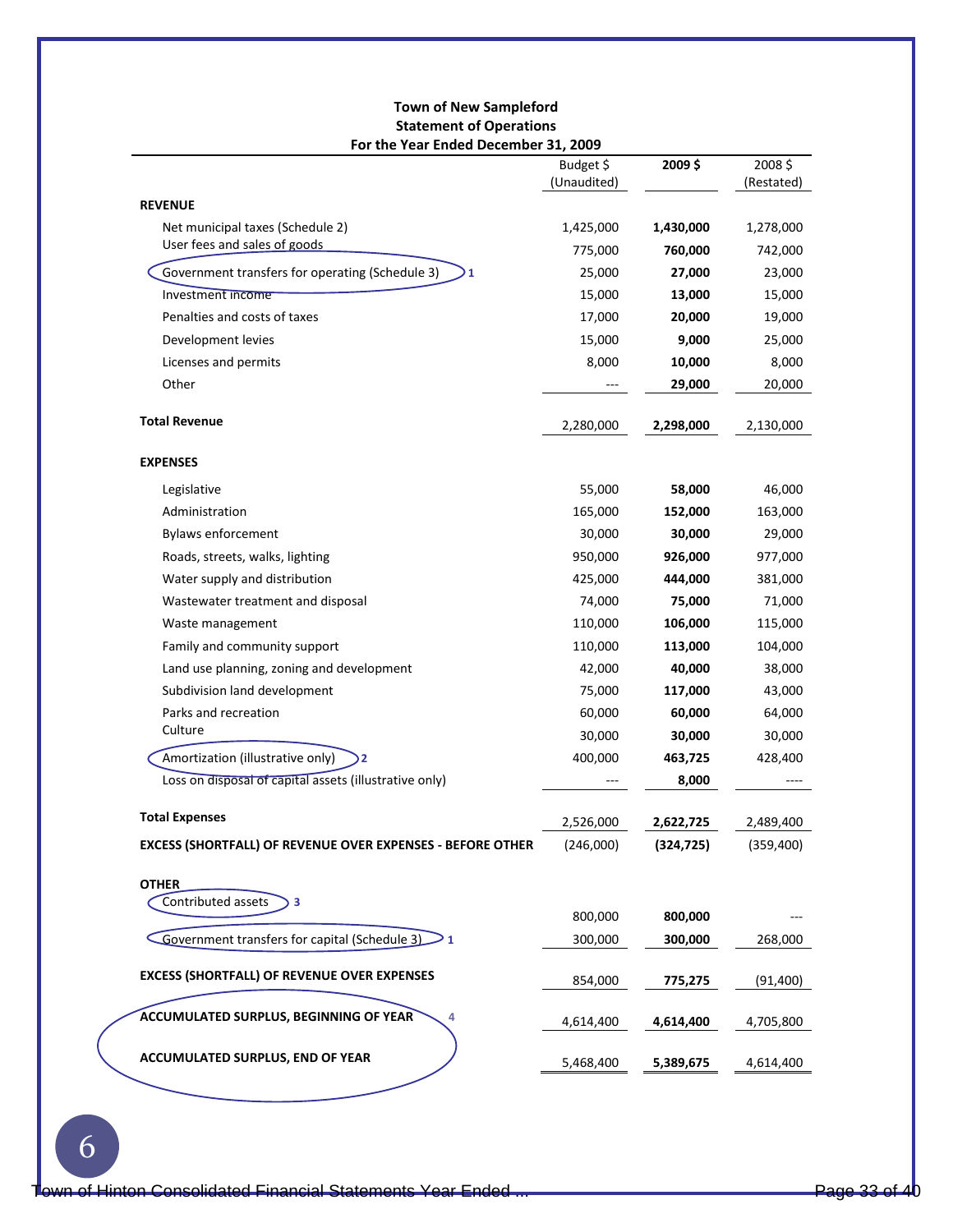#### **Statement of Operations**

The Statement of Operations reports on revenues, expenses and the results for a fiscal year or reporting period. The Statement of Operations provides detailed information on what transactions have impacted the accumulated surplus from the beginning of the year to the end of the year. Non-cash items such as amortization expense and contributed assets are included.

> **1** Federal and provincial governments provide grants to municipalities for operating and/or capital purposes. These grants are reported on two separate lines: government transfers for operating and government transfers for capital.

**2** The amortization expense is a non-cash amount that represents the portion of the historical cost of the municipality's tangible capital assets that is used up during the reporting period. Some municipalities report the amortization expense as a separate line, while others include the amortization expense in the costs of the specific service provided.

**3** Contributed assets are normally tangible capital assets that have been donated or transferred to the municipality. Contributed assets are reported as revenue on the Statement of Operations because they create an expected future economic benefit. As a result there is a corresponding increase in the accumulated surplus.

Although contributed assets are reported as revenue, they do not represent cash received by the municipality.

**4** The accumulated surplus may increase significantly without a corresponding increase in financial assets. For example, a subdivision turned over to the municipality by a developer would be recorded as contributed asset revenue, which would increase the accumulated surplus amount without any change in financial assets.

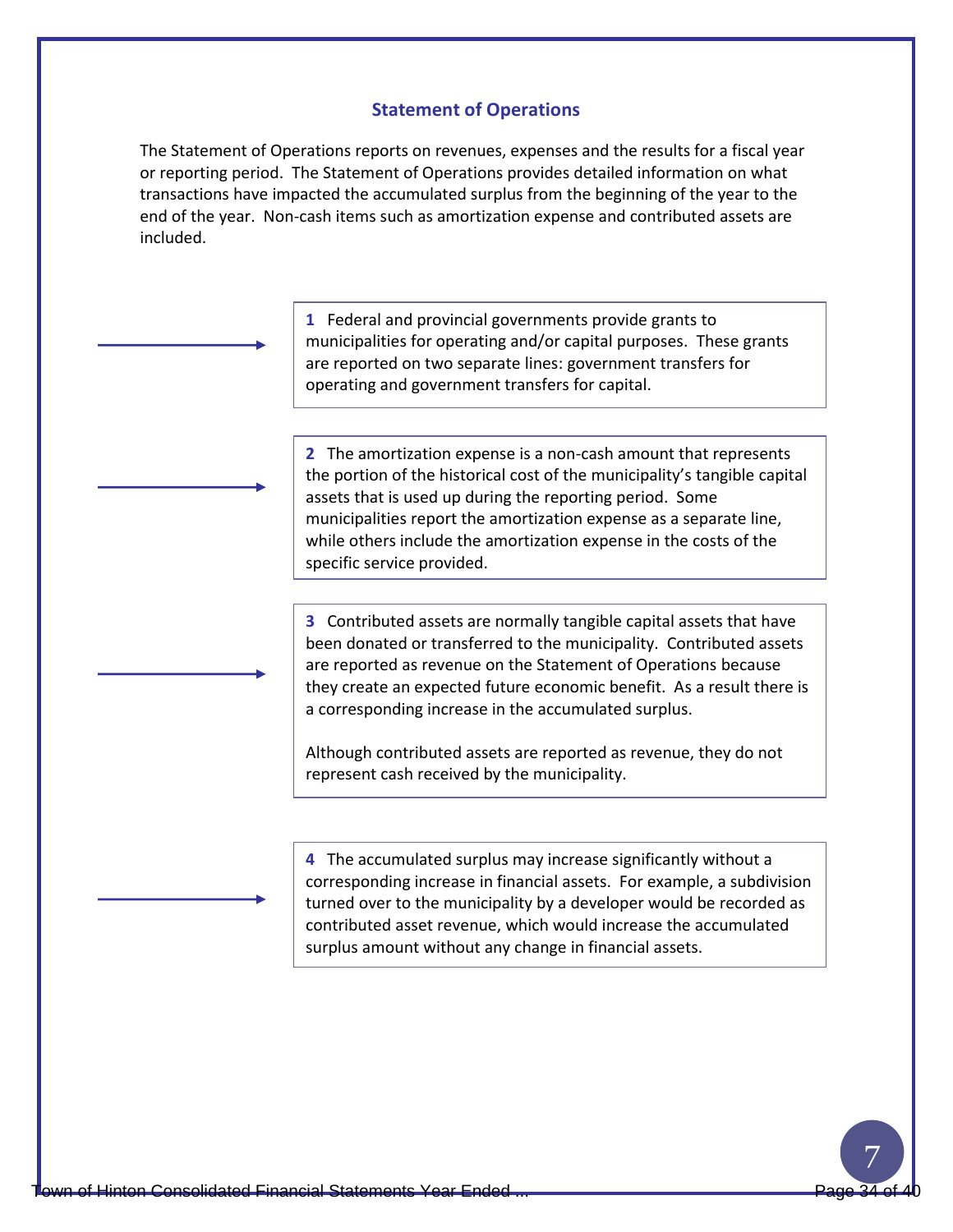#### **Town of New Sampleford Statement of Change in Net Financial Assets (Debt) For the Year Ended December 31, 2009**

|               |               | (Restated)    |
|---------------|---------------|---------------|
| 854,000       | 775,275       | (91, 400)     |
| (700,000)     | (693,000)     | (411,000)     |
| (800,000)     | (800,000)     |               |
|               | 10,000        |               |
| 400,000       | 463,725       | 428,400       |
|               | 8,000         |               |
| (1, 100, 000) | (1,011,275)   | 17,400        |
| (150,000)     | (167,000)     | (146,000)     |
| (40,000)      | (40,000)      | (35,000)      |
| 150,000       | 166,000       | 149,000       |
| 40,000        | 40,000        | 35,000        |
|               | (1,000)       | 3,000         |
| (246,000)     | (237,000)     | (71,000)      |
| (2, 245, 000) | (2, 245, 000) | (2, 174, 000) |
| (2,491,000)   | (2,482,000)   | (2, 245, 000) |
|               |               |               |

8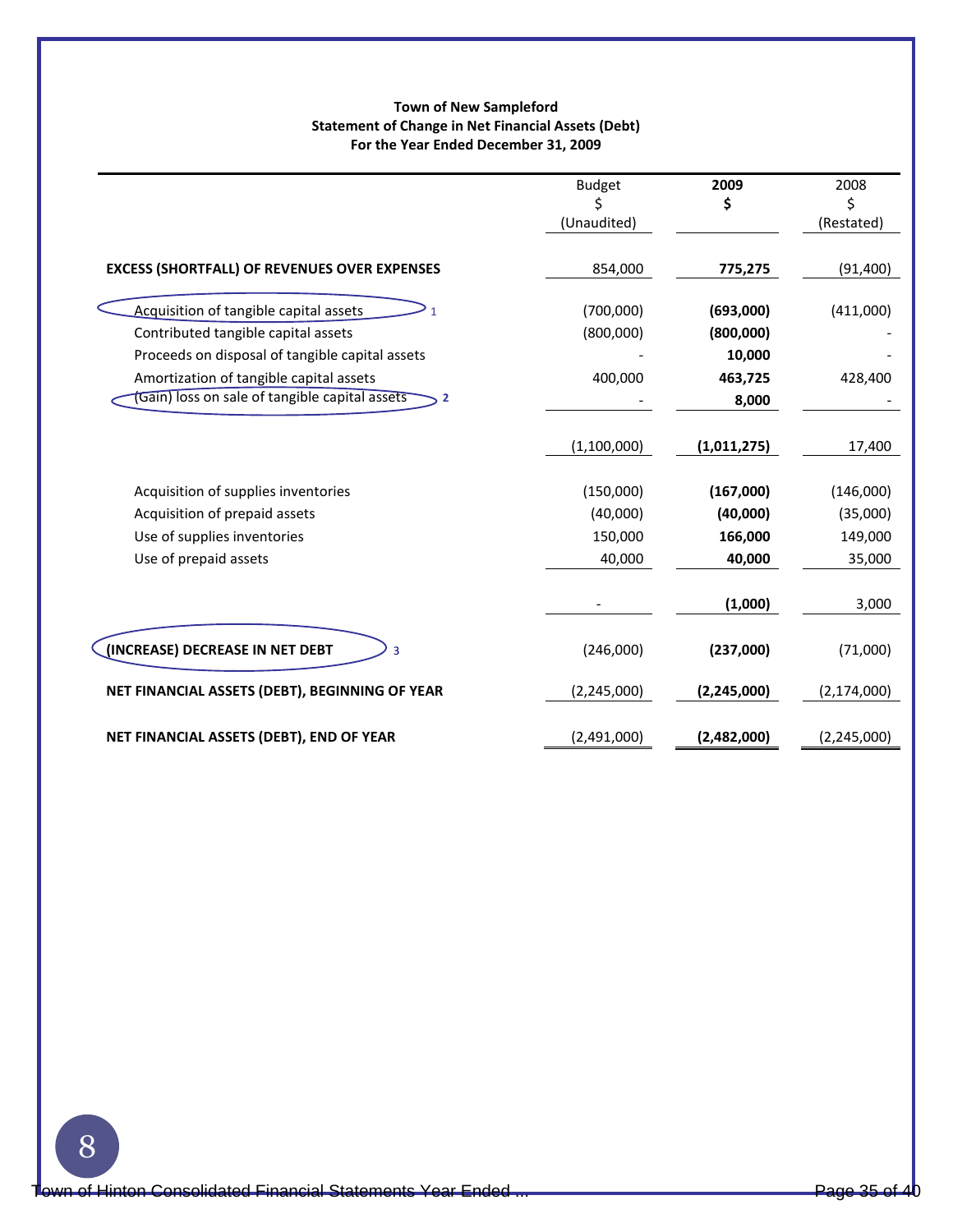## **Statement of Change in Net Financial Assets (Debt)**

The Statement of Change in Net Financial Assets (Debt) explains the difference between the annual surplus or deficit and the change in net financial assets (debt). It tracks what the municipality has spent to acquire tangible capital assets and inventories of supplies. It reports on the disposal of tangible capital assets and the use of inventory.

> 1 Acquisition of tangible capital assets is the amount spent on tangible capital assets in the current year. Funding sources could include cash reserves, property taxes, long-term debt or government transfers.

> 2 A gain is reported when a tangible capital asset is sold or disposed of and the proceeds are greater than the net book value of the asset. A loss is reported if the proceeds are less than the net book value of the asset.

These amounts are also reported on the Statement of Operations, with a gain reported as revenue and a loss reported as an expense.

3 An increase in the net debt position is most likely the result of the municipality funding capital acquisitions with debt or with financial assets accumulated in a previous year.

A net debt position is not in itself an indicator the municipality is in financial difficulty. See the idea box below for a checklist of questions to consider about the implications of a net debt position.

To assess the impact of a net debt position on the financial health of a municipality, consider:

- Is there a debt management plan in place?
- What is the term of the debt?
- What portion of the municipality's debt limit does the net debt represent?
- Are the municipality's financial assets liquid and current?
- What portion, if any, of the municipality's financial assets are restricted?
- What portion of the net debt is funded by the annual tax levy? By user fees?
- Will projected future revenues be sufficient to pay the net debt?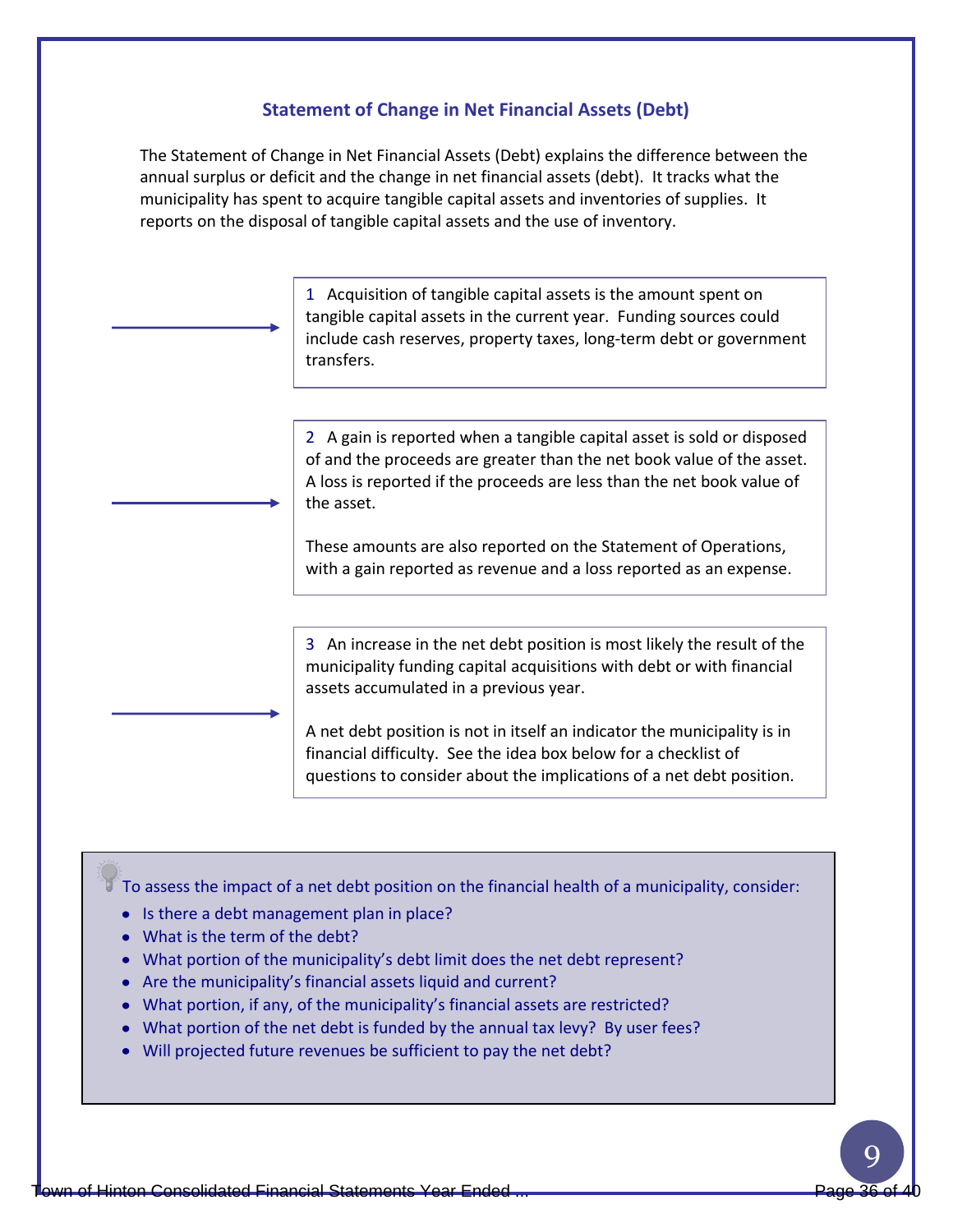#### **Town of New Sampleford Statement of Cash Flow For the Year Ended December 31, 2009**

|                                                                                                                          | 2009\$           | 2008 \$<br>(Restated) |
|--------------------------------------------------------------------------------------------------------------------------|------------------|-----------------------|
| NET INFLOW (OUTFLOW) OF CASH RELATED TO THE FOLLOWING ACTIVITIES:<br><b>OPERATING</b>                                    |                  |                       |
| Excess (shortfall) of revenues over expenses<br>Non-cash items included in excess (shortfall) of revenues over expenses: | 775,275          | (91, 400)             |
| Amortization of tangible capital assets<br>$\mathbf{1}$<br>Loss on disposal of tangible capital assets                   | 463,725<br>8,000 | 428,400               |
| Tangible capital assets received as contributions                                                                        | (800,000)        |                       |
| Non-cash charges to operations (net change):                                                                             |                  |                       |
| Decrease (increase) in taxes and grants in lieu receivable                                                               | (2,000)          | 10,000                |
| Decrease (increase) in trade and other receivables                                                                       | 9,000            | (1,000)               |
| Decrease (increase) in land held for resale                                                                              | (125,000)        |                       |
| Decrease (increase) in inventory for consumption                                                                         | (1,000)          | 2,000                 |
| Decrease (increase) in prepaid expenses                                                                                  |                  | (1,000)               |
| Increase (decrease) in accounts payable and accrued liabilities                                                          | (23,000)         | 2,000                 |
| Increase (decrease) in deposit liabilities                                                                               | 1,000            |                       |
| Increase (decrease) in deferred revenue                                                                                  | 33,000           |                       |
| Increase (decrease) in employee benefit obligations                                                                      | 10,000           |                       |
| Increase (decrease) in provision for landfill closure/post-closure                                                       | 18,000           | 2,000                 |
| Cash provided by operating transactions                                                                                  | 367,000          | 351,000               |
| <b>CAPITAL</b>                                                                                                           |                  |                       |
| Acquisition of tangible capital assets<br>2                                                                              | (693,000)        | (411,000)             |
| Sale of tangible capital assets                                                                                          | 10,000           |                       |
| Cash applied to capital transactions                                                                                     | (683,000)        | (411,000)             |
| <b>INVESTING</b>                                                                                                         |                  |                       |
| Decrease (increase) in restricted cash or cash equivalents                                                               | (35,000)         |                       |
| Decrease (increase) in investments                                                                                       | 200,000          | (50,000)              |
| Cash provided by (applied to) investing transactions                                                                     | 165,000          | (50,000)              |
| <b>FINANCING</b>                                                                                                         |                  |                       |
| Debt charges recovered<br>2                                                                                              | 1,000            | 1,000                 |
| Long-term debt issued                                                                                                    | 300,000          |                       |
| Long-term debt repaid                                                                                                    | (101,000)        | (101,000)             |
| Cash provided by (applied to) financing transactions                                                                     | 200,000          | (100,000)             |
| CHANGE IN CASH AND EQUIVALENTS DURING THE YEAR                                                                           | 49,000           | (210,000)             |
| CASH AND CASH EQUIVALENTS, BEGINNING OF YEAR                                                                             | 69,000           | 279,000               |
| CASH AND CASH EQUIVALENTS, END OF YEAR                                                                                   | 118,000          | 69,000                |

 $\bigg($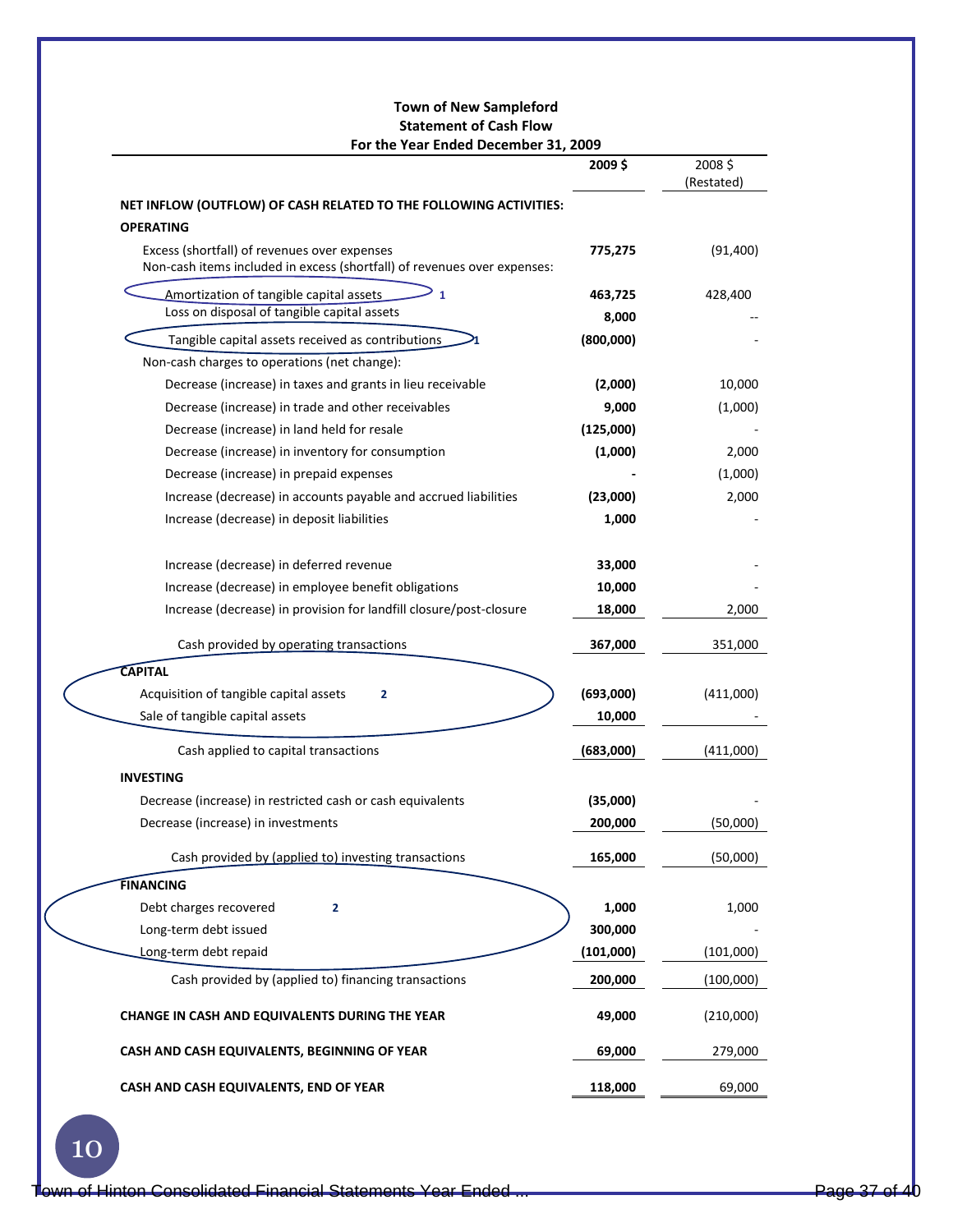### **Statement of Cash Flow**

The Statement of Cash Flow identifies where cash came from, shows how cash was used, and provides details on changes to cash and cash equivalents since the last reporting period.

> 1 The Statement of Cash Flow begins with the net results of municipal operations. This operational result includes amortization, which is a non-cash expense. To determine the change in the municipality's cash position, the amortization amount is added back into the operations result.

On the other hand, the value of tangible capital assets contributed is reflected as non-cash revenue in the Statement of Operations. To determine the change in the municipality's cash position, this amount is deducted from the operations result.

2 The Capital and Financing categories provide a summary of the capital transactions that took place and an indicator of what portion of the capital transactions were financed with long-term debt.

The Capital section provides information on the amount the municipality expended on tangible capital assets as well as the amount the municipality received from selling tangible capital assets during the reporting period.

The Financing section identifies funds received from long-term debt financing, as well as the amount of long-term debt principal repaid during the reporting period.

 $\degree$  The Statement of Cash Flow provides detailed information on significant cash transactions that are not included in the Statement of Operations.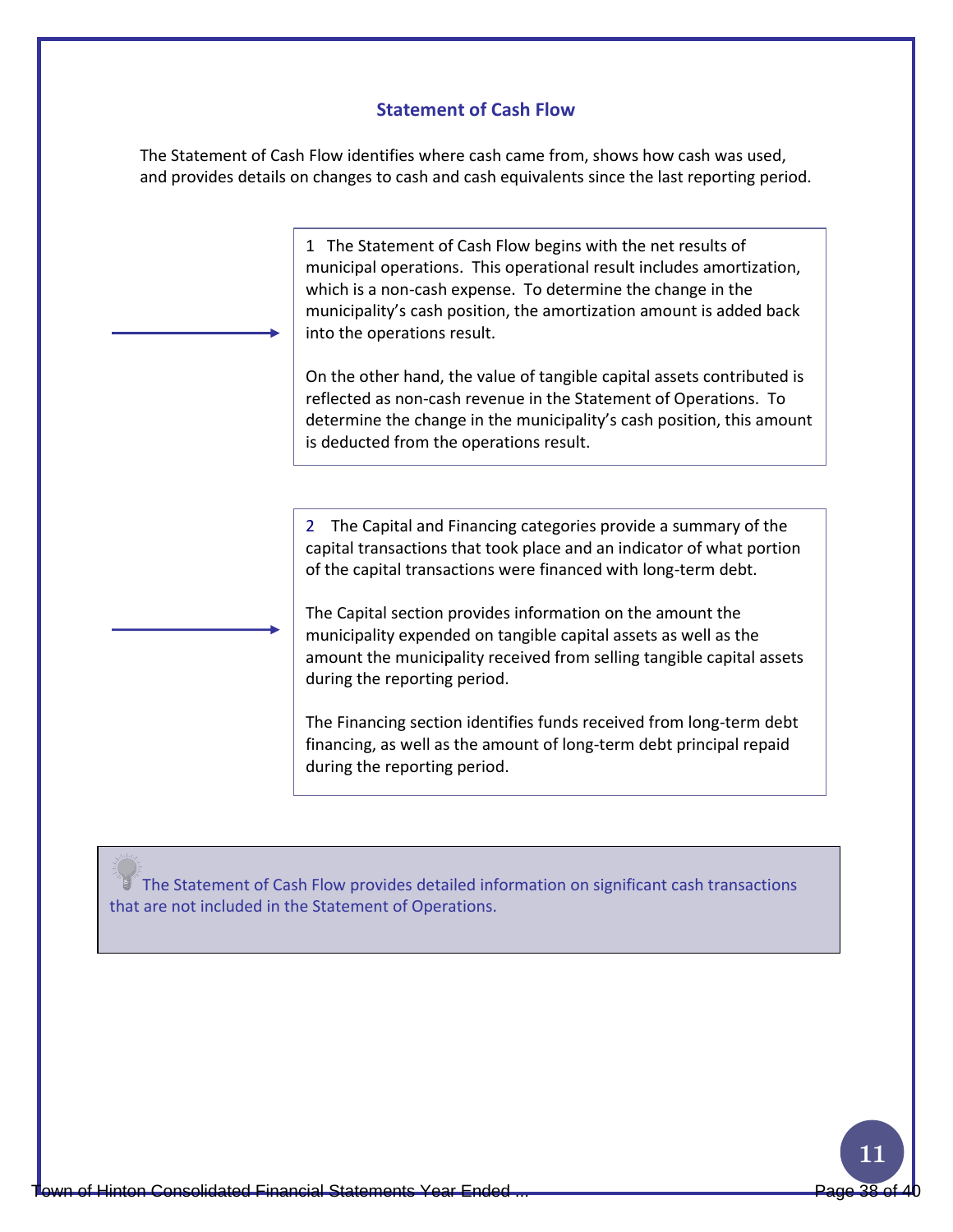| Are there long-range planning or budgetary issues the municipality needs to address?<br>Financial indicators of concern may include:  |
|---------------------------------------------------------------------------------------------------------------------------------------|
| a continued increase in the net debt                                                                                                  |
| a restricted surplus not fully supported by financial assets;                                                                         |
| a high level of short-term debt indicating working capital position is insufficient; or                                               |
| a low net book value of tangible capital assets indicating useful life nearing an end.                                                |
| Are there some "red flags" in the financial statements? Potential red flags may include:                                              |
| a significant decrease in the municipality's cash position from the previous year;                                                    |
| a restricted surplus that exceeds the amount of cash and cash equivalents                                                             |
| a significant decrease in the net financial assets from the previous year;                                                            |
| a significant increase in net debt from the previous year; or                                                                         |
| the unrestricted portion of the accumulated surplus is in a deficit position.                                                         |
| Have there been any extraordinary or unusual financial transactions that may have future<br>implications for the municipality?        |
| How did the current year's financial decisions and operations impact the overall financial<br>position of the municipality?           |
| What are the costs of providing specific services?                                                                                    |
| What services have full or partial cost recovery associated with them?                                                                |
| What is the cash position and debt level?                                                                                             |
| Are there adequate operating and capital funds for future projects, or will<br>borrowing be required?                                 |
| Does the municipality have sufficient working capital?                                                                                |
| Is short term borrowing required before property tax revenues are received?                                                           |
| What is the remaining useful life of the municipality's tangible capital assets?                                                      |
| What are the financial and budgetary impacts of replacing or rehabilitating tangible<br>capital assets nearing the end of their life? |
| What is the content of the auditor's management letter?                                                                               |
| Is there a clean audit report?                                                                                                        |
| Are there any items of concern that need to be mitigated or addressed?                                                                |
| Have the municipality's financial statements been sufficiently communicated to the<br>residents and businesses in the municipality?   |